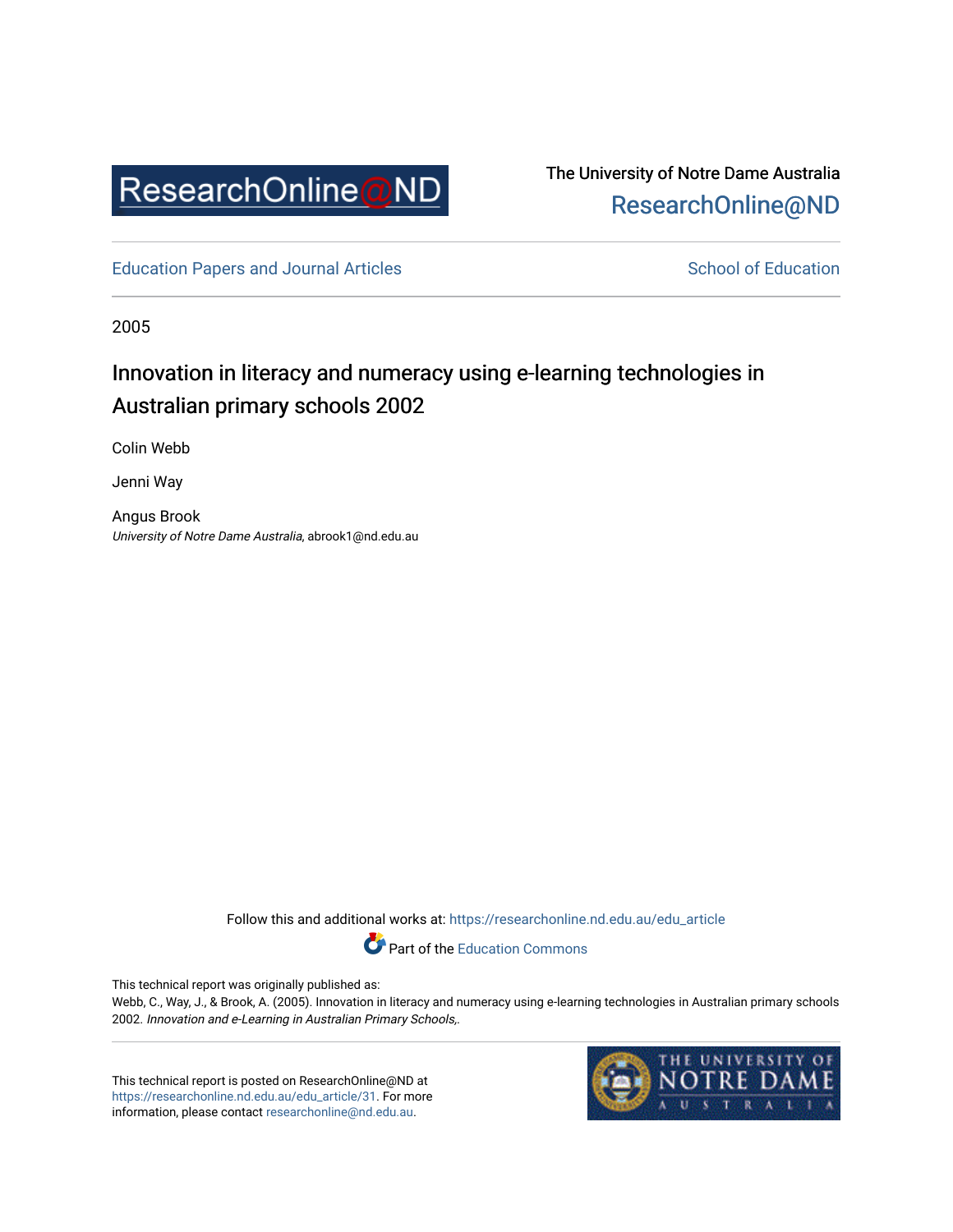## **INNOVATION AND E-LEARNING IN AUSTRALIAN PRIMARY SCHOOLS**

## **Innovation in Literacy and Numeracy using e-Learning Technologies in Australian Primary Schools 2002**

**Report funded by and prepared for Commonwealth Bank Foundation 2005**

**Colin Webb Dr Jenni Way Angus Brooke**

*University of Western Sydney*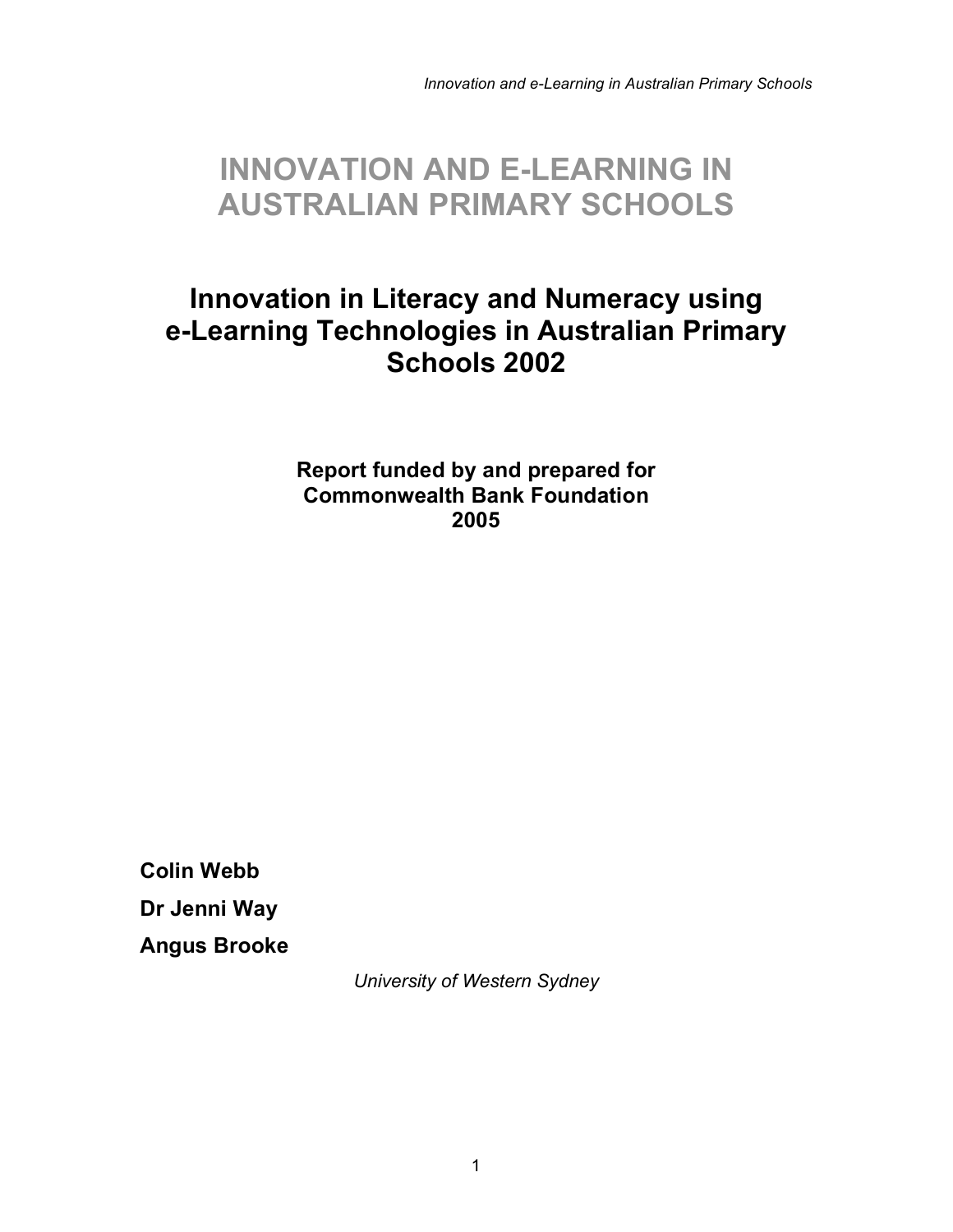## Contents

| 1. INFORMATION AND COMMUNICATION TECHNOLOGIES IN AUSTRALIAN |  |
|-------------------------------------------------------------|--|
|                                                             |  |
|                                                             |  |
|                                                             |  |
| 2. COMMONWEALTH BANK E-LEARNING GRANTS PROGRAM 11           |  |
|                                                             |  |
|                                                             |  |
|                                                             |  |
|                                                             |  |
|                                                             |  |
|                                                             |  |
|                                                             |  |
|                                                             |  |
|                                                             |  |
|                                                             |  |
|                                                             |  |
|                                                             |  |
|                                                             |  |
|                                                             |  |
|                                                             |  |
|                                                             |  |
|                                                             |  |
|                                                             |  |
|                                                             |  |
|                                                             |  |
|                                                             |  |
|                                                             |  |
|                                                             |  |
|                                                             |  |
|                                                             |  |
|                                                             |  |
|                                                             |  |
|                                                             |  |
|                                                             |  |
|                                                             |  |
|                                                             |  |
|                                                             |  |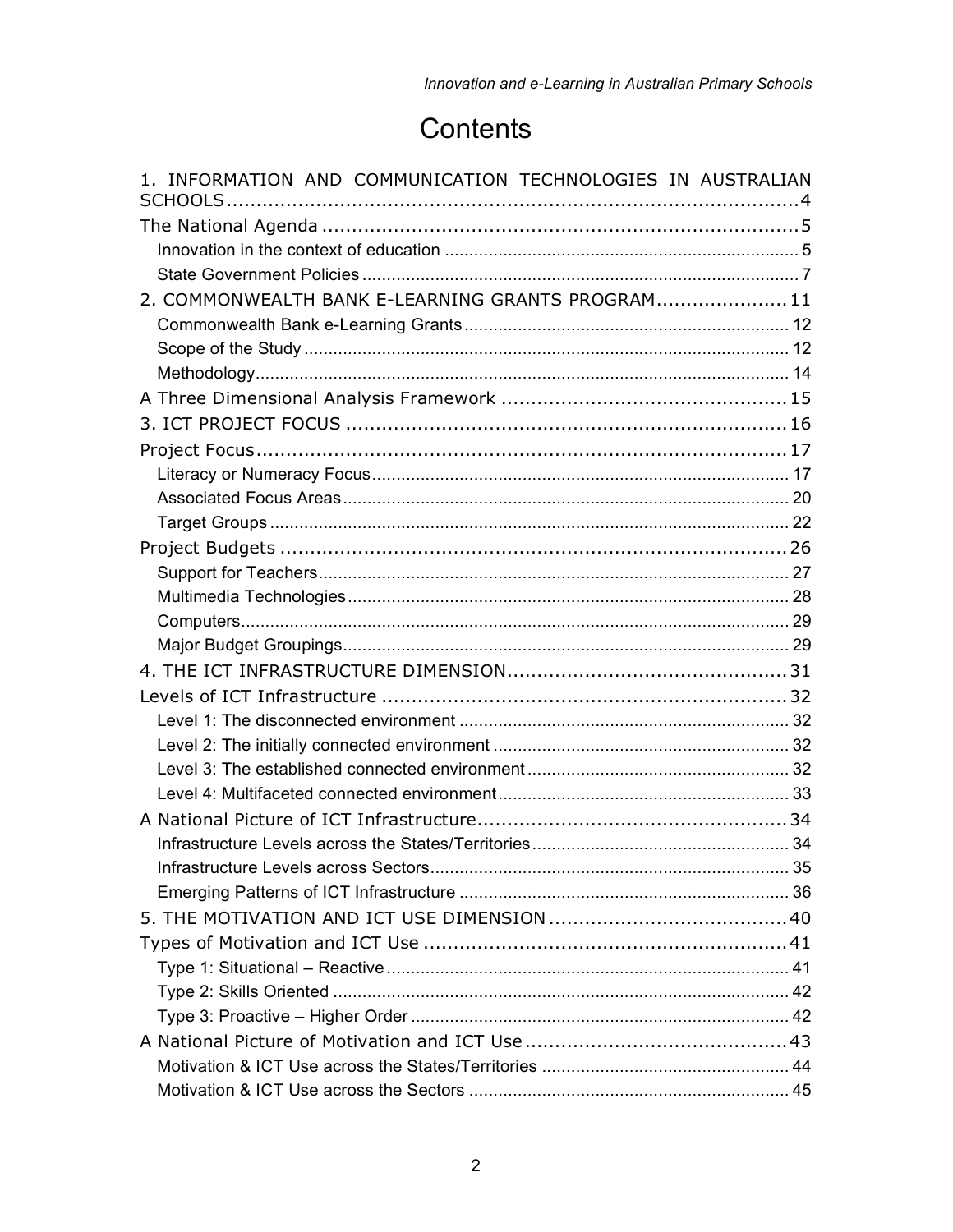| 6. THE PEDAGOGY AND INNOVATION DIMENSION  47                    |  |
|-----------------------------------------------------------------|--|
|                                                                 |  |
|                                                                 |  |
|                                                                 |  |
|                                                                 |  |
|                                                                 |  |
|                                                                 |  |
|                                                                 |  |
|                                                                 |  |
|                                                                 |  |
|                                                                 |  |
|                                                                 |  |
|                                                                 |  |
| The Three Dimensions - the Typical Australian Primary School 58 |  |
|                                                                 |  |
| Innovation and e-Learning in Australian Primary Schools 60      |  |
|                                                                 |  |
|                                                                 |  |
|                                                                 |  |
|                                                                 |  |
|                                                                 |  |
|                                                                 |  |
|                                                                 |  |
|                                                                 |  |
|                                                                 |  |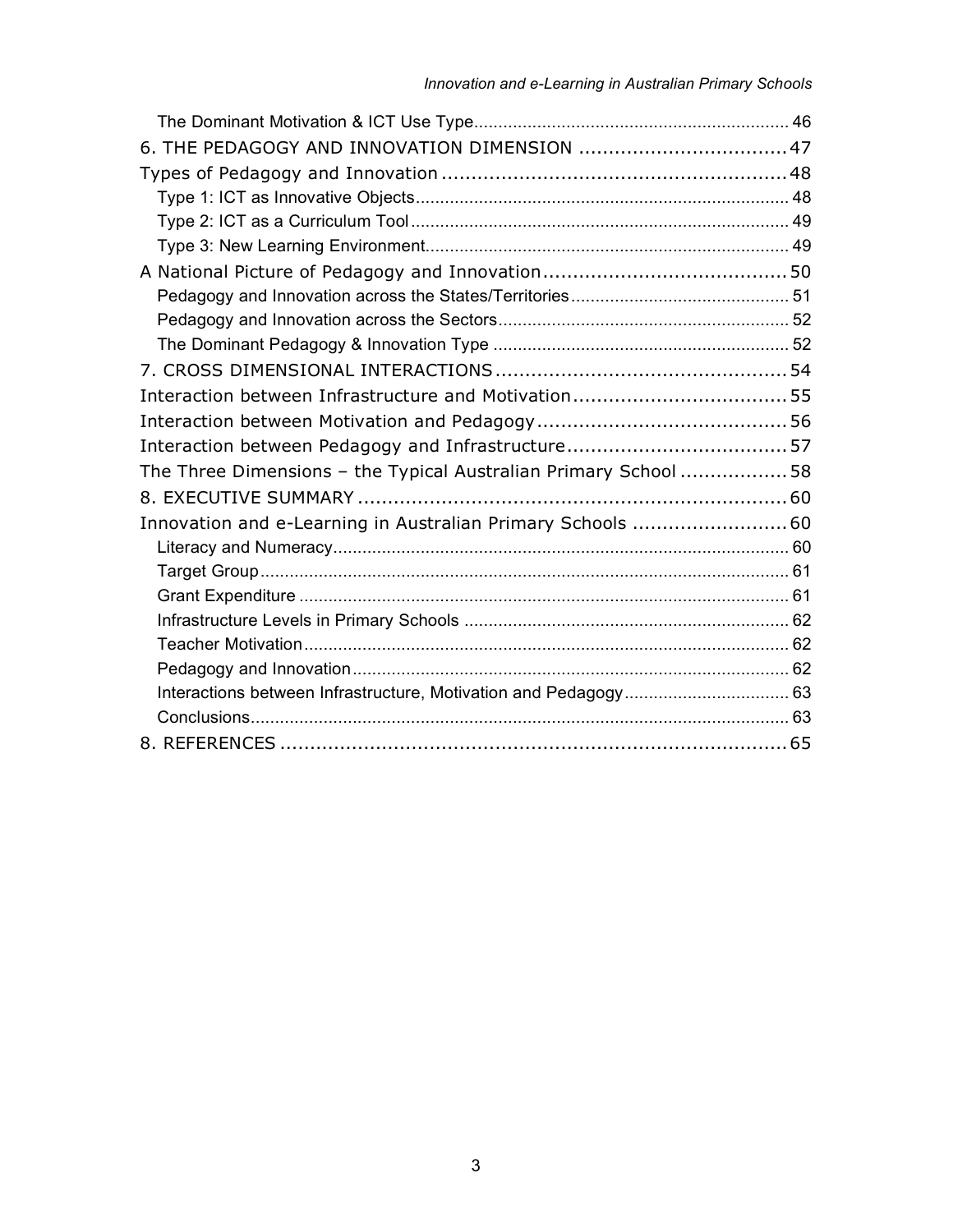# 1. INFORMATION AND COMMUNICATION TECHNOLOGIES IN AUSTRALIAN **SCHOOLS**

## Policies and directions

"Australia, like all other nations, is in the midst of a profound transition from the old mechanised economy to the new information economy. The general trends are clear, the stakes are high and the task is urgent."

*Learning for the Knowledge Society: An Education and Training Action Plan for the Information Economy* (DETYA, 2000, p 62)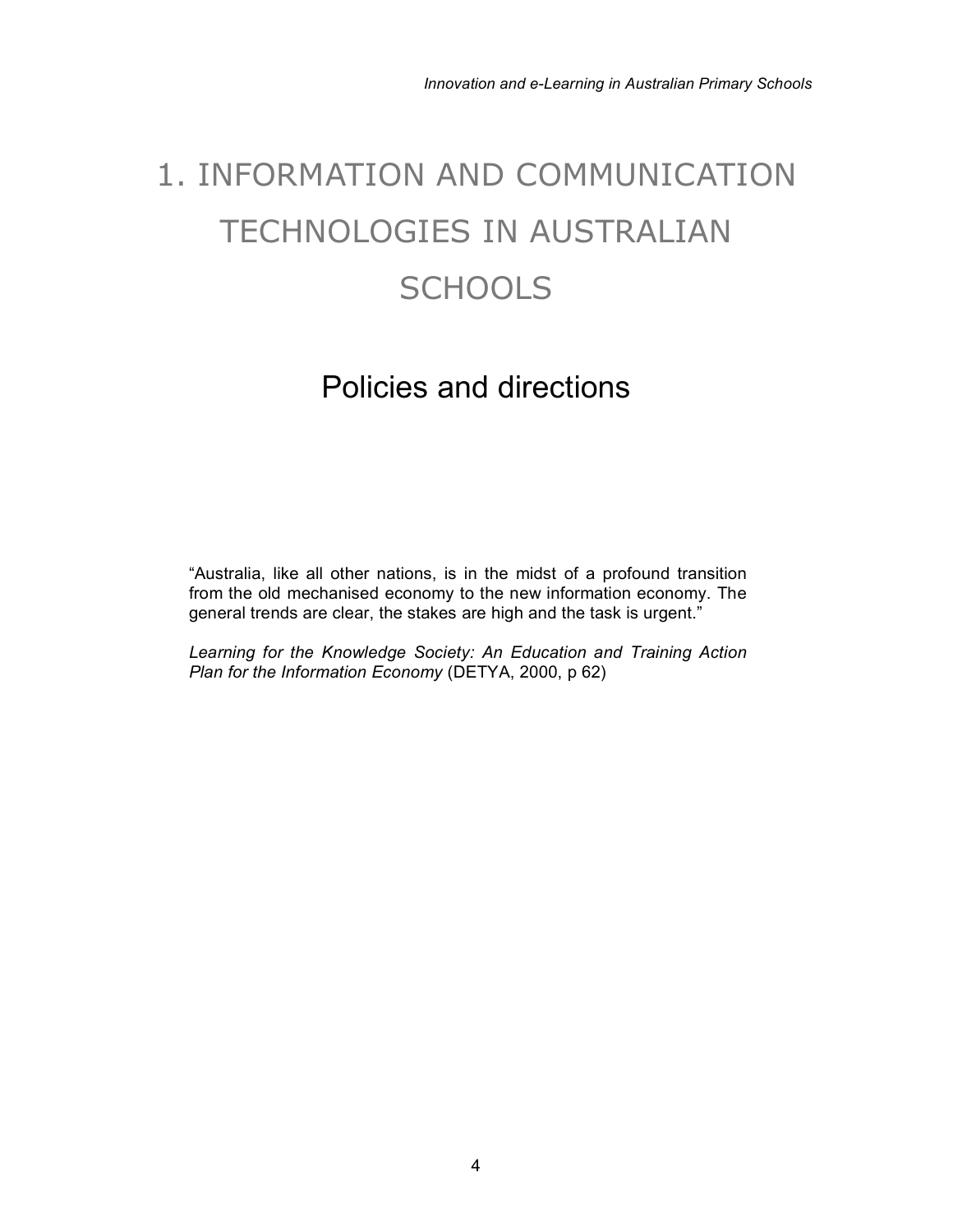## **The National Agenda**

In recent years the policies, strategies and major research reports originating from Australian government departments have begun to build the national agenda for the physical and educational infrastructure required to position Australia in the global information economy. *Backing Australia's Ability*: *An Innovation Action Plan For The Future* (2001) outlined the Australian Government's strategy to encourage and support innovation and enhance Australia's international competitiveness, economic prosperity and social wellbeing" (p7). The Australian Government's view of an information economy is one where information, knowledge and education are major factors that contribute to business and social activity (*Australia's Strategic Framework for the Information Economy 2004–2006: Opportunities and Challenges for the Information Age,* DCITA 2004, p2). Fundamental to achieving this goal is the establishment of an infrastructure to support information and communications technologies (ICT) and innovative e-learning environments in schools.

The integration of ICT into school educational practice is crucial to prepare "young people to participate in and contribute to an information society that requires high levels of literacy, numeracy, technological competence and a spirit of creativity and enterprise" (DETYA 2000, p17).

*Australia's Teachers: Australia's Future – Advancing Innovation, Science, Technology and Mathematics* (DEST 2003) targeted the building of a culture of innovation in all Australian schools and a "capacity and predisposition for innovation" in all students, as being fundamental to the establishment of such a culture in Australia.

#### **Innovation in the context of education**

Both internal and external forces (Yee, 1998) drive the need for schools to change and to innovate in order to change. In educational settings, external forces may be the need to update practices in keeping with the findings of international research, and to continually conform to national trends and even community expectations. Internal forces may be the pressures created by curricular reform, the desire to improve student outcomes (either as a whole or particular groups of students) or in response to the collective or individual values of teachers. The utility, or success of an innovation in educational settings is determined by how well it responds to these internal and external forces in the context of individual schools and classrooms.

The various models of innovation describe the external and internal pressures that influence the decisions of schools and education systems. In brief, there are four major models of innovation described in the literature.

#### **The Economic and Industrial Model of Innovation**

This model generally frames innovation as 'enterprise', or, the transformation of ideas and knowledge into economic outcomes and growth (DCITA 2004). In this economic and industrial model educational institutions are viewed as providing the means to create an entrepreneurial culture through the teaching of ICT skills in the context of their future application in the economy. The use of ICT's in teaching and learning is driven by the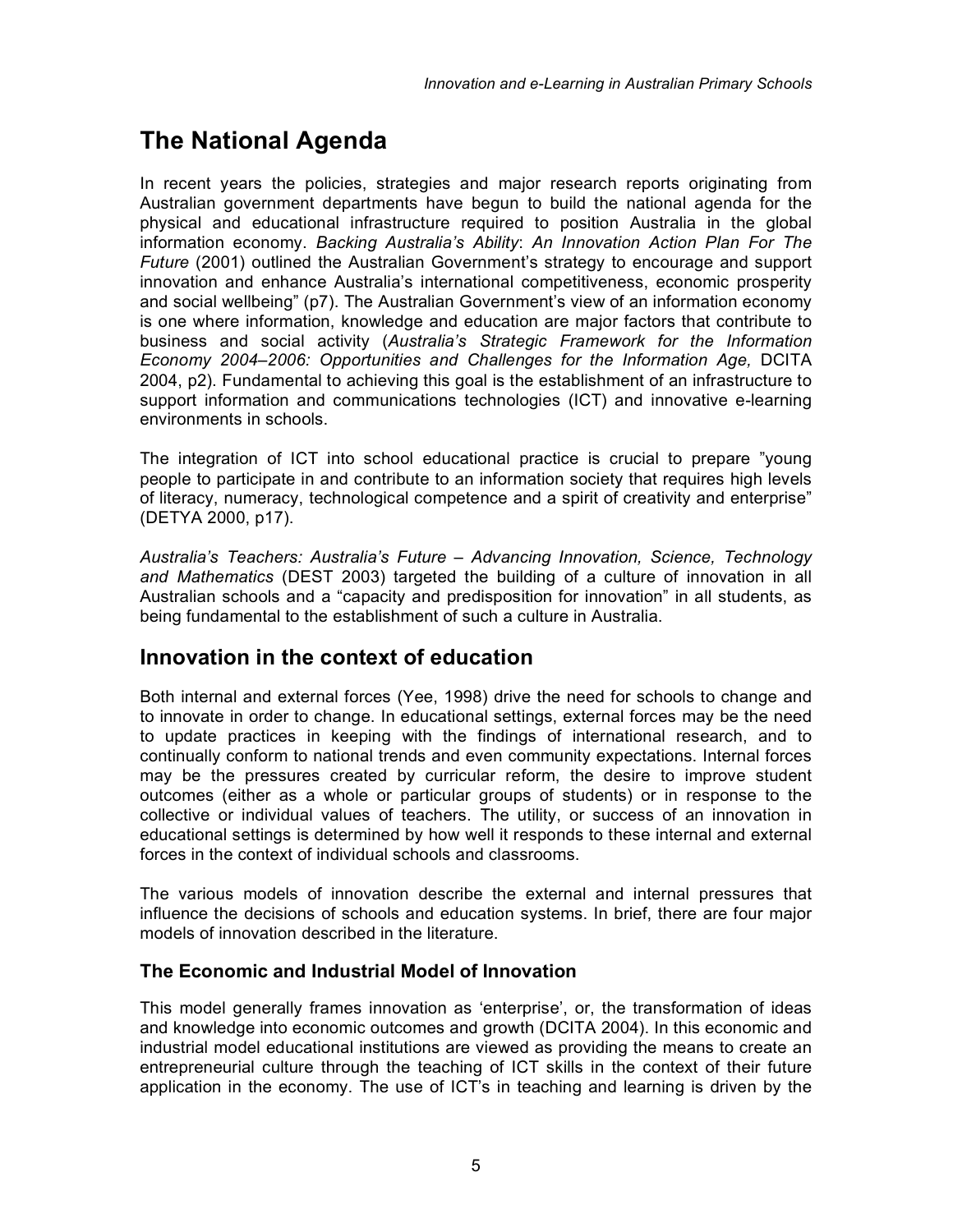need to develop an innovative culture to serve the needs of the economy and industry (Cumming & Owen, 2001).

#### **The Scientific and Technological Model of Innovation**

The scientific and technological model of innovation is exemplified by the practices of research, invention and technology. In the most general sense, this model frames innovation as techniques or technologies that transform human abilities and life (Martinich, 2002, p1). In general, the scientific/technological model of innovation influences the education sector in two main ways. Firstly, it has a significant influence on the construction of student outcomes. Secondly, in this model the potential for technologies to transform education as a practice means that the technologies will not just be integrated into curriculum and teaching practices, they will, through their use, have a transformative effect on education.

#### **The Situational (Responsive) Model of Innovation**

Innovation in this model is described as "bottom up and small scale, it is what the imaginative and responsive school does when it encounters problems and challenges or when it thinks out a different and potentially better way of doing something that has become stalled by custom or tradition" (Hargreaves, 1999, p.46). In this respect, the situational (responsive) model of innovation differs from the previous two insofar as it frames innovation as small-scale transformation, eg, school innovation, within the microenvirons of the particular educational setting. As such, this model of innovation is able to facilitate transformation of an educational institution, classroom or student group on the basis of the needs of that environment, such as, socio-economic disadvantage, cultural difference, and gender.

#### **The Educational Model of Innovation**

The educational model of innovation frames innovation, in the broadest sense, as "an idea, practice or object that is perceived as new by an individual or other unit of adoption" (Rogers, 1995, p.1). Accordingly, the educational model of innovation focuses on the idea of the 'new': new learning objects, new ways of teaching, and new learning environments.

#### **Framework for Innovation and ICT in Education**

The economic/industrial, the scientific/technological, and, the educational models of innovation describe the forces or pressures to innovate that are largely 'external' to individual schools. The situational/responsive model of innovation describes some of the 'internal' forces that impact on the decision-making processes in schools.

The economic and scientific models influence the framework of innovation which focuses upon the curriculum, (what is learned) and, consequently, the 'content' of the educational model, (skills, competencies, research and the acquisition of knowledge/information). Innovation in the educational model is concerned with the delivery of the 'content' and primarily focuses on the most effective methods of delivering the curriculum, i.e.,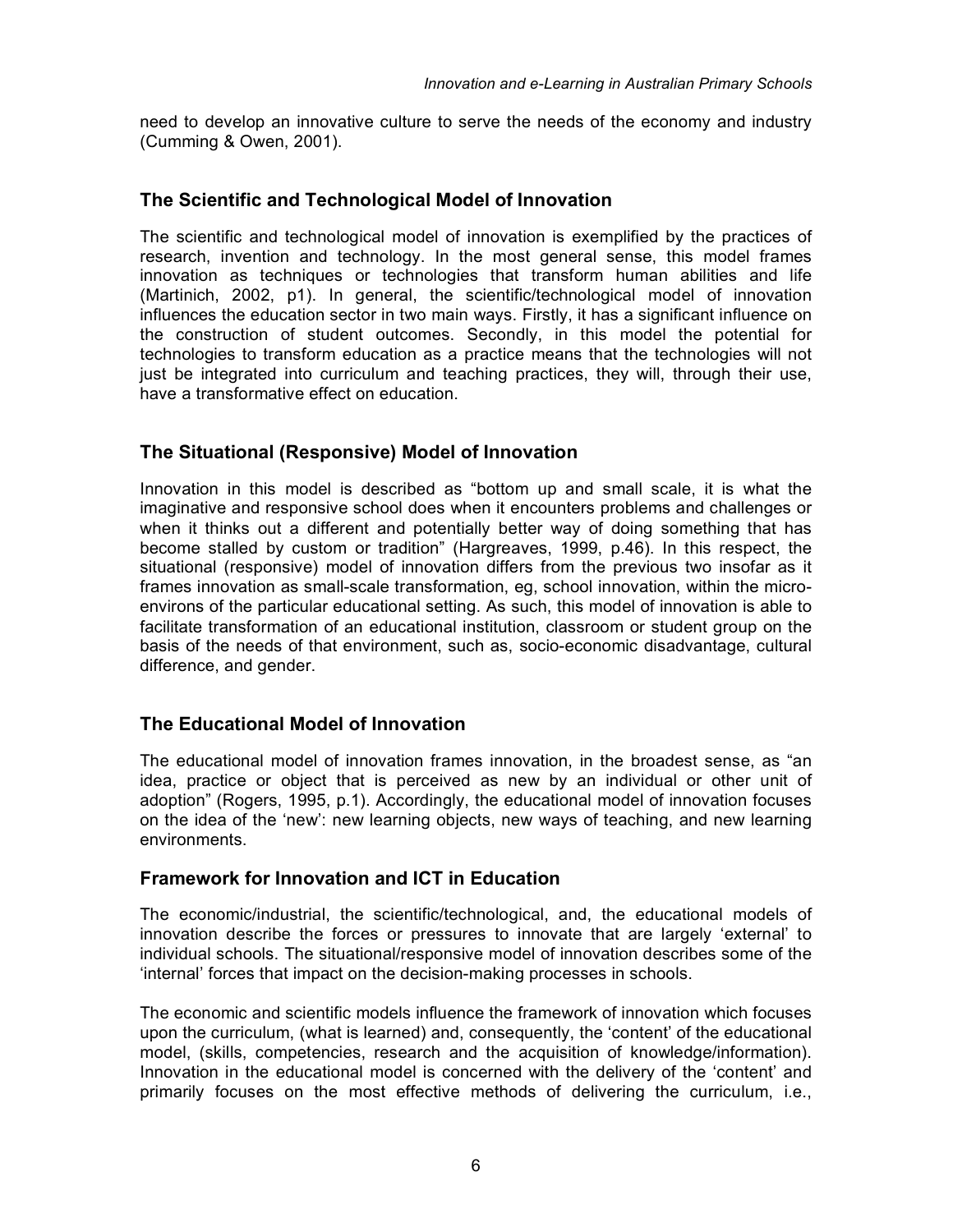pedagogy. ICT in these models become essential within the curriculum as tools to be incorporated in the pedagogically driven framework of innovation; as transformative agents of teaching and learning.

ICT in the context of the curriculum driven framework of innovation are described as:

- 1) innovative objects; and
- 2) innovative tools to increase the efficiency of achieving curriculum outcomes.

In a pedagogically driven framework of innovation ICT become:

- 1) tools for innovative ways of teaching and learning; and
- 2) transformative agents, a synthesis of pedagogy/technology transforming teaching and learning in meaningful ways.

### **State Government Policies**

While there was considerable variation in emphasis and approach, between 2001 and 2004, all states and territories articulated and implemented strategies covering ICT infrastructure, curriculum and pedagogy. Implicit in all these policies is the belief that integration of ICT's into Australian schools will have a 'transforming' effect on education. The Australian Capital Territory's *Learning Technologies Plan for Government Schools* states that ICT:

"…supports the creative and innovative practices already in place … The challenge now is to capitalise on the very large investment in hardware, software, networks and experience by making learning technologies an integral tool for teaching and learning in all our classrooms." *Transforming the Way we Teach and Learn* (DET, ACT, 2004, p1).

The approximate combined expenditure of the states for school ICT projects, particularly physical infrastructure, during 2003-2004 was \$750 million, with significantly more budgeted for 2005-2006. That a huge proportion of this funding was allocated to hardware, software, systems infrastructure and bandwidth clearly indicates the desire of state and territory education systems to create the physical digital architecture and management systems on which innovative learning environments might be developed. Such investments indicate a strong belief in the capacity of the technology to transform education.

#### **Computers in Primary Schools**

Computers are now regarded by policy makers and teachers to be a part of the basic infrastructure of primary schools. The density of computers in schools in Australia has increased significantly over the past fifteen years. By 2002 the average ratio of computers to students in state and territory government schools was 1 to 5.3 (calculated using figures from MCEETYA (2002), *The National Report on Schooling in Australia 2001*). Achieving such ratios has been a direct result of the policies of state and territory governments, and, given that this significant increase in computer density in primary schools has been achieved in a relatively short period of time, it is understandable why such achievements are described as innovative.

Anecdotal evidence suggests that in 2002 the majority of Catholic primary schools had not achieved the density of computers that had been achieved in government schools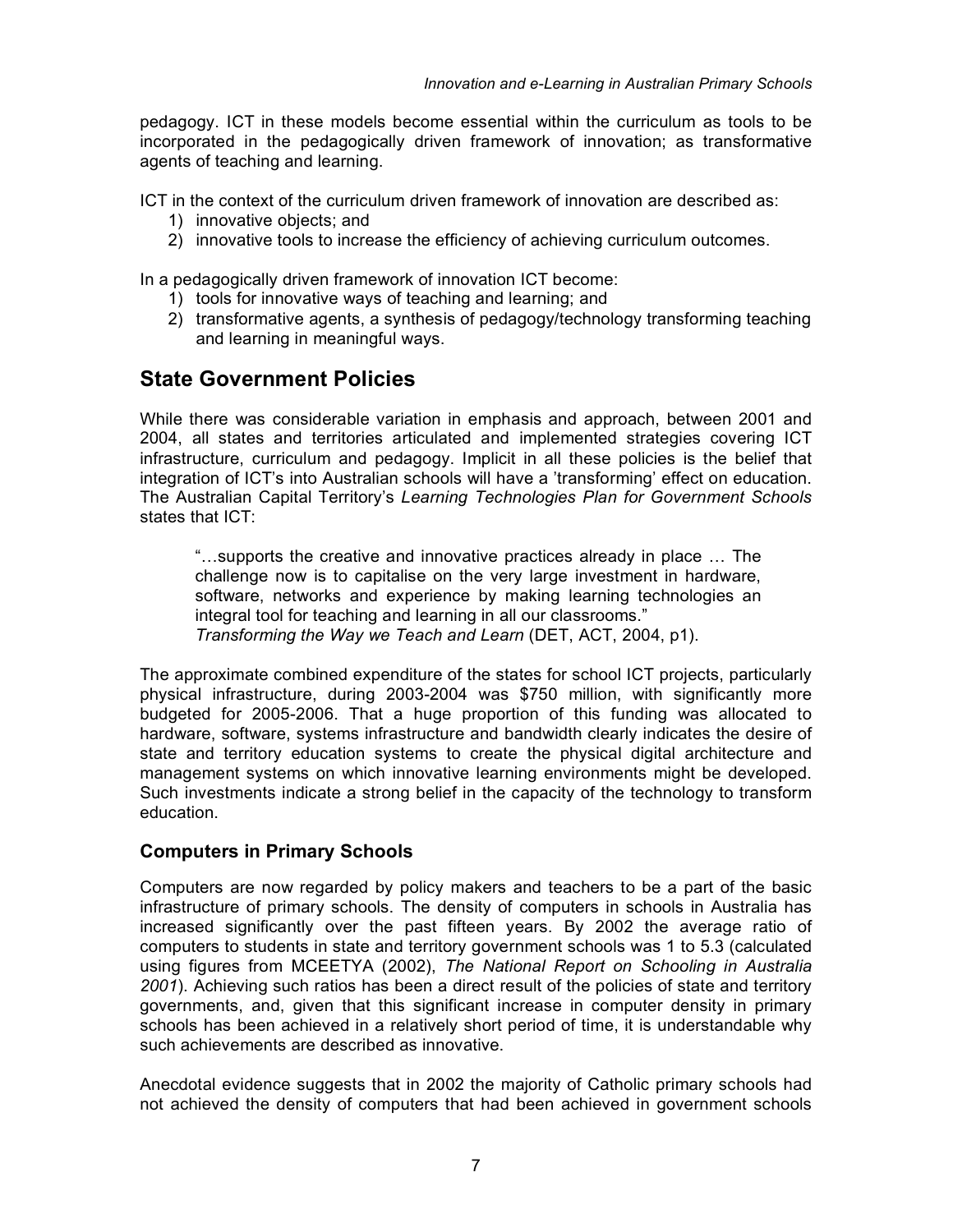but that, as a whole, the Catholic education sector had devoted significant resources to redressing this imbalance in ICT infrastructure.

It is difficult to gain information on the density of computers and network infrastructure in Independent schools. The 1999 DEETYA study found that the difference in the levels of ICT resources in schools across the Independent school sector was significant.

#### *Local Area Network (LAN) Infrastructure and Internet Access*

Policy impetus and world attention created by the 'information super highway' has set an agenda for education systems and schools to get 'connected'. The motivation to construct school local area networks (LAN), initially, was to gain access to the Internet because this would provide teachers and students with access to 'information'. The cost of creating LANs in schools inhibited their construction prior to 2002, primarily because the cost associated with building LANs were met from school budgets.

As the desire to reticulate Internet access to the computers in schools has increased, the issue of bandwidth has become critical. Given that the average number of computers in each government school across Australia is approximately 50, and that it is not uncommon for primary schools to have more than 100 computers, it is easy to comprehend why the investment in school LANs and the provision of broadband Internet access is a critical issue at the school and system level.

#### *ICT Infrastructure in Australian primary schools*

The picture that emerges in 2002 of government schools in particular, from the various policy documents is that the basic ICT infrastructure of a primary school, across all sectors and all states has:

- a ratio of computers to students between 1:4 and 1:8. (with some Catholic and small Independent schools having ratios of  $1:10^+$ );
- an increasing number of computers that are less than three years old;
- computers that use a standard suite of software (Standard Operating Environment or SOE);
- a local area network connecting computers in the school (ranging from some to all);
- access to the Internet (phone, cable, ISDN, satellite, optic fibre); and
- connectivity to a wide area network maintained and managed by an education system.

This picture of the infrastructure of a typical primary school can now be considered as 'basic'. To achieve this in 1995 would have been considered highly innovative. To have achieved this by 2005 is clearly a direct result of government funding and business community support and systems wide expectations that computer dense, broadbandnetworked environments are now part of the basic infrastructure of primary schools in Australia. Creating these environments has, in itself, been innovative. Given that there is a tendency for relatively significant changes in the technologies to occur over short time frames the basic infrastructure that has emerged over recent years has achieved an element of stability and predictability, primarily through the level of support from government.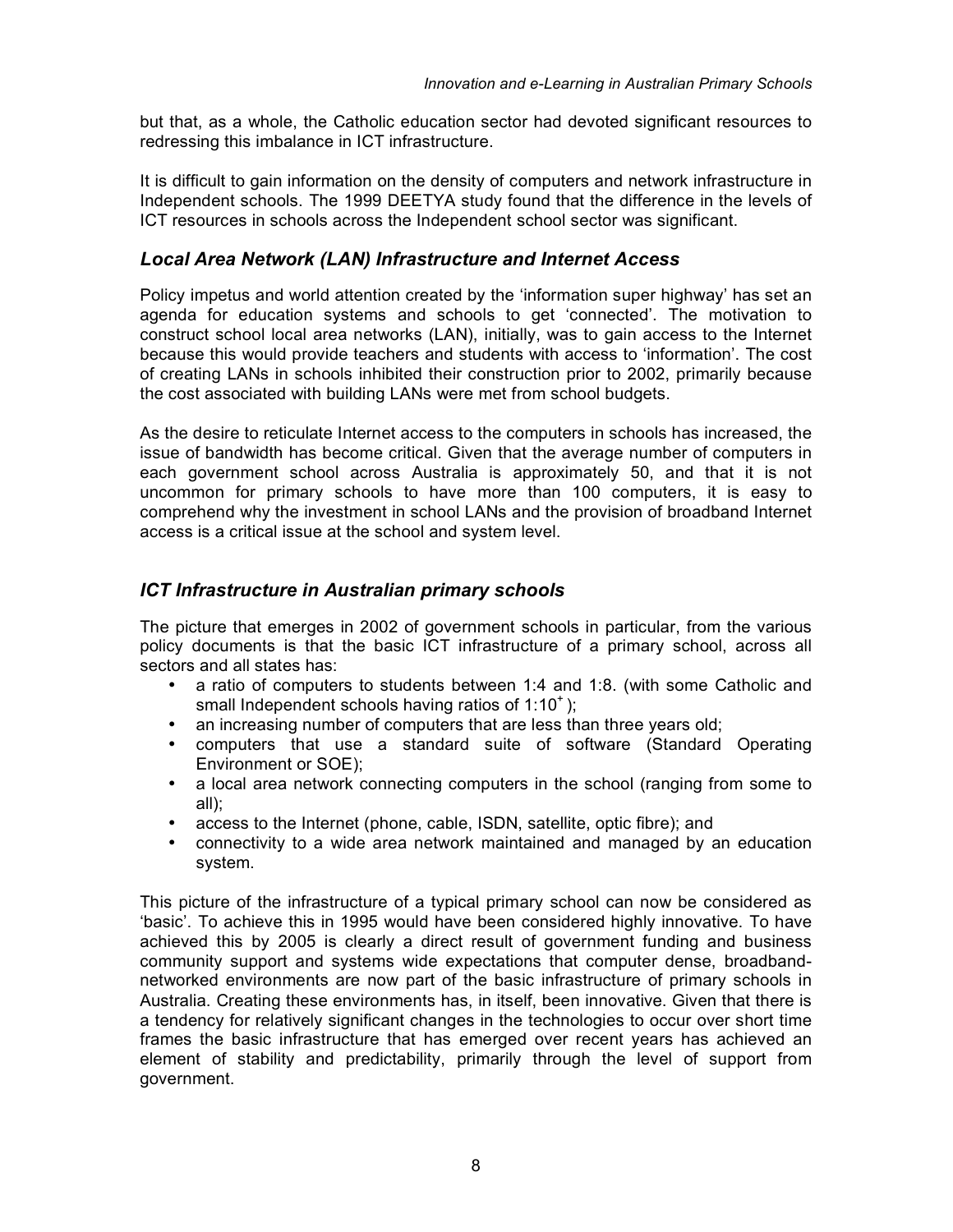However the DETYA funded study*, Real Time: Computers, Change and Schooling* (Meredith, Russell, Blackwood, Thomas, Wise, 1999) concluded that inequitable access to the physical hardware and Internet access was a very real issue in Australia, especially for Indigenous Australians, for rural and isolated young people and for some smaller Independent schools.

#### **Curriculum and ICT**

During the 1980's, with limited computer resources, schools aimed to integrate computers into the existing curriculum framework (Collins, 1991). At the time, Collins argued that only those uses of computers that fitted the prevailing school structure and the curriculum would be adopted by the school. By the late 1990's Fullan (1997) and Spender (1998) argued that the technologies themselves were challenging the structure and the curriculum of schools; that they were transformative.

The National Goal for the use of ICT 1.6 states that students should "be confident, creative and productive users of new technologies, particularly information and communication technologies, and understand the impact of those technologies on society" (MCEETY, 1999. p.2) and indicates the significance ICT's have attained in the curriculum. During the 1990's the curriculum documents of state and territory departments of education have gradually shifted from statements about adding computer use and information skills as a 'cross curriculum perspective' to existing curriculum documents, towards embedding ICT outcomes within new curriculum documents. This can be summarised as:

- Early 1990's learning about computer technologies: computers as new technological tools;
- Late 1990's learning with computer technologies in an integrated curriculum; computers as learning tools;
- Post 2000 changing the nature of teaching and learning through the integrated use of ICT; ICT as transforming schools as learning environments.

In the Australian Capital Territory for example**,** the *Information Access Curriculum Support Paper* (1997) described ICT use as one of the 'cross curriculum' perspectives making it the teacher's responsibility to integrate ICT into the curriculum in all learning. By 2004 the *Learning Technologies Plan for ACT Government Schools and Preschools 2004-2006: Transforming the way we teach and learn* referred ICT as transformative technologies (DET ACT, 2004, p11). The Tasmanian *ICT in Education (K-12) Strategic Policy 2002-2005* contains the following goals of ICT in education:

- Transform teaching and learning;
- Improve efficiency and effectiveness;
- Develop community of learners; and
- Enable students to leave school with ICT skills to participate in knowledge society.

In all such policy documents there is a clear expectation that, now the technologies are in place, they should have a transformative effect on teaching and learning in primary schools. While education systems have focused on providing the technologies, innovation that is expected to result from the provision of ICT is largely the responsibility of individual schools and teachers.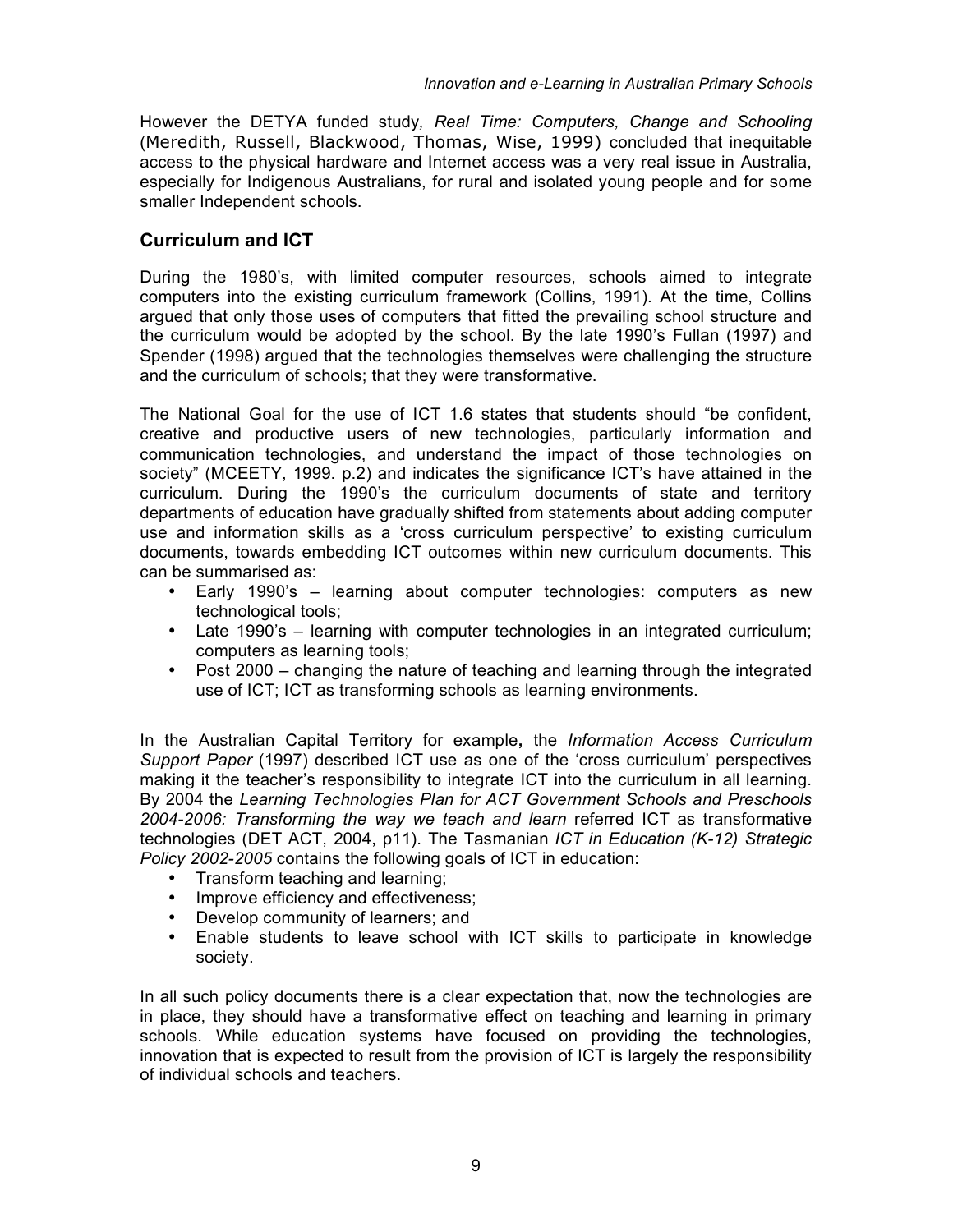At a time when there were significant changes in the ecology of schools it is understandable that principals and teachers would be uncertain about the integration of computer technologies into the curriculum. While the impact of ICT on curriculum is at an early stage it is none the less evident and, as Professor Ron Toomey concludes:

"Recent research on the leading practice use of ICT in schools suggests that it is playing an increasingly important role in enhancing teaching and learning across many of the curriculum Key Learning Areas. It demonstrates that the introduction of ICT to classrooms may result in improved learning outcomes, and indicates that generic skills are cultivated in such an environment. Finally, it shows that the introduction of ICT can contribute to whole school improvement". (Toomey. 2001, p5).

#### **Pedagogy and ICT**

Pedagogy is a term that describes the 'act' of teaching. It is a malleable term that portrays both the art and the science of teaching and is often used as a synonym for the act of teaching students. As school curriculum responds to the changing needs of society, so does pedagogy. To achieve new learning outcomes often requires new pedagogy.

A growing body of research (for example, Barker, 1999; Goodyer, 1999; Hannifin, 1999; Hayes, Schuck, Segal, Dwyer & McEwen, 2001) identifies the potential of computerbased technologies to transform pedagogy in the following ways:

- A shift from instructivist to constructivist education philosophies;
- A move from teacher-centred to student-centred learning activities;
- A shift from a focus on local resources to global resources; and
- An increased complexity of tasks and use of multi-modal information.

These findings are reflected in state education documents such as the ACT's *Learning Technologies Plan for ACT Government Schools & Preschools 2004-2006:* ICT encourages:

- Student-centred learning;
- Active, exploratory, inquiry-based learning;
- Collaborative work;
- Creativity, critical thinking and informed decision-making;
- Involvement in authentic and real-life tasks;
- The transfer of skills and knowledge (DET ACT, 2004 p 3).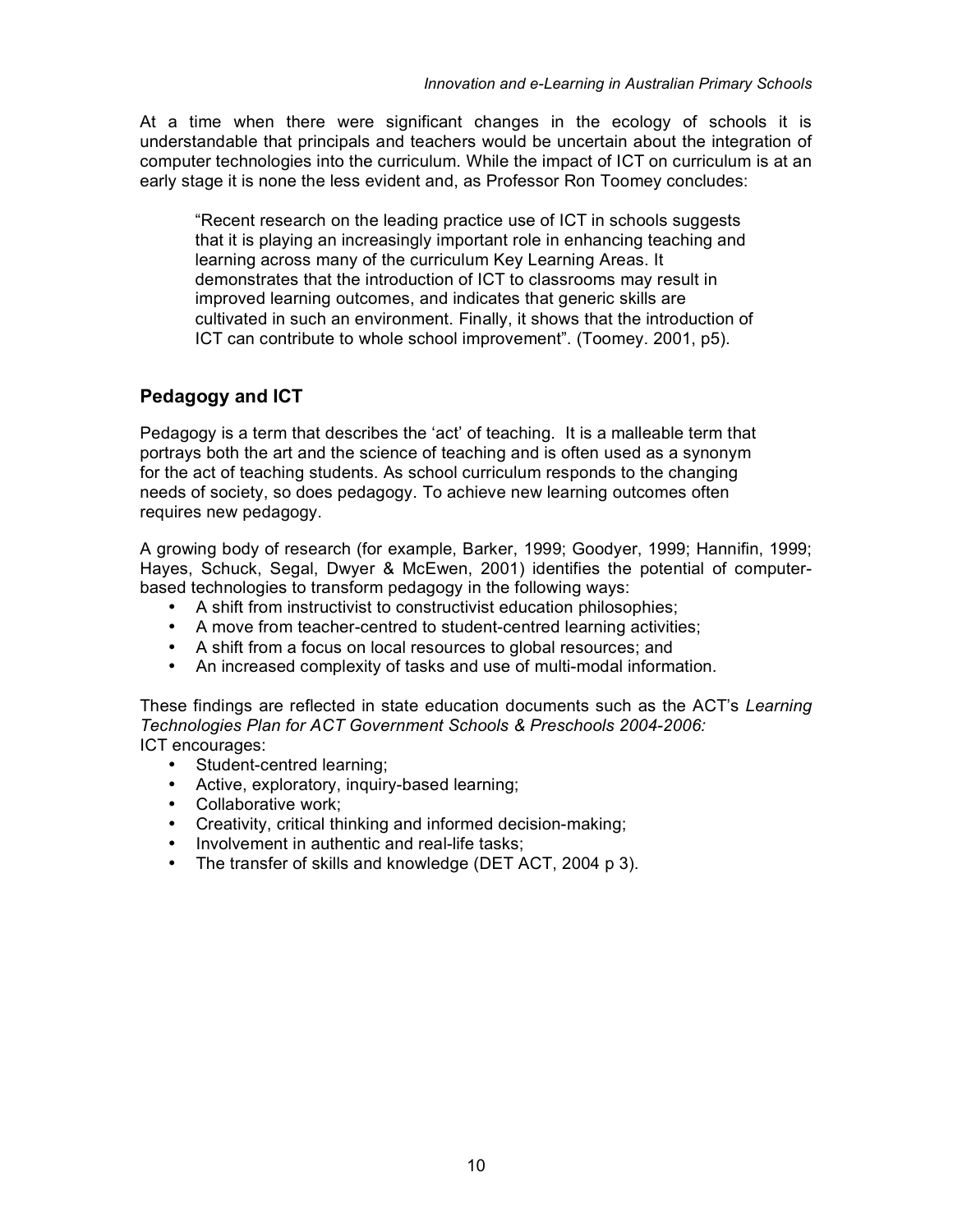# 2. COMMONWEALTH BANK E-LEARNING GRANTS PROGRAM

## Teacher descriptions of innovative projects using ICT's to enhance literacy and numeracy; a national perspective.

"As a direct result of the e-learning grant, literacy and numeracy programs would be supported with enhanced use of technology.....This initiative is innovative for our school, as we have never used technology as a tool to improve specific learning outcomes". NSW Government school e-Learning Grant application, 2002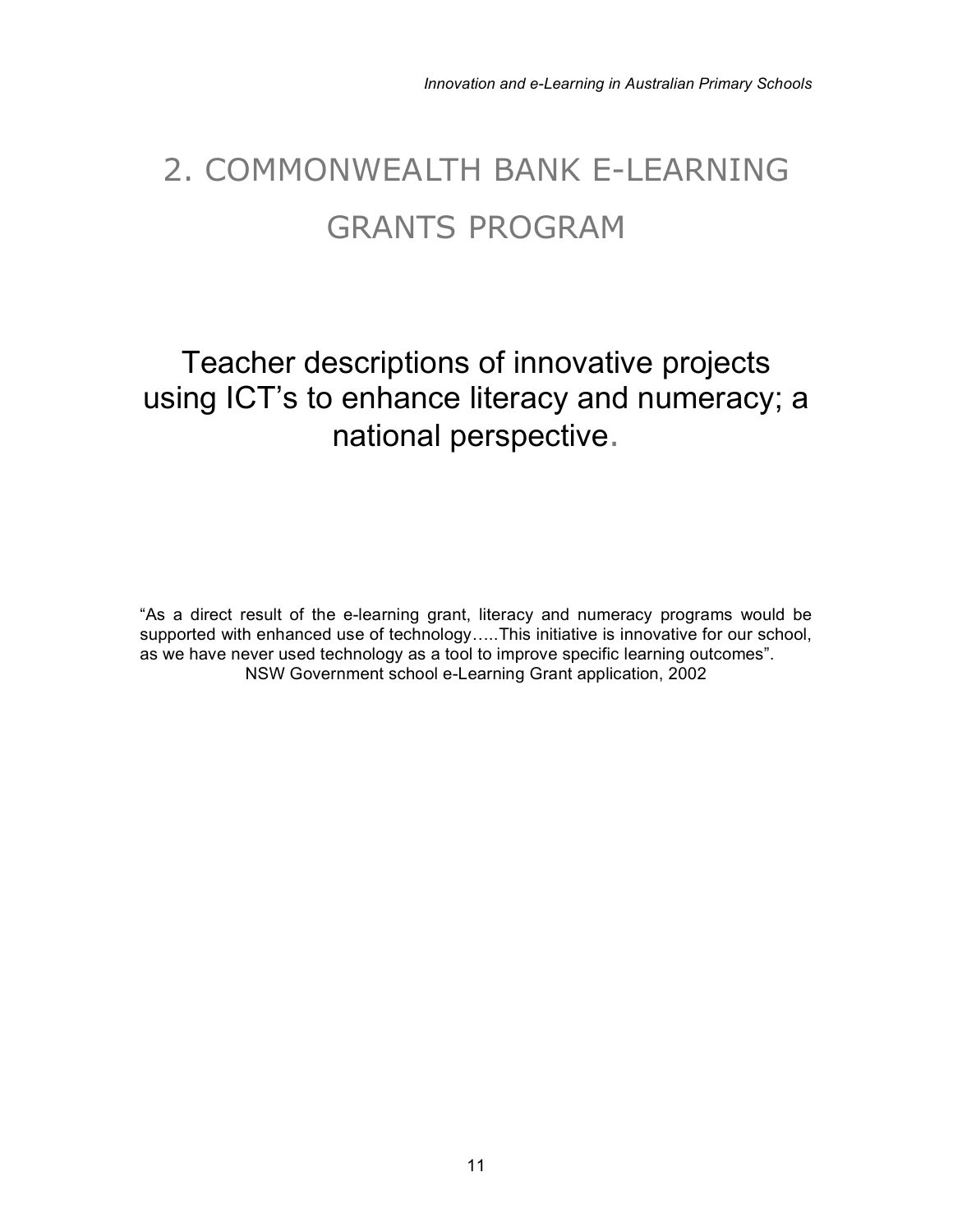#### **Commonwealth Bank e-Learning Grants program**

In 2002, in conjunction with the Australian Government's National Literacy and Numeracy Week, the Commonwealth Bank launched the *e-Learning Grants* program, run in collaboration with State and Territory education authorities. Through this program, all Australian primary schools are invited to apply for one of 70 annual grants of \$5,000 each to implement creative programs to develop students' literacy and numeracy skills through e-learning initiatives. By 2005, the e-Learning Grants program contributed \$1.4 million in grants to 280 primary schools across Australia.

The applications for the grants, prepared by Government, Catholic and Independent primary schools from all states and territories, provide a rich source of teacher descriptions of how ICT are currently being used in the curriculum and also teacher descriptions of how technologies would be used to create innovative projects to enhance student literacy and numeracy. The study reported here analyses the applications in order to create a global picture of teacher perceptions of innovation.

One of the questions that this research investigates is 'How do grants such as the Commonwealth Bank e-Learning Grants Program encourage and promote 'innovation in schools'?

#### **Scope of the Study**

The 2002 Commonwealth Bank e-Learning Grants program was significant in that it increased funding for e-learning projects in Australian primary schools by \$350,000. All primary schools (Government, Catholic and Independent) throughout Australia were eligible to apply regardless of whether they were just starting out with e-learning or already had well established programs. The e-Learning Grants program was well publicised and its association with National Literacy and Numeracy Week 2002 drew a large number of applications from primary schools throughout Australia.

In the first year of this initiative the e-Learning Grants program drew applications from thirteen hundred primary schools from Government, Catholic and Independent schools. The 1300 schools that submitted applications represented almost 20% (19.4%) of all primary schools in Australia (MCEETYA 2002). It is reasonable to assume that these schools believed that their project descriptions might be considered innovative otherwise they would not have completed the six pages involved in the grant application.

The thirteen hundred schools that submitted applications were individually contacted to obtain their consent to use the information contained in their applications for this study. Four hundred and sixty four (464) schools provided written consent and this study focuses on the data from these schools only. Those schools that consented represent 36% of the total number of schools who applied. The 464 schools in the study represent almost 6% (0.058%) of the 7980 primary schools (approximate number of primary schools that includes primary, primary special education and combined primary and secondary schools) in Australia in 2002 (MCEETYA 2002).

This study aims to describe how teachers associate these technologies with literacy and numeracy to provide an insight into the collective mind and the manner in which primary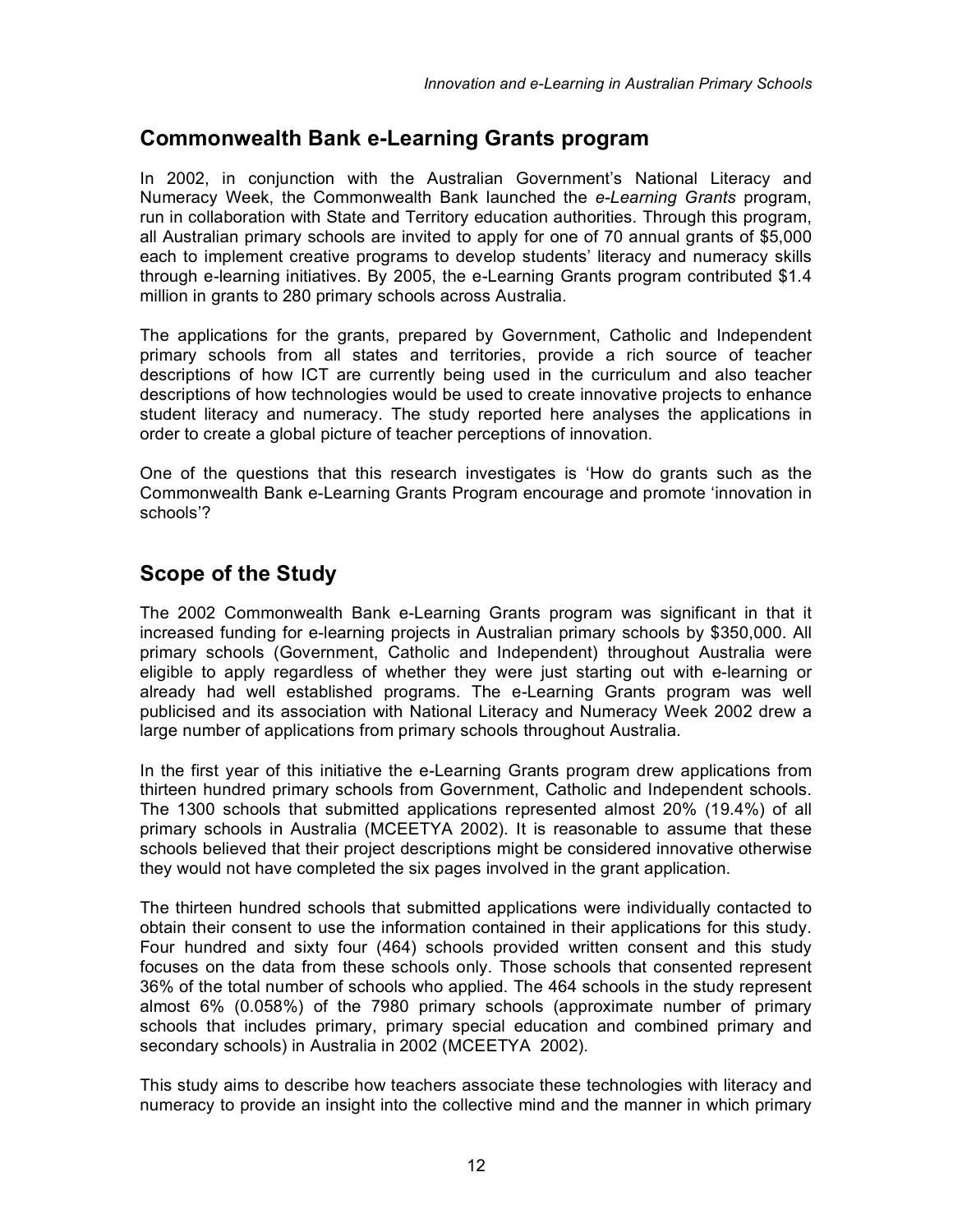teachers across Australia make sense of these new technologies and, how they not only integrate ICT into their classroom practice but how teachers describe the innovative use of ICT in primary school environments.

| <b>Table 1 Study Schools by State</b> |               |                       |  |
|---------------------------------------|---------------|-----------------------|--|
| <b>State/Territory</b>                | <b>Number</b> | % of<br><b>Sample</b> |  |
| <b>NSW</b>                            | 118           | 25.3%                 |  |
| <b>VIC</b>                            | 155           | 33.5%                 |  |
| ACT                                   | 22            | 4.8%                  |  |
| ΝT                                    | 7             | 1.5%                  |  |
| <b>TAS</b>                            | 10            | 2.2%                  |  |
| WA                                    | 36            | 7.6%                  |  |
| <b>SA</b>                             | 41            | 8.9%                  |  |
| QLD                                   | 75            | 16.2%                 |  |
|                                       |               |                       |  |

#### **Representation of schools across States/Territories**



**Graph 1**

Victorian schools are over-represented in the study while New South Wales schools are under-represented. This may be an artefact of the consent process and the time taken to gain consent from the schools that had originally applied for funding. In general, the distribution of schools in the study is arguably consistent with the distribution of schools across the states and territories (see Table 2).

| Table 2 % of Schools in Study Compared With Actual % of Australian Schools |             |                             |              |
|----------------------------------------------------------------------------|-------------|-----------------------------|--------------|
| <b>State/Territory</b>                                                     | % of Sample | <b>Actual % of Schools*</b> | % Difference |
| <b>NSW</b>                                                                 | 25.30%      | 33%                         | $-7.70%$     |
| <b>VIC</b>                                                                 | 33.50%      | 25%                         | $+8.50%$     |
| <b>ACT</b>                                                                 | 4.80%       | $1\%$                       | +3.80%       |
| NΤ                                                                         | 1.50%       | 2%                          | $-0.50%$     |
| <b>TAS</b>                                                                 | 2.20%       | 3%                          | $-0.80%$     |
| WA                                                                         | 7.60%       | 10%                         | $-2.40%$     |
| <b>SA</b>                                                                  | 8.90%       | 8%                          | $+0.90%$     |
| QLD                                                                        | 16.20%      | 18%                         | $-1.80%$     |

8. \* The National Report on Schooling in Australia 2001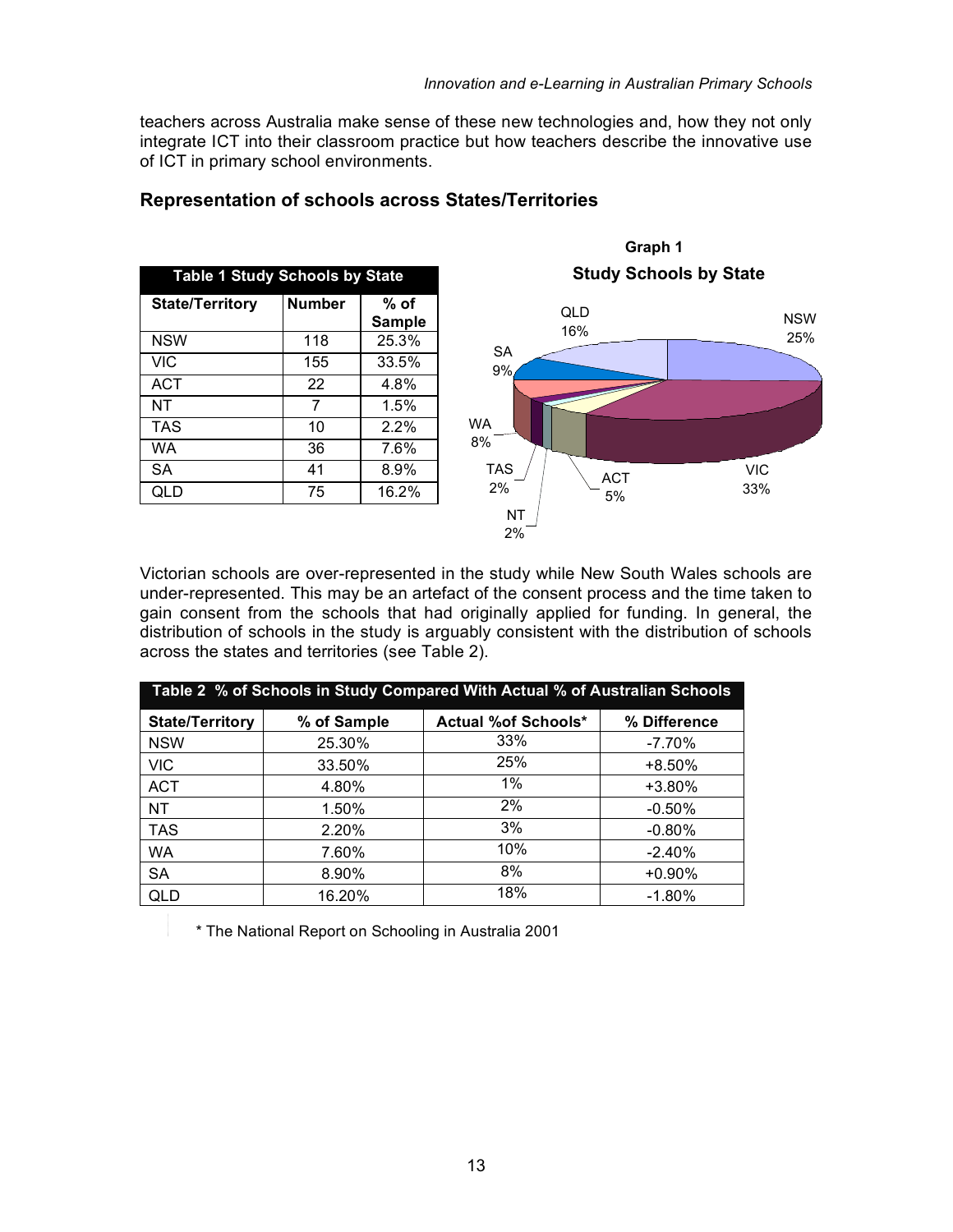**Graph 2**

|               | <b>Table 3 Schools by Sector</b> |       |
|---------------|----------------------------------|-------|
| <b>Sector</b> | <b>Number</b>                    | $\%$  |
| Government    | 312                              | 67.1% |
| Catholic      | 103                              | 22.3% |
| Independent   | 49                               | 10.6% |
|               |                                  |       |
|               |                                  |       |

#### **Representation of schools across Sectors**

Government schools appear to be underrepresented by approximately 9% in the sample while Catholic and Independent schools appear to be over-represented by between 4- 5%. These differences, as with the differences in the distribution of schools across the states are relatively minor (see Table 4).

|                           |             | Table 4 % of Schools by Sector in Study Compared With Actual % of |              |
|---------------------------|-------------|-------------------------------------------------------------------|--------------|
| <b>Australian Schools</b> |             |                                                                   |              |
| <b>Sector</b>             | % of Sample | <b>Actual %of Schools *</b>                                       | % Difference |
| Government                | 67.1%       | 76%                                                               | $-8.9\%$     |
| Catholic                  | 22.3%       | 19%                                                               | $+3.3%$      |
| Independent               | 10.6%       | 5%                                                                | $+5.6%$      |

\*The National Report on Schooling in Australia 2001.

### **Methodology**

Each of the 464 applications was individually reviewed and categories and coding schemes were developed. After the data had been entered into the database some of the 'fields' of data were further examined to determine, where appropriate, what trends, or categories of data were expressed within the text. The descriptions of innovation contained in the applications reveal what teachers believe constitutes innovative practice. These teacher 'understandings' (Billig, 1997) embedded in the text were subjected to a 'content analysis' processes to determine the incidence of phenomena (categories of description), particularly those that might reveal the relationship between teacher perceptions of ICT infrastructure, pedagogy and classroom practice, motivation and innovation. Significantly, for policy and curriculum development, such teacher perceptions provide a basis to test the evolving theories of adoption suggested by Fullan (1997) and Spender (1998). The textual artefacts (Marton, Hounsell & Entwistle 1984) contained in the applications provide valuable insights into the ways in which teachers perceive the technologies and their impact on schools, teaching and learning.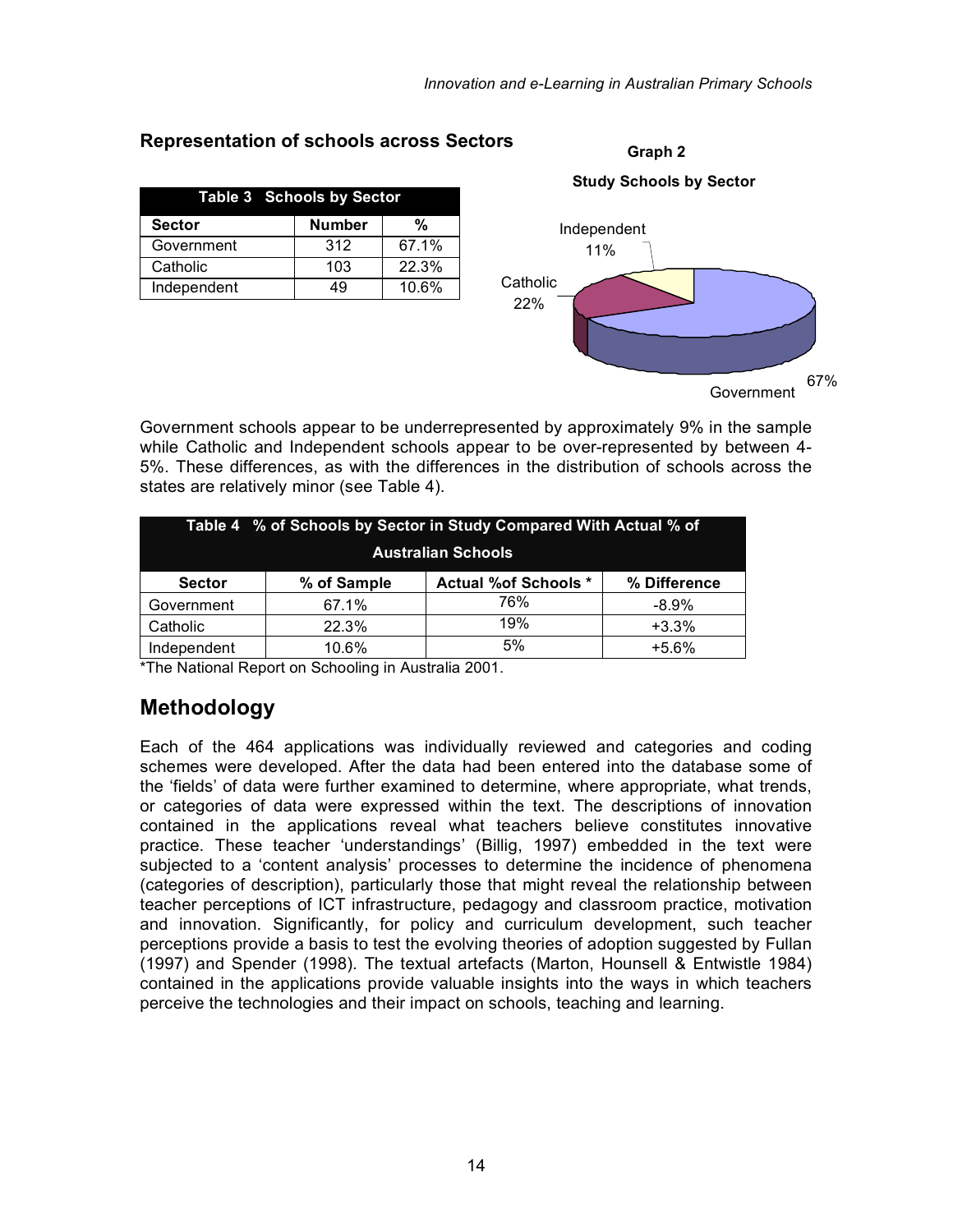## **A Three Dimensional Analysis Framework**

Three consistent dimensions emerged in the applications. These were the dimensions of 'ICT Infrastructure', 'Motivation and ICT Use' and 'Innovation and Pedagogy'. Essentially, these dimensions describe the 'what', 'why' and 'how' of ICT use by schools in the context of their proposed innovative projects. Within each dimension three or four types or levels were identified, as listed in Table 5. Explanation of the characteristics of these types/levels is provided later in the report, together with examples from the schools' grant applications.

| Table 5 Three -dimensional analysis framework |                                   |                                       |                                         |                                          |
|-----------------------------------------------|-----------------------------------|---------------------------------------|-----------------------------------------|------------------------------------------|
| <b>Dimension</b>                              | Type 1                            | Type 2                                | Type 3                                  | Type 4                                   |
| <b>ICT</b><br><b>Infrastructure</b>           | Disconnected<br>environment       | Initially<br>connected<br>environment | Established<br>connected<br>environment | Multifaceted<br>connected<br>environment |
| <b>Motivation and</b><br><b>ICT Use</b>       | Situational-<br>Reactive          | <b>Skills Oriented</b>                | Proactive - Higher Order                |                                          |
| Pedagogy and<br><b>Innovation</b>             | ICT as an<br>Innovative<br>Object | ICT as a<br>Curriculum<br>Tool        | New Learning Environment                |                                          |

The three dimensions provide a framework for analysing, and, importantly, understanding the teacher descriptions of their 'innovative' ICT projects for enhancing literacy and/or numeracy learning in their schools. Therefore, the three-dimensional framework that emerged from the grant applications themselves became the critical tool for analysing the content of the applications and describing the national situation.

The framework potentially provides a means of 'locating' schools within each of the dimensions that enables teachers and policy makers to understand the potential for innovation within the context of an individual school. The separate dimensions and the interactions between the dimensions provide a means for revealing the complex factors within a school environment that determine the nature of ICT use.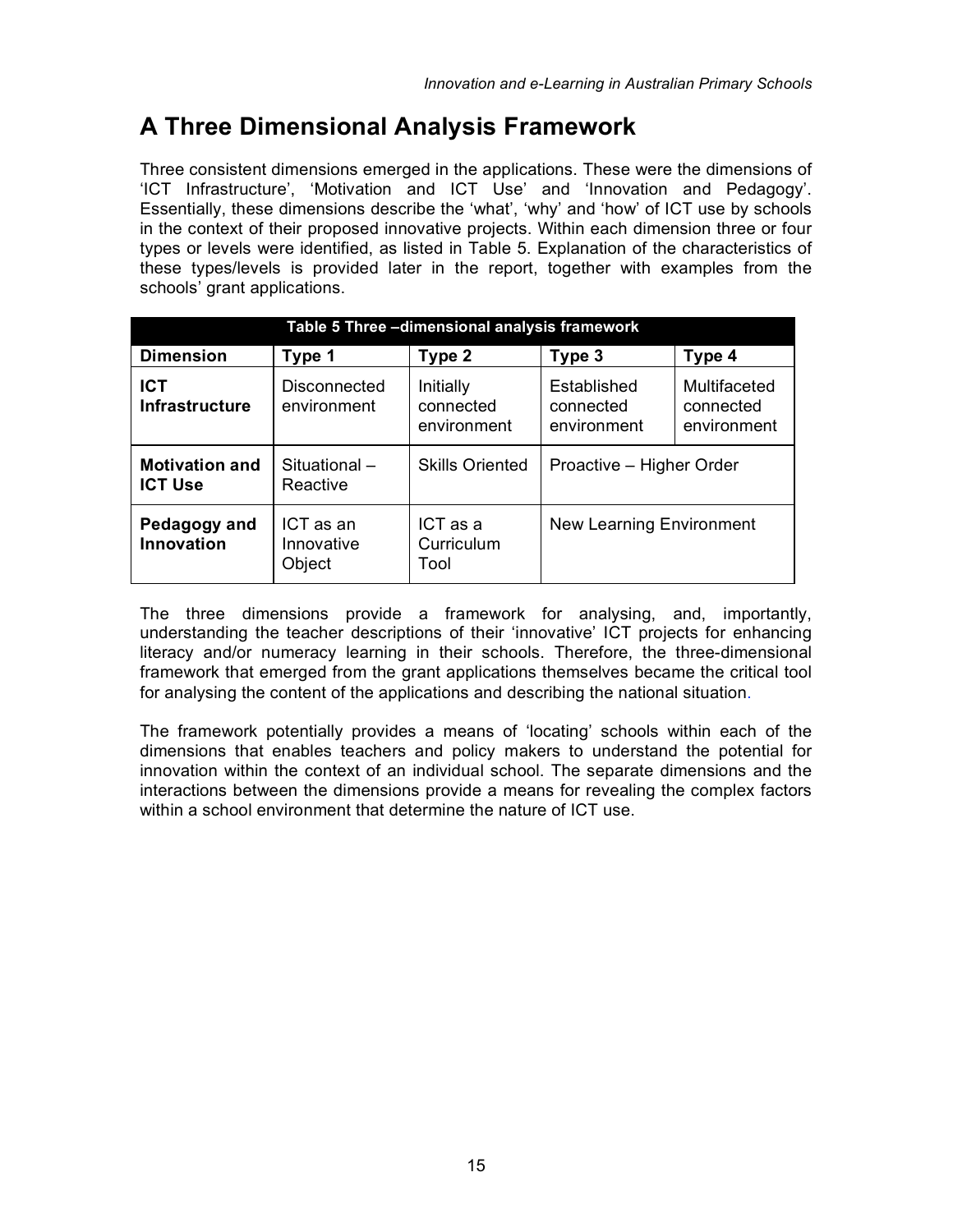## 3. ICT PROJECT FOCUS

## WHAT Australian schools propose as innovative ICT projects

Innovative schools …. "focus on students as innovators, problem solvers, communicators, creative team players, to be adaptive, technologically skilled and lifelong learners."

*Australia's Teachers: Australia's Future – Advancing Innovation, Science, Technology and Mathematics* (DEST 2003, p5).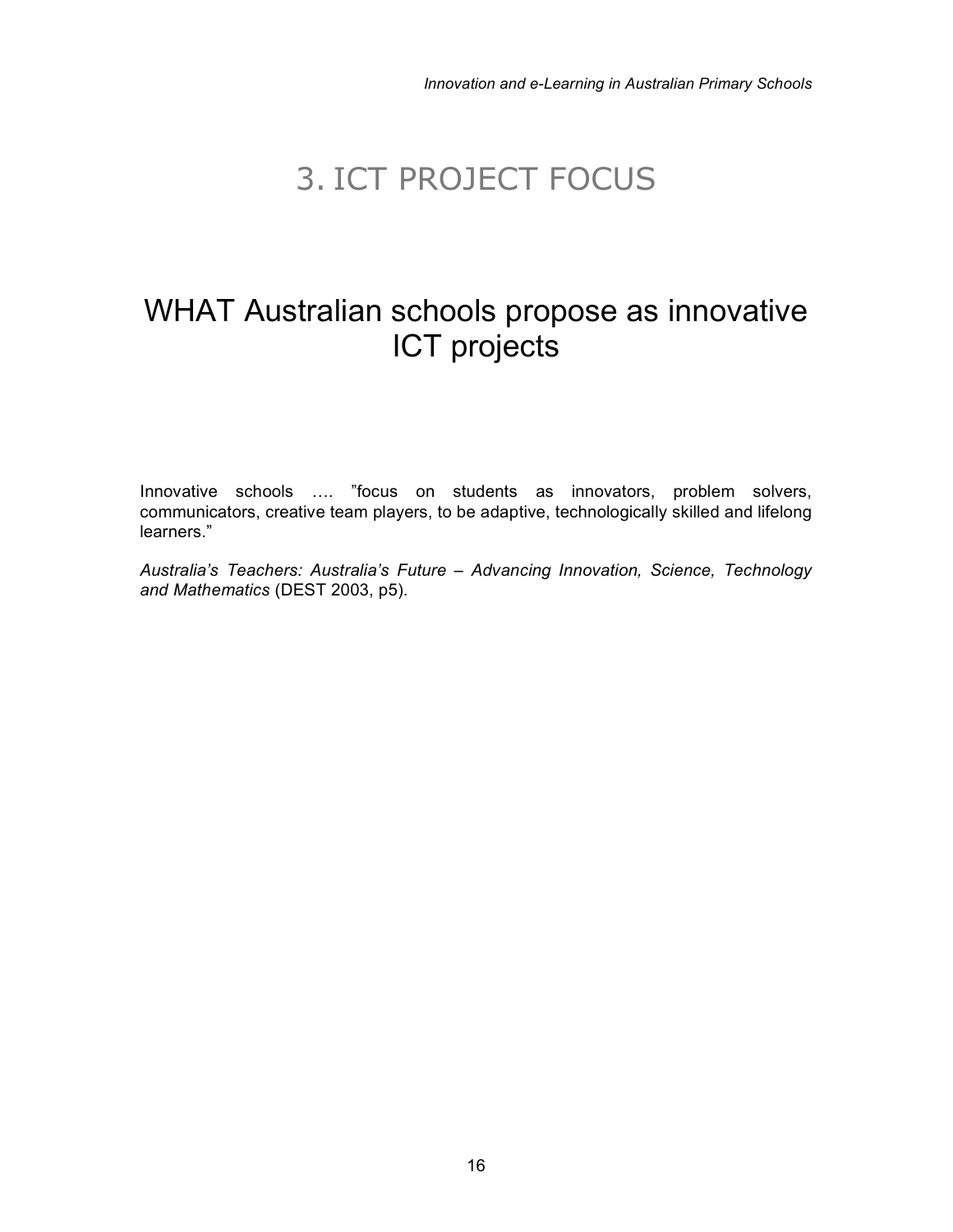## **Project Focus**

#### **Literacy or Numeracy Focus**

The e-Learning Grants application form asked schools (teachers) to describe how the grant would be innovatively used to enhance literacy and/or numeracy skills. Literacy was clearly the focus of 60% of schools. Numeracy was the focus for only 7% of schools. Projects that involved both literacy and numeracy accounted for one-third of the projects (33%). In total 432 schools (93%) involved projects that focused on either literacy or involved a project that integrated both literacy and numeracy.

| <b>Table 6 Project Focus: Literacy/Numeracy</b> |            |      |
|-------------------------------------------------|------------|------|
| <b>Project Focus</b>                            | Nº Schools | %    |
| Literacy                                        | 278        | 59.9 |
| Literacy & Numeracy                             | 154        | 33.2 |
| Numeracy                                        | 31         | 6.7  |



#### **Literacy Projects**

The nature of the 278 Literacy projects proposed by schools varied widely from focusing on specific skills such as spelling or reading through to multimedia literacies and broader communication projects. The following quotes from the schools' project descriptions provide a sense of the diversity of the literacy initiatives proposed by schools.

"In early stage 1 and stage 1, teachers will concentrate on the use of the word processor to identify spelling and grammatical errors in writing…. This will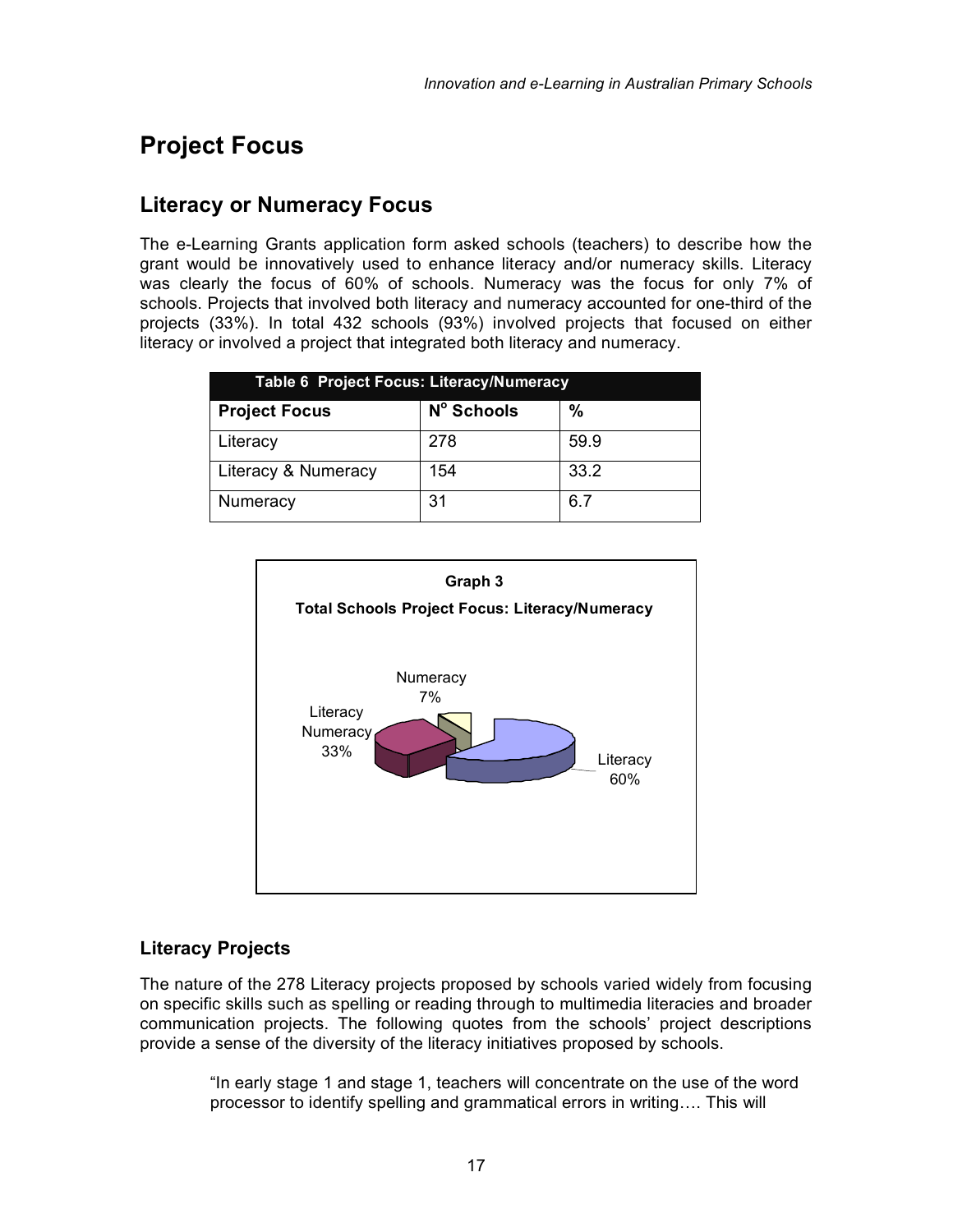necessitate more teaching of word processing skills and typing using a keyboard." (NSW Government School)

"Our initiative is to target the children's speaking and listening skills through the use of multimedia." (Victorian Catholic School)

"All important events will be displayed on the intranet along with student's written reports, oral and written descriptions, recounts, personal views, images and videos." (Northern Territory Government School)

"As part of the strategy to enhance the development of language, the  $e -$ Learning approach would become one of the devices that would be used by the Teachers, Teachers Assistants and Speech Pathologist to stimulate the development of language." (Western Australian Government School)

#### **Numeracy Projects**

The 31 (7% of schools) numeracy projects were also varied in nature. Project descriptions often referred to using ICT as a motivational device to combat negative attitudes towards mathematics. The following quotes from school project descriptions indicate the diversity and scope of numeracy proposals.

"We propose to develop a variety of learning experiences based around the measurement, number, data and space strands…. To undertake investigations in the community and within the school grounds… Using technology will be an integral element in the investigation, calculation and presentation stages of each activity." (Queensland Government School)

"Our initiative is to develop a staff maintained Intranet Website, which focuses on Numeracy… main homepage would provide key focus areas, which teachers and students could use daily… Links to internal Numeracy software programs, other teacher resources within the school, games, research links (quick URL's which quickly link to relevant Internet sites." (NSW Catholic School)

"As a distance Education school it is very difficult to provide sufficient numeracy and open-ended challenge material for all our children... Access to the Internet and e learning has to be one of the best possible ways we can achieve this." (Northern Territory Government School)

#### **Combined Literacy and Numeracy Projects**

The 154 (33% of schools) projects that contained a combination of Literacy and numeracy aims covered a variety of project types, including those that integrated several curriculum areas. In many projects a tendency for the Literacy aspects to dominate the numeracy aspects was apparent.

"…approach to learning ensures that both literacy and numeracy are embedded within each of our students' Learning Journeys (extended, in-depth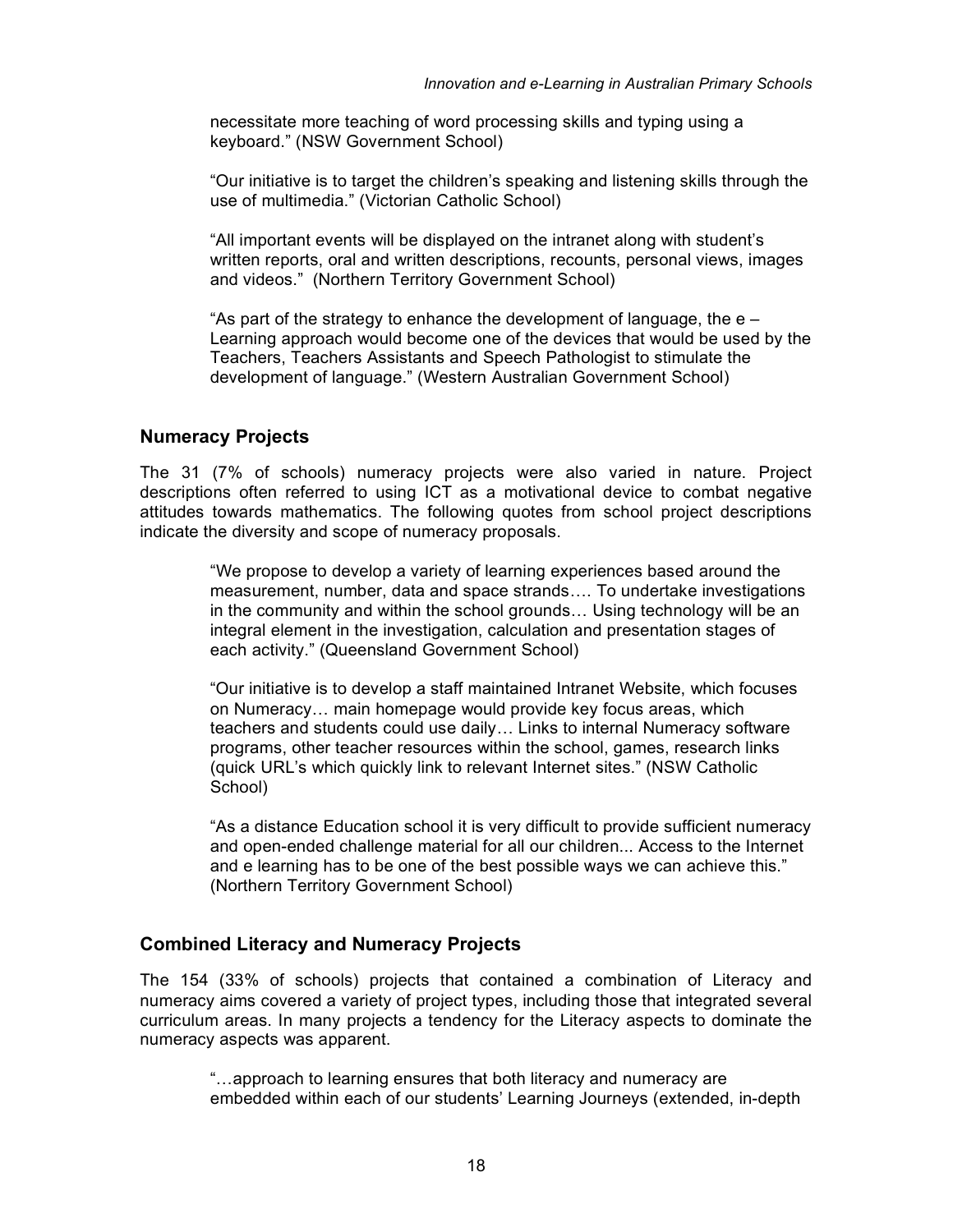research projects)….. Without realising it, these students had covered all the Literacy Outcomes of Speaking, Listening, Reading, Viewing & Writing; and were Thinking and Working Mathematically as well as exploring Space, Number, Chance & Data." (ACT Independent School)

Literacy, as a priority area in schools, is also a teaching area where teachers are likely to have greater confidence and experience. Experience and confidence may be the reason why schools were more likely to develop projects that focused on literacy. This may also explain why they are more likely to develop projects that use new technologies in the area of literacy. In contrast, numerous studies have found that many teachers do not feel confident in using ICT in their classrooms. The connection between the 'confident' curriculum focus and the lack of confidence in ICT use may explain the comments contained within the school applications focusing on literacy.

> "Although the teachers display an interest in and recognise that e-learning is an education requirement in today's learning environment, in general their use of it as such is limited by a lack of confidence and competence. They see technology as yet another area to be added to an already overcrowded curriculum…. It has been decided to explore e-learning as a means to further develop the skills and strategies for literacy." (NSW Catholic School)

"...to develop the confidence of staff when using computers and related technology so that these skills could be taught to students in the school." (South Australian Government School)

#### **Project Focus by Sector and State/Territory**

The focus on numeracy was consistently low across all sectors. The major difference in the project focus across sectors is a larger percentage of Independent schools with projects integrating both literacy and numeracy compared with the Government and Catholic Schools.

| <b>Table 7 Project Focus by Sector</b> |          |                          |                 |
|----------------------------------------|----------|--------------------------|-----------------|
| <b>Sector</b>                          | Literacy | <b>Literacy/Numeracy</b> | <b>Numeracy</b> |
| Government                             | 63.3%    | 30.9%                    | 5.8%            |
| Catholic                               | 59.2%    | 32.0%                    | $8.7\%$         |
| Independent                            | 40.8%    | 51.0%                    | $8.2\%$         |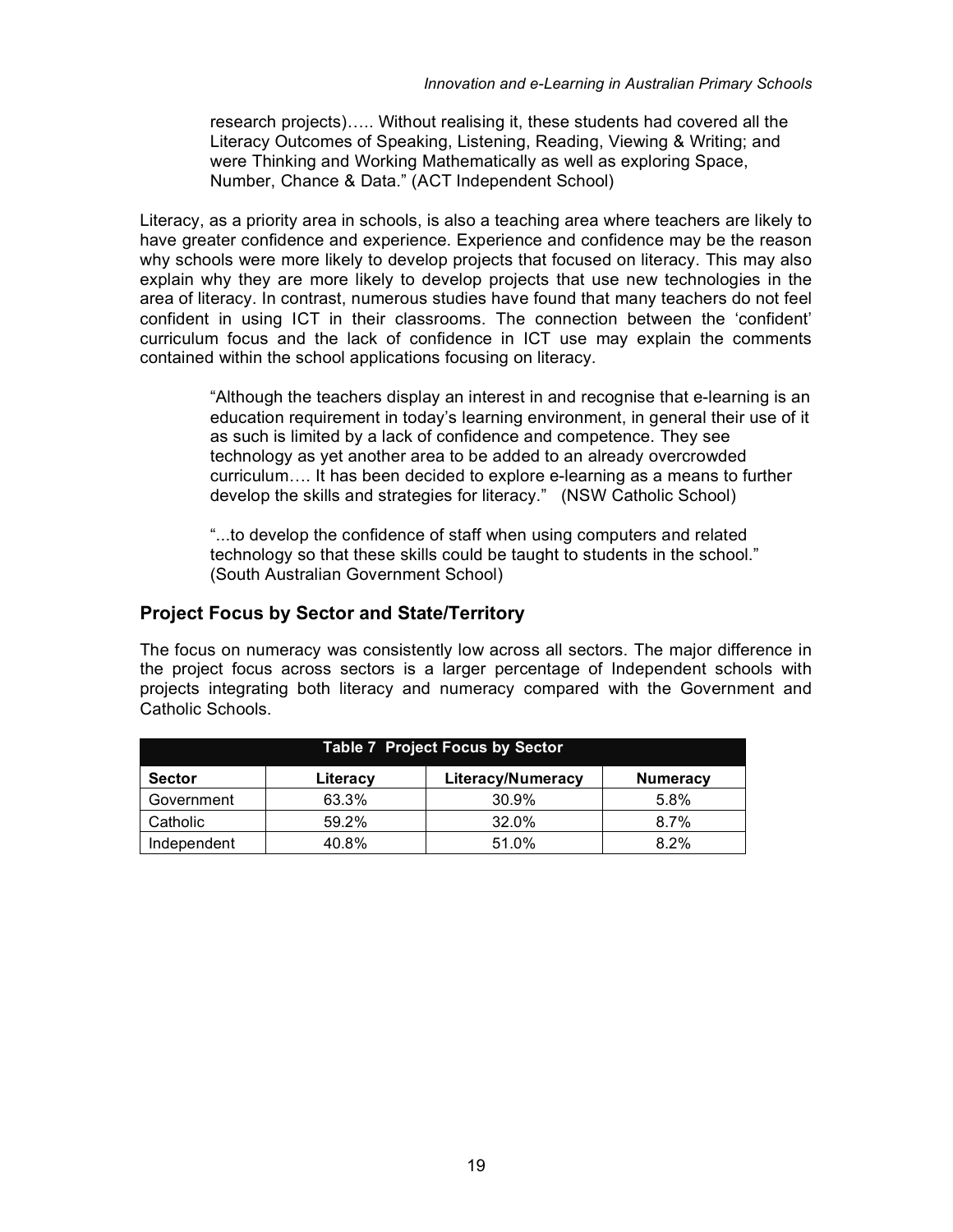**Graph 4**



When the project focus information is separated into the states and territories, Tasmania is the only state or territory that appears to deviate from the overall pattern but this may be an artefact of the relatively small number of school applications (10) in the sample. Overall, however, the pattern is that that most schools, across state/territories and sectors developed projects with a focus on literacy.

The 2002 Commonwealth Bank's e-Learning Grants program was run in association with the Australian Government's National Literacy and Numeracy Week 2002 and the applications were specifically to enhance literacy and numeracy. What this study has revealed is a significant preference for teachers to associate innovation with ICT's with literacy. Where the projects included combined literacy and numeracy outcomes the projects had a predominant focus on literacy.

#### **Associated Focus Areas**

In the project descriptions a number of 'associated' or 'integrated' components to the main project focus emerged. Most of the applications involved projects that included one or more of these categories. These associated categories provide some indication of the pedagogical approaches adopted by teachers and 'cross-curricular' themes such as visual/media literacies and assessment.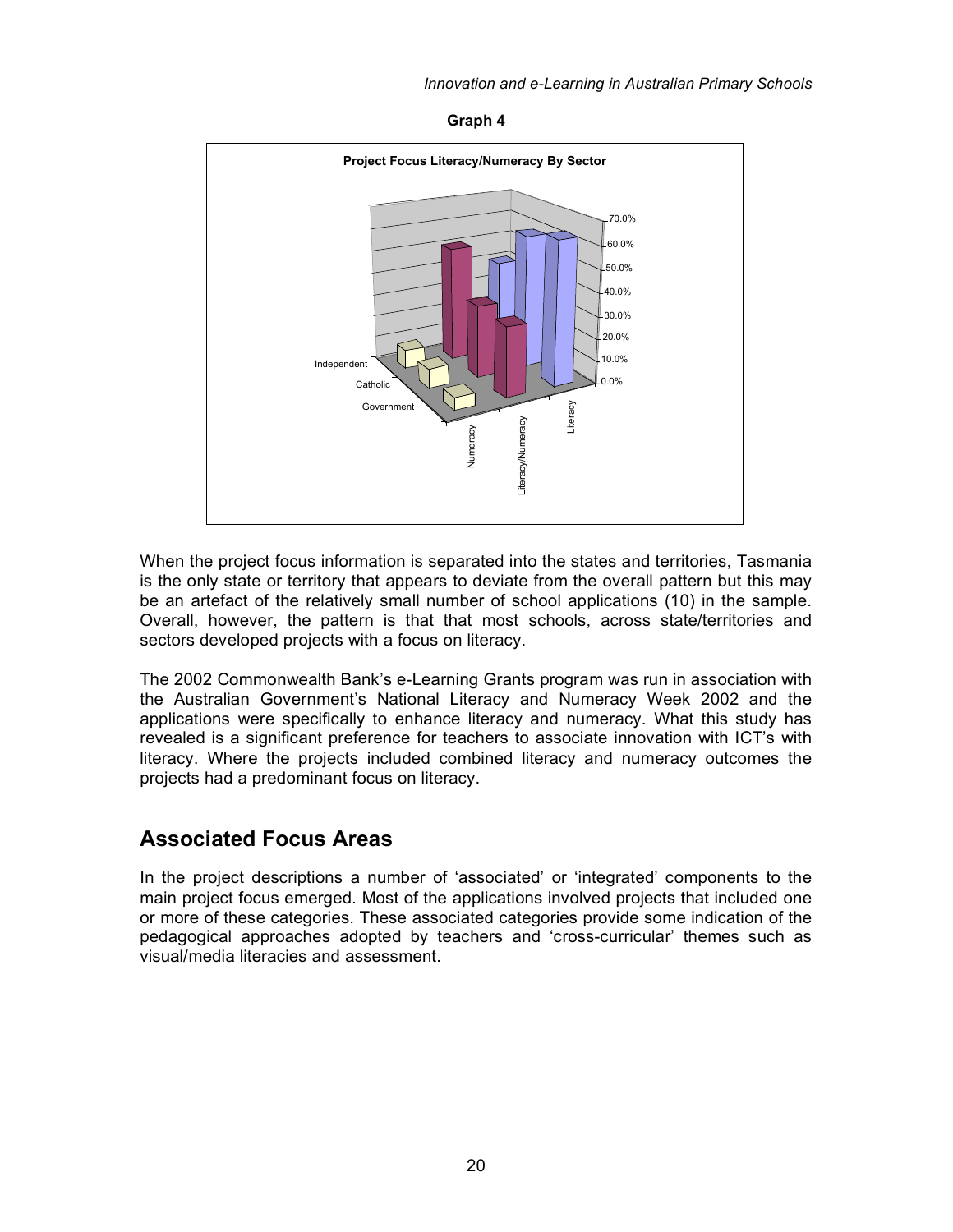| <b>Table 8 Associated Project Focus</b> |       |
|-----------------------------------------|-------|
| <b>Collaborative Learning</b>           | 13.1% |
| Communication                           | 16.4% |
| Visual/ Multimedia literacy             | 36.6% |
| Internet/Intranet                       | 16.2% |
| <b>Information Processing</b>           | 3.7%  |
| Assessment                              | 8.2%  |
| Animation                               | 22%   |





The following quotes from applications provide an indication of the nature of each associated project focus:

"Web quests incorporate cooperative and collaborative learning, since students work on projects in groups and caters for individual differences by providing multiple intelligence work. They are tools, not educational theories, and can help students meet standards focused on critical-thinking and analysis skills, therefore developing and enhancing numeracy and literacy outcomes." (NSW Catholic School)

"…to communicate with their learning cohort, their teachers, their parents and the wider community through email and the use of digital camera/video are the vital new aspects of learning – e-learning – which will give these kids the passport to the sort of life skills previously unattainable in their small isolated, rural communities." (NSW Government School)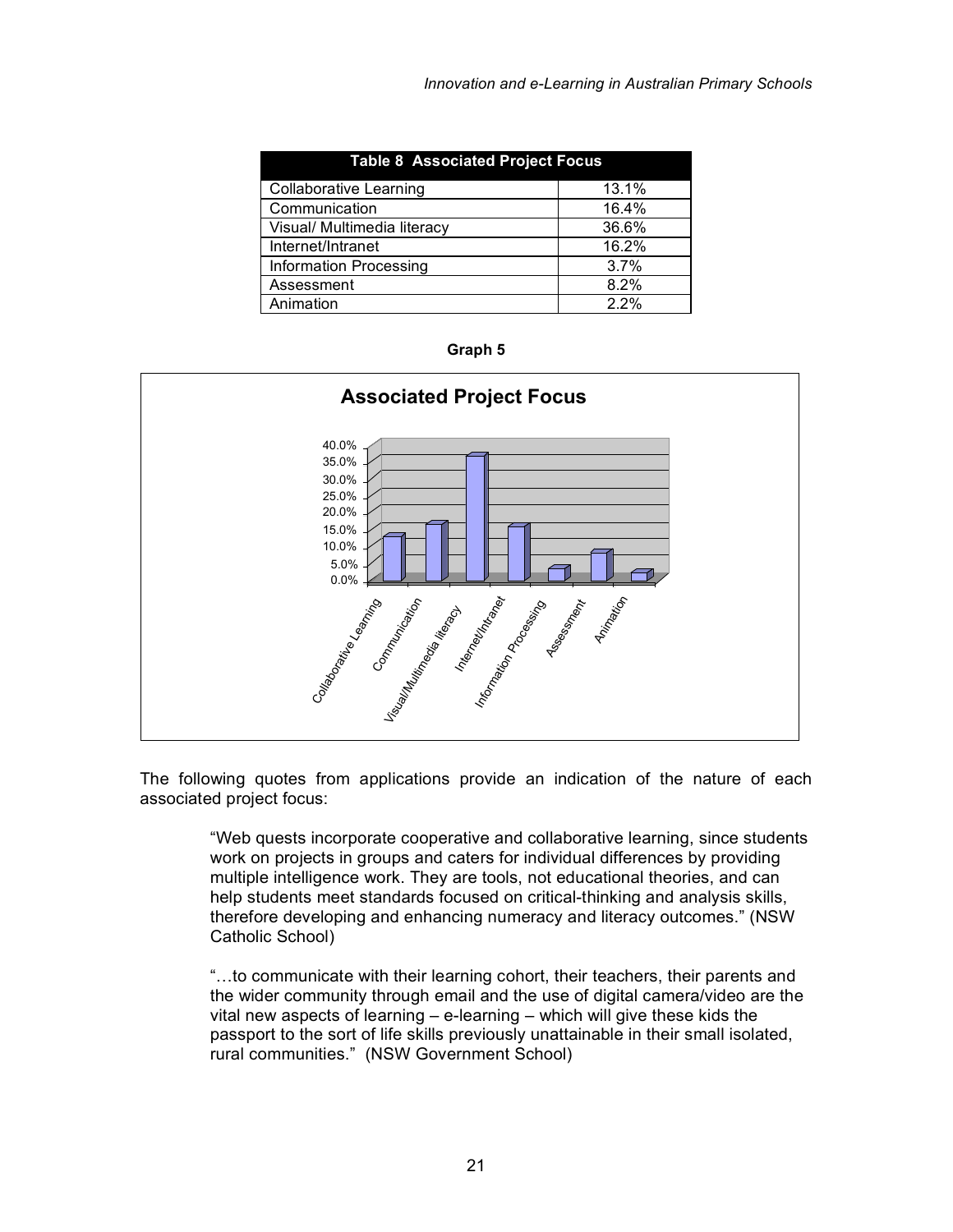"Technological Literacy encompasses the concepts of information literacy as well as the skills to operate various technologies in order to access global information and perform as a literate member of society. This entails the processing, interpretation and critical analysis of online and on-screen sources of information that blend print information with visual, audio and other forms of expression." (Queensland Catholic School)

"Through this initiative the children will be able to see that information originates and exists in various forms and that it can easily be manipulated, managed and presented in various ways." (Queensland Independent School)

### **Target Groups**

Teachers were asked to identify the particular group of students the project would target. Three categories emerged:

- 1) Schools that had a project to target a specific year levels or grades;
- 2) Schools where the project applied to the whole school; and
- 3) Schools that identified specific groups of students (non year/grade) as the target of their project.

In the third category considerable 'overlap' occurred between the whole school category and the category of 'specific groups'. The specific group category can be considered to be a subset of the 'whole school category'.



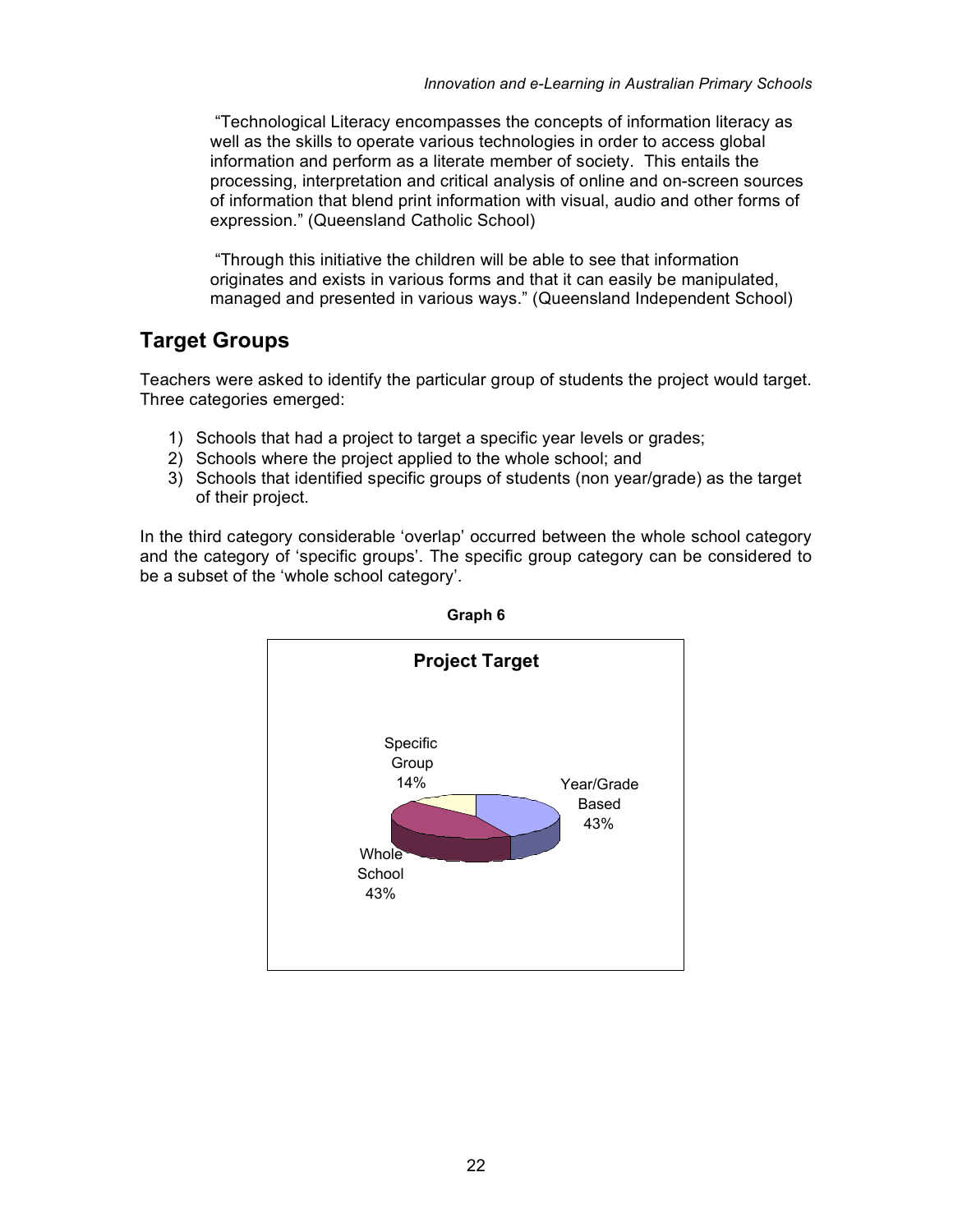#### **Target a specific grade or grades**

Almost half of the schools in the sample (220 schools, 43.1%) indicated that their project would target a specific year/grade or years/grades.





In many instances schools indicated that their project would target more than one year/grade but, as the graph above indicates, there was an overwhelming trend for school projects to target upper primary students.

The tendency to associate 'innovative projects' with upper primary was consistent across all the states and territories with the exception of Tasmania and the Northern Territory, but this was probably an effect caused by the small number of schools in their sample. The tendency to target upper primary groups for innovative project development was also consistent across education sectors.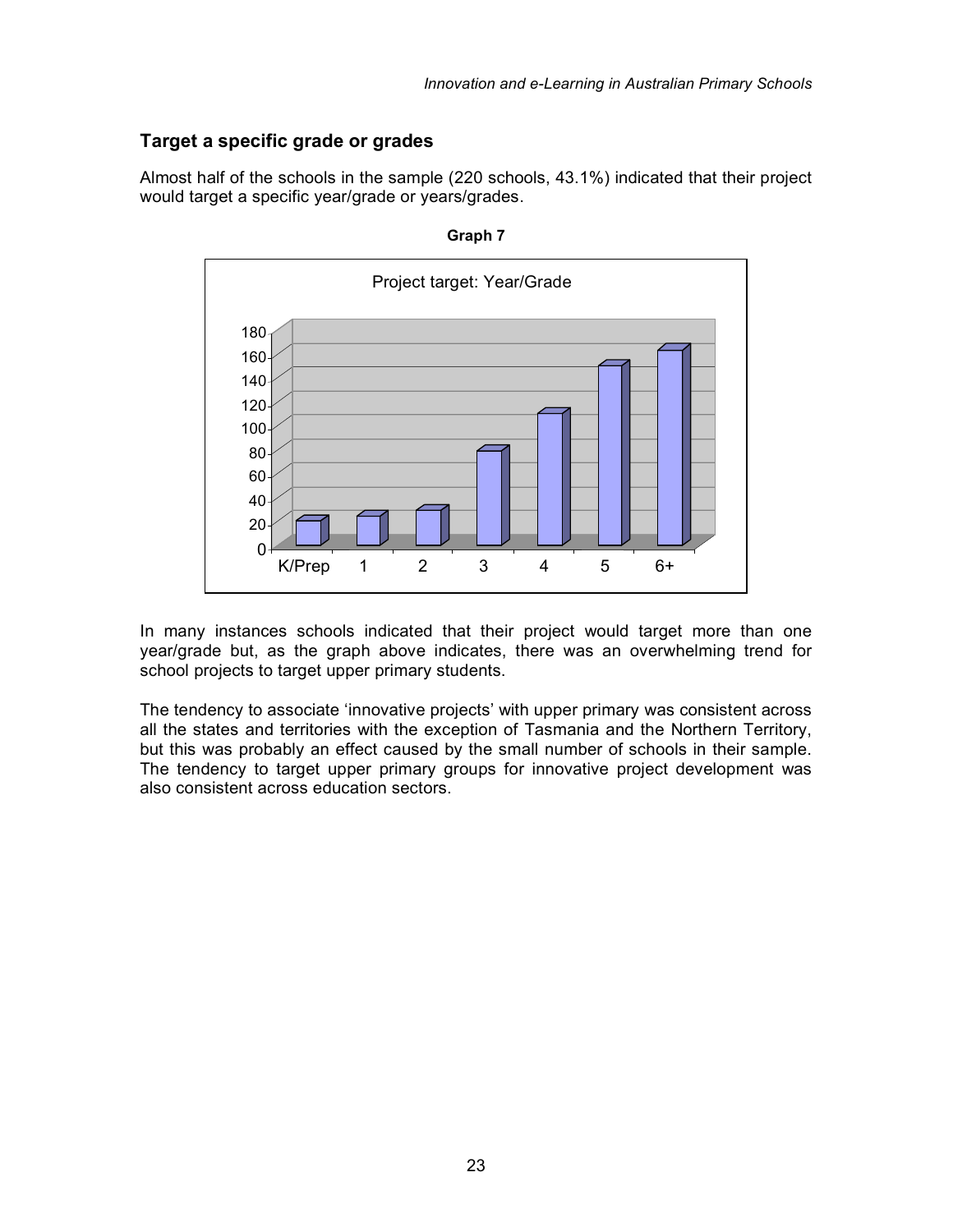#### *Innovation and e-Learning in Australian Primary Schools*

**Graph 8**



#### **Target a specific group of students (non year/grade)**

A number of groups emerged in the project descriptions that were not grade/year based or whole school. These projects identified groups of students within the school such as boys, gifted and talented and 'English as a second language' or 'non-English speaking background' students. Many of these projects had a whole school focus but they also specifically targeted students a sub-group of students. The projects were developed to address perceived 'needs' or 'deficits' in the target group.

| Table 9 Projects Targeting Specific Groups of Students |             |       |  |
|--------------------------------------------------------|-------------|-------|--|
| Group                                                  | $N^{\circ}$ | %     |  |
| <b>Boys</b>                                            | 34          | 7.3%  |  |
| <b>ESL/NESB</b>                                        | 34          | 7.3%  |  |
| Gifted and Talented                                    | 32          | 6.9%  |  |
| <b>Special Education</b>                               | 60          | 12.9% |  |
| Indigenous                                             | 15          | 3.2%  |  |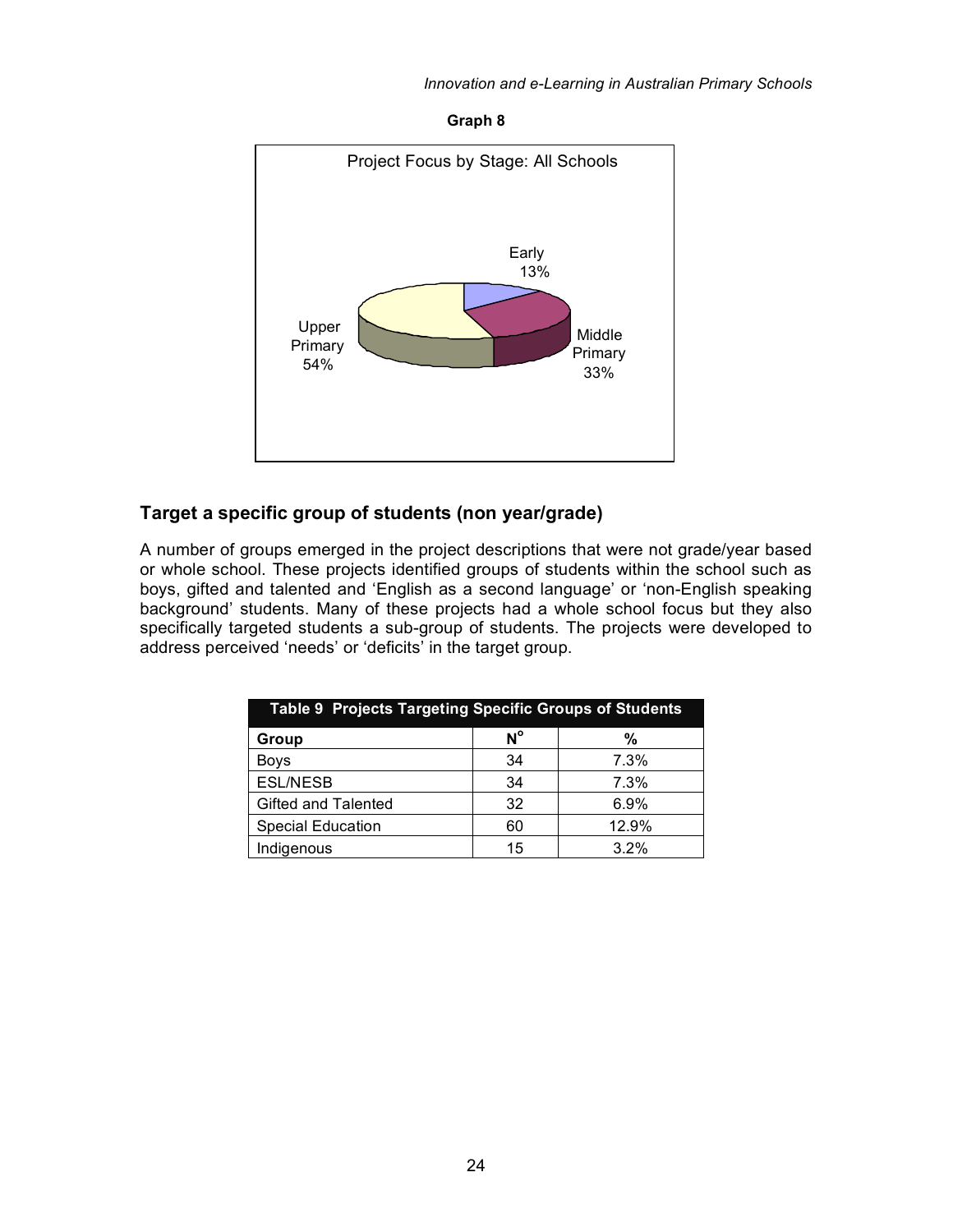



The following quotes, one for each of the listed target groups, provide an illustration of the nature of these projects:

> "E-learning provides opportunities for boys to improve and practise literacy skills….. Technology and e-learning are giving boys opportunities that are compatible with their masculinity and the ways that boys learn." (Western Australian Catholic School)

"In particular, with students from a non-English speaking background it allows them to engage in learning tasks that involve opportunities to develop English language skills…" (NSW Independent School)

"At the top end of the range, results indicate students with a high proficiency in literacy. These students have also demonstrated advanced levels of computer skills in word processing and DTP software as well as multimedia software, especially in the use of PowerPoint and FrontPage…..Our desire is to broaden the experience of these accomplished students in multimedia production, specifically in the design and production of digital movies." (NSW Government School)

"Given the nature of the student population, school community and strong commitment to life long learning, technology was identified as the significant tool in the development of literacy skills for our students. No matter what the disability all students can access technology, some with the use of adaptive equipment, and therefore participate in the learning process." (Queensland Government School)

"We are a small school of 123 students, 86% of which are of Aboriginal descent... Most of the children that attend this school would not have access to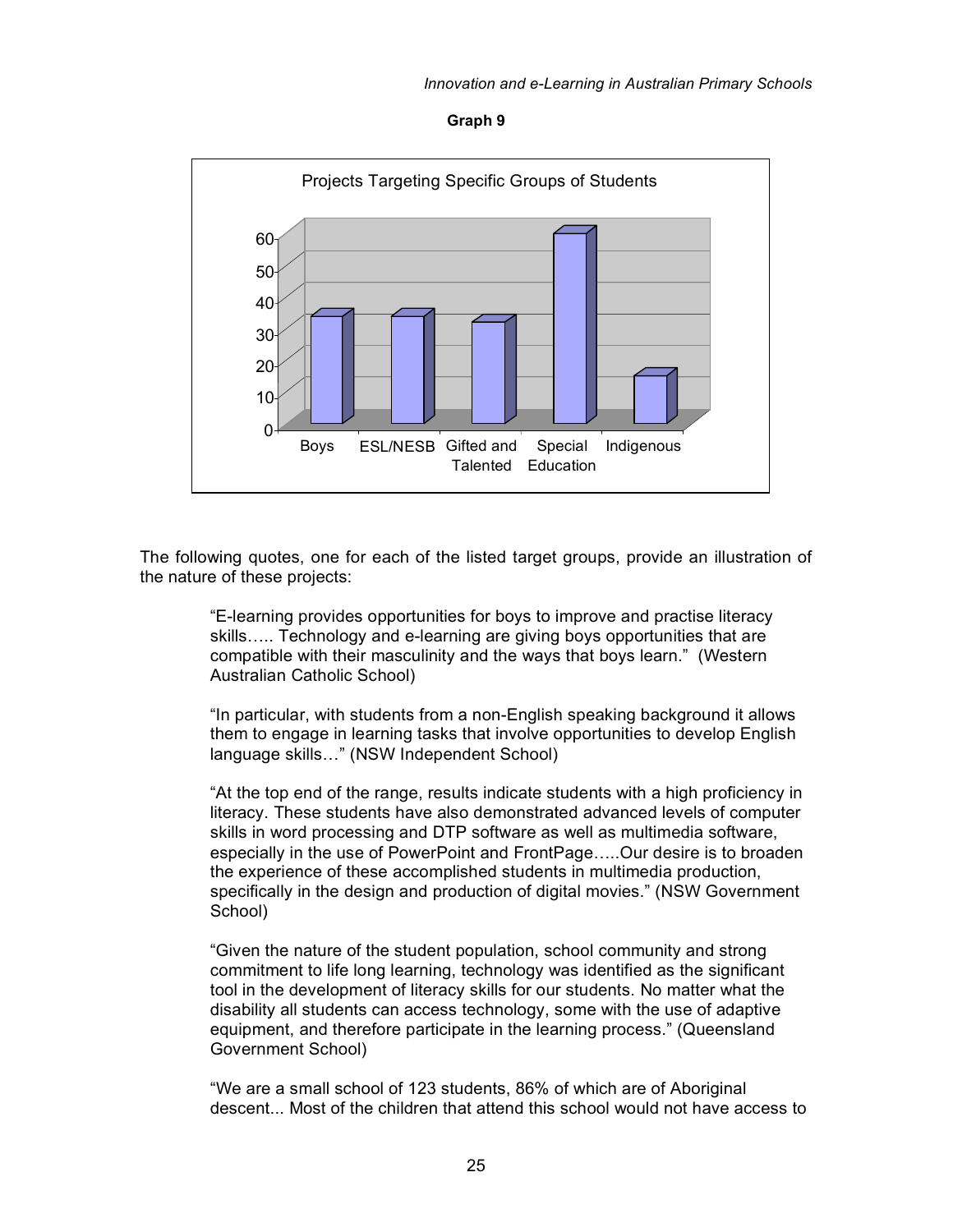a computer in their home. We find computers and other IT equipment extremely useful and adaptable tools when trying to motivate and enthuse many of our students as compared to 'traditional' teaching strategies." (NSW Government School)

## **Project Budgets**

Schools were asked to provide a budget outlining how they intended to spend the \$5,000 Commonwealth Bank e-Learning Grant. The 464 schools applied for a total of \$2,175,130 (almost \$2.2 million), an average of \$4,688 per school. When the budget items were reviewed a number of broad categories emerged. The major categories to emerge in the budgets were:

- Support for Teachers;
- Software;
- Multimedia;
- Hardware Up-Grades;
- Computers;
- Internet Access;
- Printers;
- Science/robotics;
- Special Devices; and
- Network Infrastructure.

Almost 150 schools included items in their budgets that could not be placed in one of the above categories or that could not be aggregated to create other categories. This 'Other' category accounted for approximately 4% of the total funds.

| <b>Table 10 Budget Request Categories Percentages</b> |         |
|-------------------------------------------------------|---------|
| <b>Support for Teachers</b>                           | 36.3%   |
| Multimedia                                            | 23.0%   |
| Hardware Up-Grades                                    | 1.6%    |
| Computers                                             | 16.7%   |
| Software                                              | 11.4%   |
| Internet Access                                       | $0.6\%$ |
| <b>Printers</b>                                       | 1.1%    |
| Network Infrastructure                                | 2.8%    |
| Science/robotics                                      | 1.5%    |
| <b>Special Devices</b>                                | 0.56%   |
| Other                                                 | 4%      |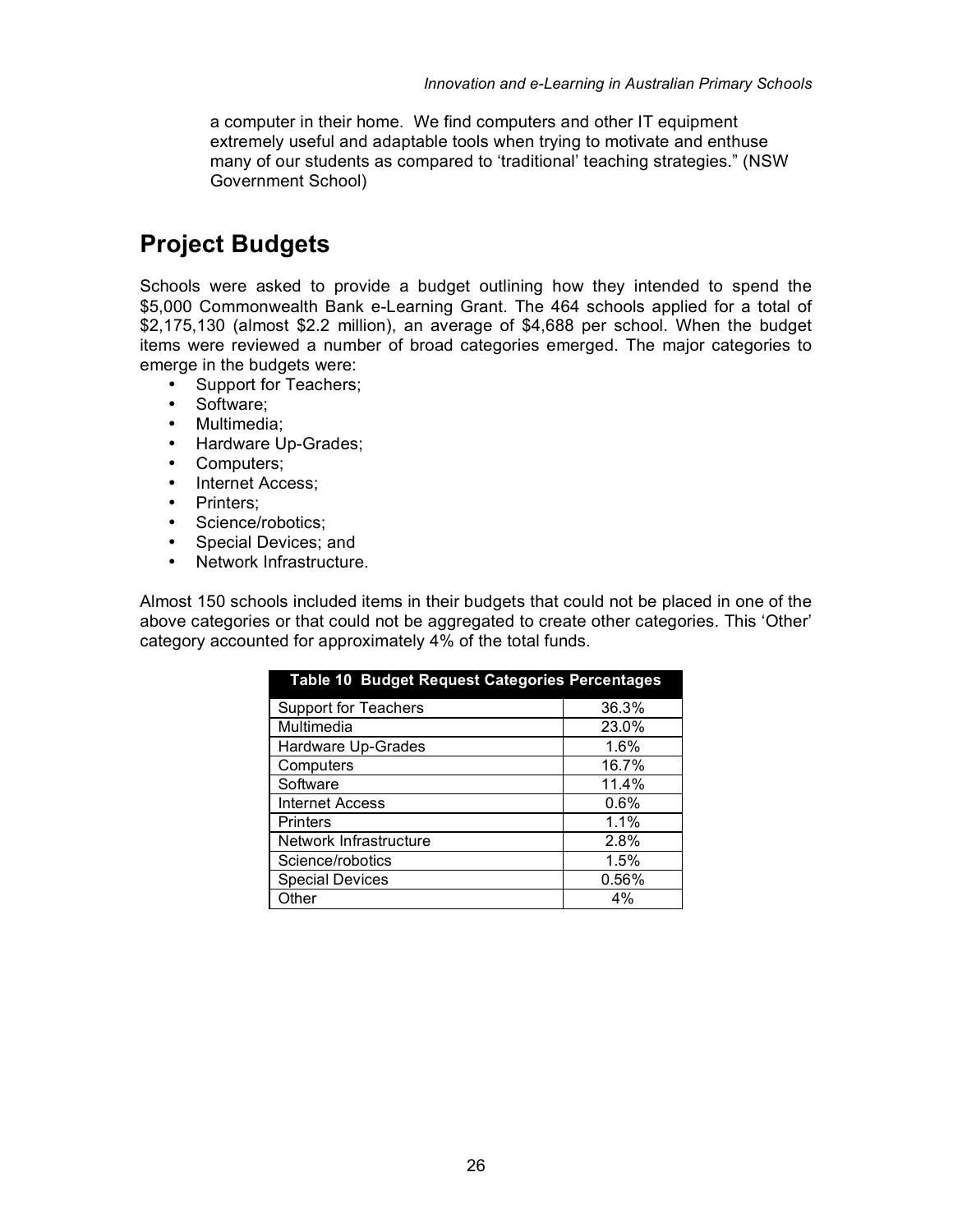



The three largest categories of Teacher support, Multimedia and Computers have been further analysed below.

#### **Support for Teachers**

This category includes professional development, expert assistance and release time for teachers. Funding to support teachers amounted to 36% (release time; 21%, professional development; 7%, expert assistance; 8%) of the total funds applied for in the e-Learning Grant applications. These requests indicate that teachers feel a significant need for support through professional development programs, advice and support from experts in the areas of curriculum development and ICT, and, time to plan to utilise the technologies in classroom and school projects.

For example:

"Professional development in positive, interactive pedagogy (real teaching practice)." (NSW Government School)

"In-school Professional Development from IT support person covering areas such as skills for particular software, the use of electronic communication and use of peripherals (scanner, digital video camera, digital camera)." (NSW Catholic School)

Almost all the descriptions of proposed professional development were 'in-school'. Teacher release time involves the employment of teachers to release classroom teachers from their normal teaching load. In requesting teacher release time, teachers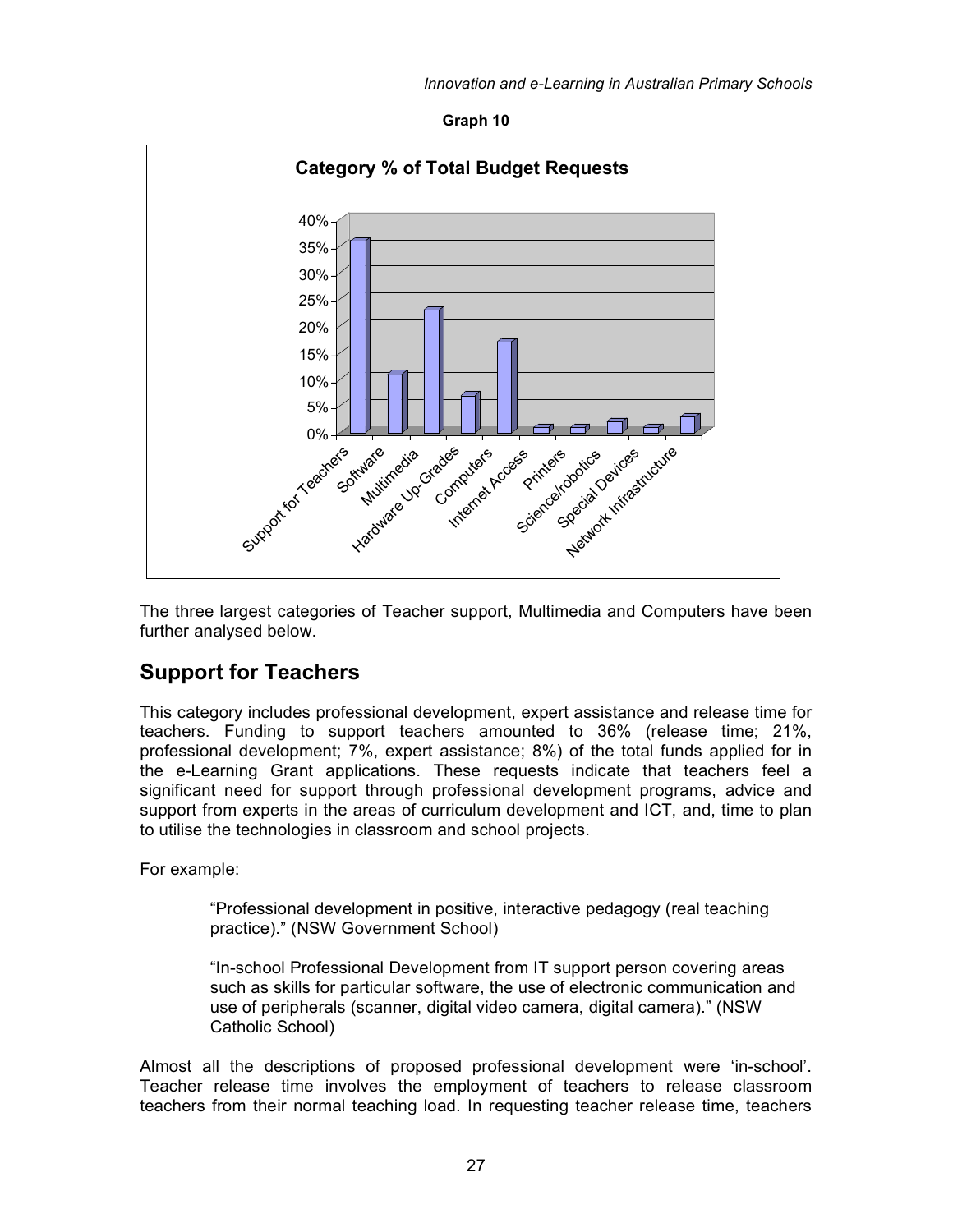were asking for time, either for individuals or for groups of teachers, to plan and develop teaching and learning activities using the technologies and for time to work with other teachers.

> "…staff will be released from class and given professional development training in the operation of the equipment over a two-day period. Trainers for this purpose will come from both in-house specialists (peer-training) and the department's e-learning coaches." (ACT Government School)

The applications for funding for teacher support were consistent across all states/territories and sectors.

#### **Multimedia Technologies**

Almost a quarter of the funding requests from schools were for 'multimedia technologies'. The multimedia technologies described in the budgets included, Digital Video Cameras, Digital Cameras, Web Cameras, Scanners and Data Projectors. Some of these items are particularly expensive for schools and are not usually supplied to schools from state or territory governments. Digital video cameras ranged in price from \$1,500 to \$3,000. The data projectors requested ranged in price from \$1,200 to \$5,000.

The following quotes illustrate some of the uses for these digital devices:

"If a Data Projector is available the teaching process would be more efficient and effective: all students in the class would have visible access to the computer output needed to produce the Power Point presentation, instead of the teacher and librarian needing to teach each group at each computer individually." (NSW Catholic School)

"The initiative will allow our students to further enhance their work through the addition of digital video and digital stills. It will allow students to experiment, explore, and further enhance their understanding of digital imaging and the use of technology in all aspects of their lives….

- To train students in the use of digital video hardware.
- To train students in the use of digital video software.
- To enlighten students to the possible uses of digital hardware and software." (NSW Government School)

"Through the implementation of digital videoing and the ease of Imac's Imovie programming we will enable our children to take their ideas to the screen enhancing their language, planning, teamwork and to develop high level thinking skills necessary to produce quality videos, including skills of editing, sequencing, adding appropriate text, speech and effects to suit audience – this will also add value to a video, allowing an audience to review the experience and gain further meaning….To develop students literacy skills through high interest activities where students have a real purpose to add text and speech to presentations which will be shown to a target audience." (Victorian Government School)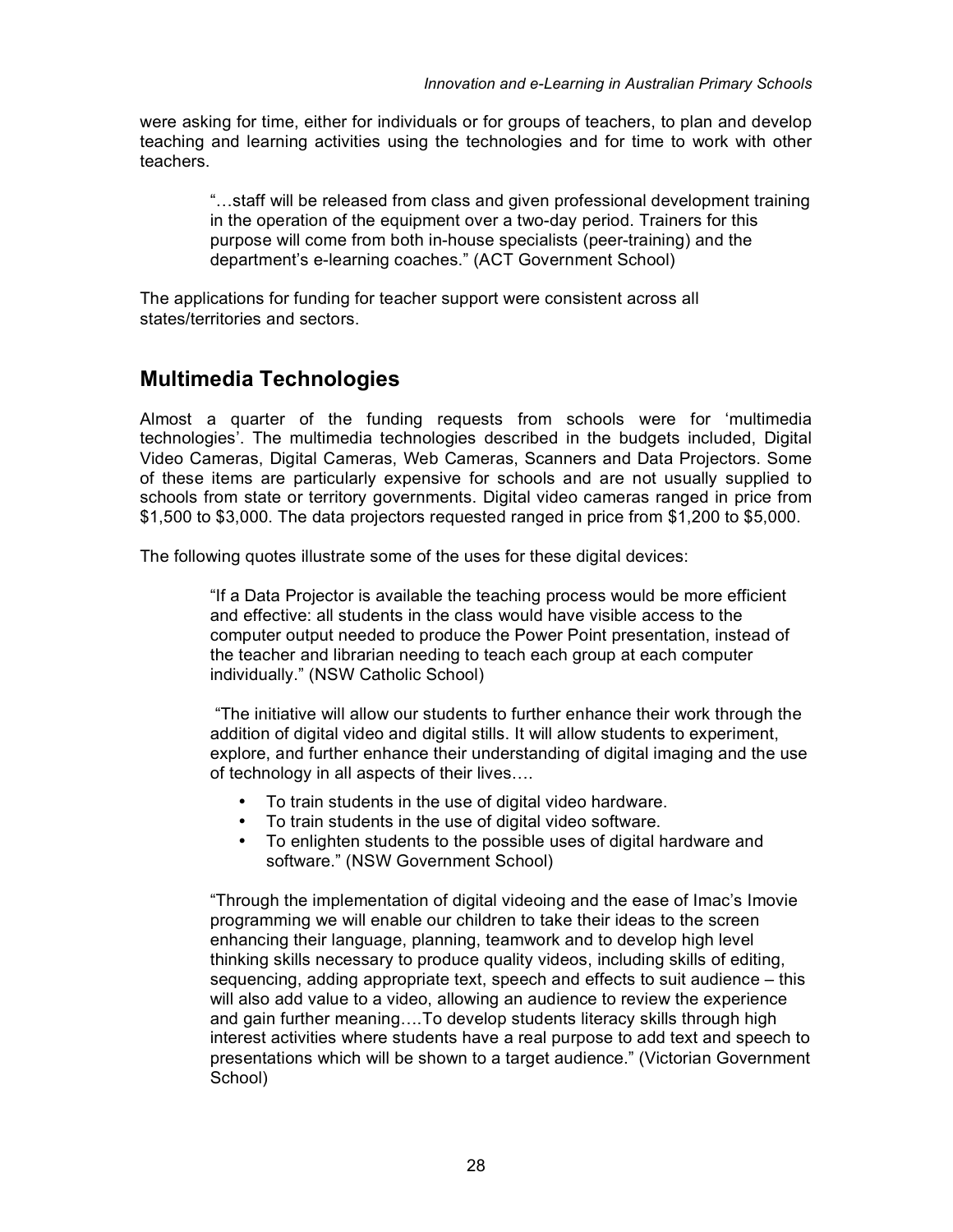#### **Computers**

Seventy-seven schools (16.7%) applied for various types of computers – Workstations, Multimedia Computers, Laptops and Fileservers. Catholic schools were found to be applying for significantly larger grants for 'workstations' than Government schools. Catholic schools were less likely to request funds for multimedia computers than Government schools. Laptop computers were described as being flexible in their use.

> "Our initiative focuses on the provision of hardware that is able to be flexible in its delivery and portable for all classes of the school to utilise. The positive development of wireless networking and the features of laptop computers highlight an important opportunity to take computer hardware one-step further for our staff and students." (ACT Catholic School)

Requests for laptop computers were far greater from Catholic and Independent schools when compared to Government schools. Compared to the percentage of schools in the sample, Catholic and Independent schools were far more likely to develop projects that involved both laptop computers and data projectors. Almost all of the projects requesting fileservers involved the creation or increased use of the school's Intranet.

#### **Major Budget Groupings**

The budget categories described above were further were aggregated into four main groupings. These were:

- 1) Human Resources:
	- a) Professional Development;
	- b) Teacher Release Time; and
	- c) Expert Assistance.
- 2) Software
- 3) Hardware
	- a) Digital Video Cameras, Digital Cameras, Web Cameras;
	- b) Scanners;
	- c) Data Projectors;
	- d) CD Burners, DVD Burners;
	- e) Memory, Hard Drives;
	- f) Multimedia Computers, Workstations, Laptop Computers, Fileservers;
	- g) Colour Printers, Laser Printers, Colour Laser Printers;
	- h) Cabling; and
	- i) Wireless Network.
- 4) Internet Access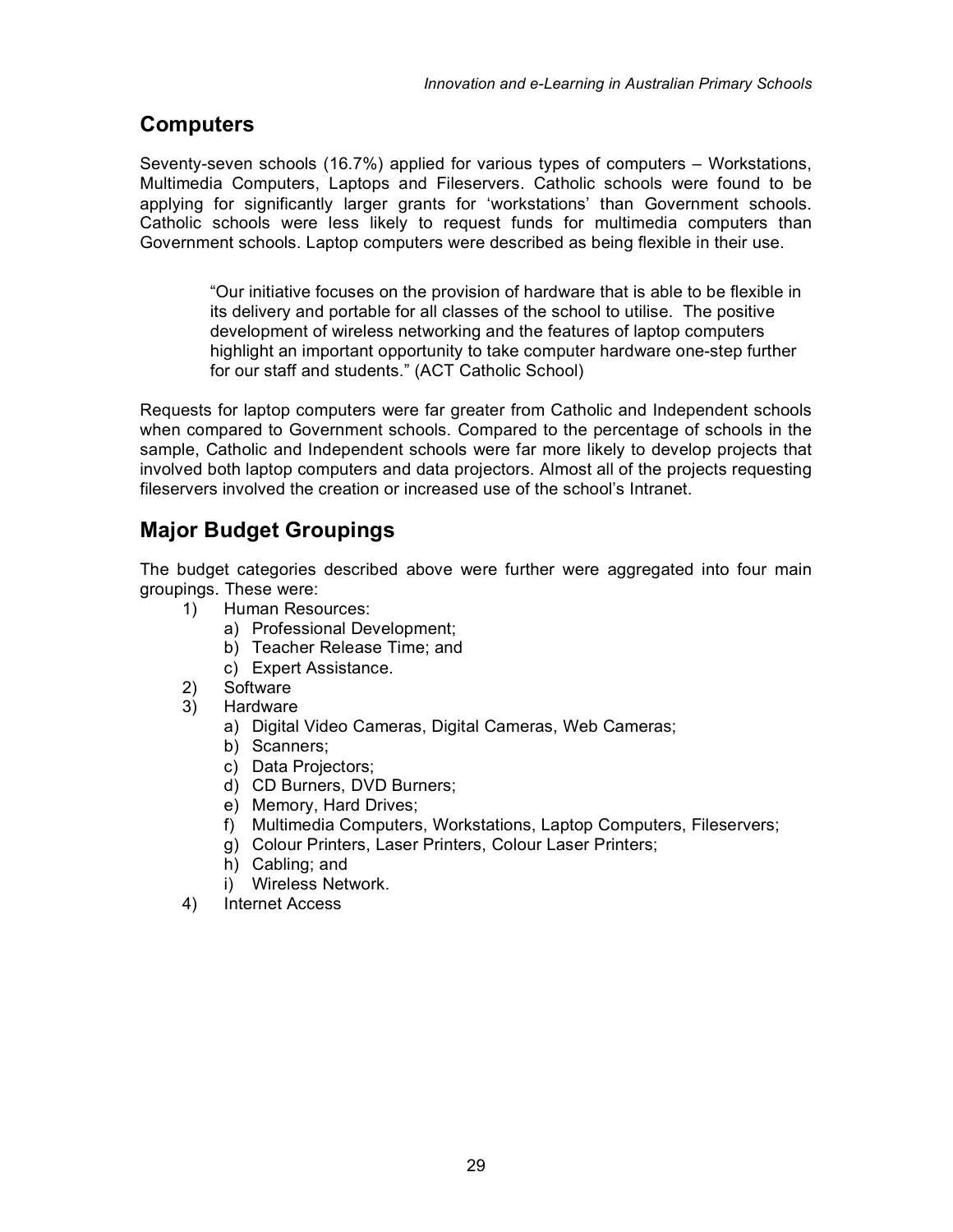The number of requests and the actual cost (funding) for items within each category were then compared.

| <b>Table 11 Major Budget Categories</b> |               |              |  |
|-----------------------------------------|---------------|--------------|--|
|                                         | % of Requests | % of Funding |  |
| Human Resources                         | 40.9%         | 36%          |  |
| Software                                | 14.5%         | 11%          |  |
| Hardware                                | 43.9%         | 51%          |  |
| <b>Internet Access</b>                  | 0.7%          | $1\%$        |  |

The percentage of total requests for hardware items was lower than the percentage of funds requested. Hardware, such as digital cameras and data projectors, multimedia computers, etc. are relatively expensive and represent a significant investment for schools. While the number of requests for human resources such as teacher release days and professional development were almost the same as the number of requests for hardware, the cost of these human resources was generally less than the hardware.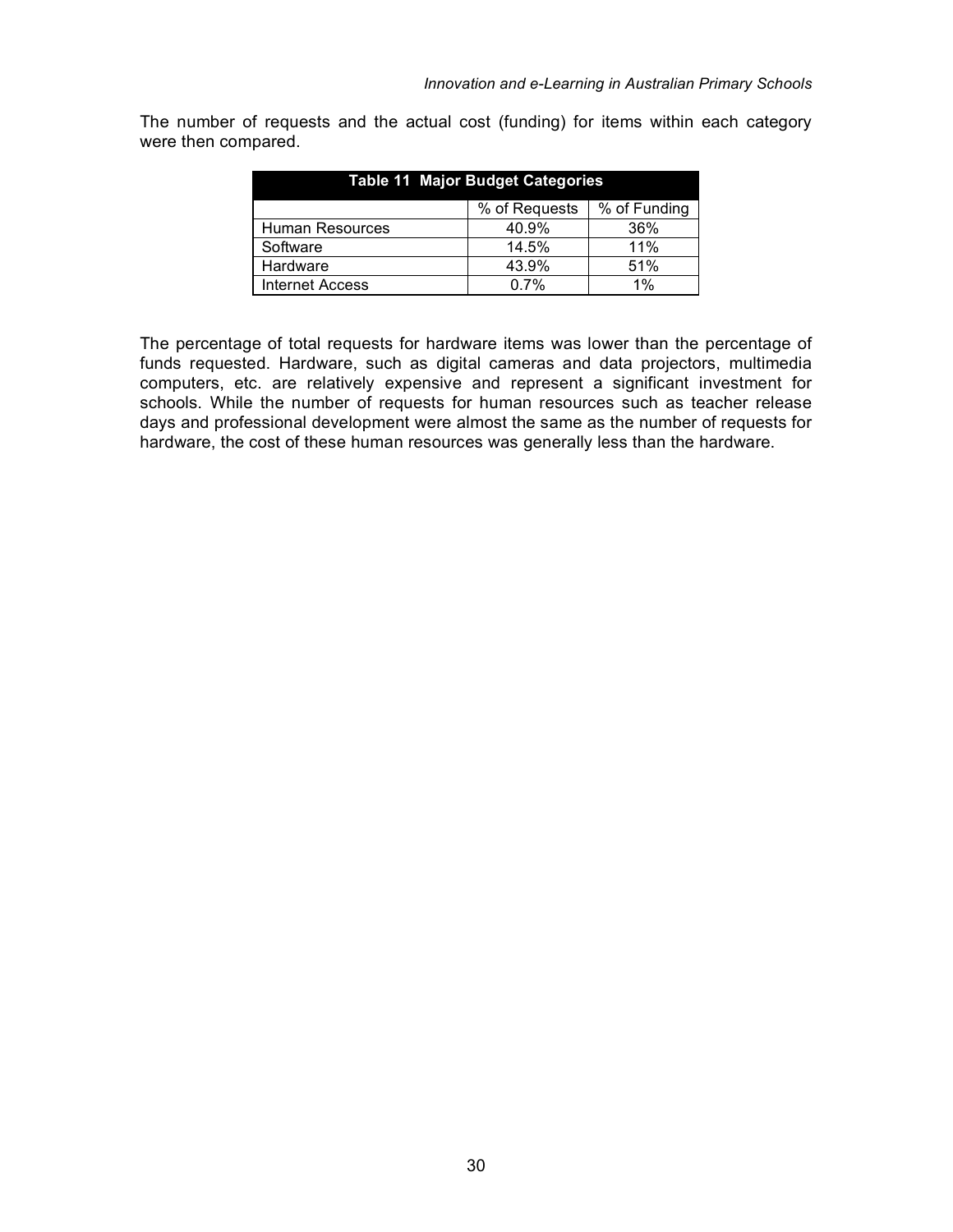## 4. THE ICT INFRASTRUCTURE DIMENSION

## WHAT technologies are Australian schools using?

"School intranets have enormous potential for promoting the ready and immediate sharing of information and resources among teachers, parents and students…... Such information sharing contributes greatly to the sense of common purpose and commitment which characterise highly successful school communities."

*Australia's Teachers: Australia's Future – Agenda for Action* (DEST 2003, p.50)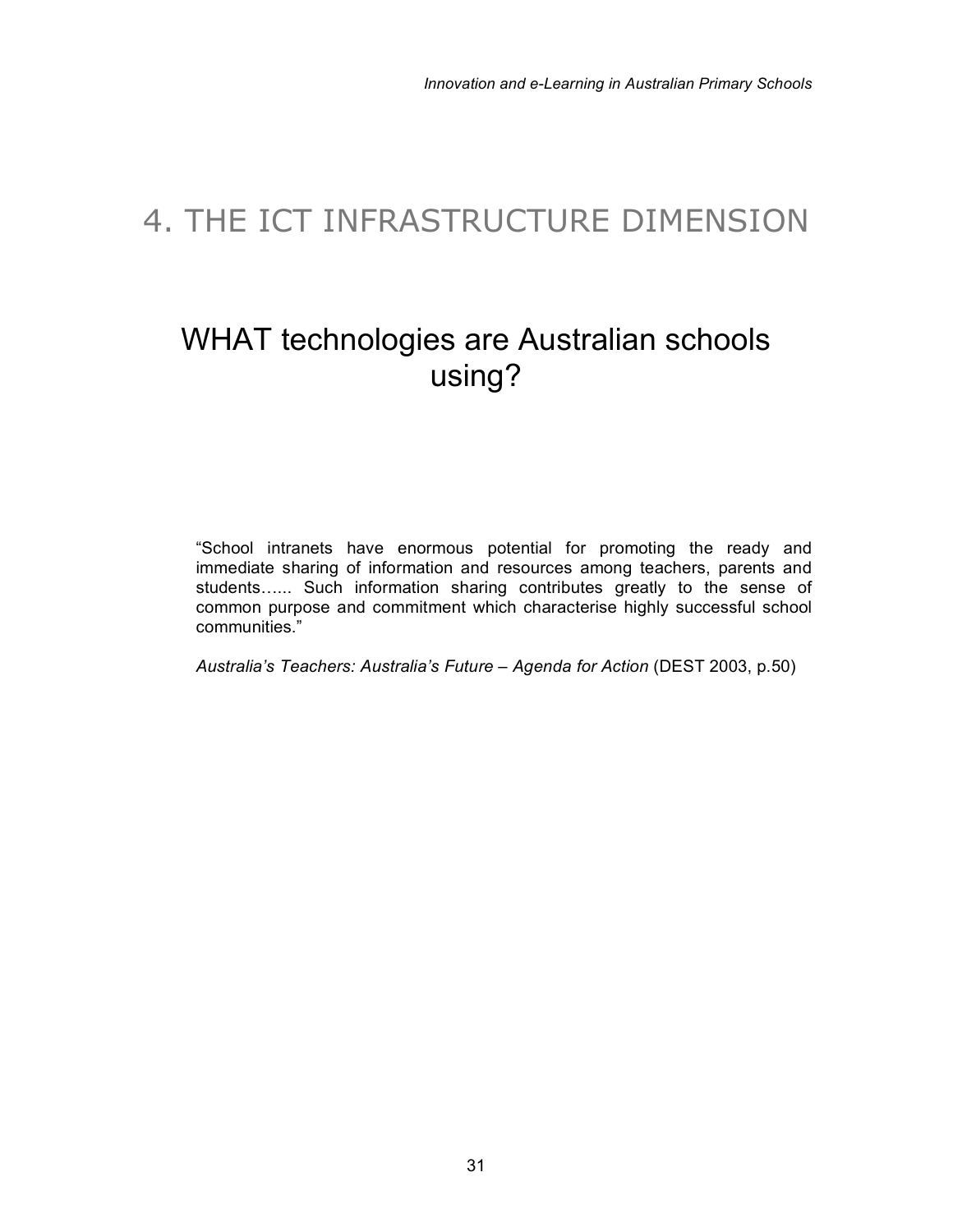## **Levels of ICT Infrastructure**

In the applications teachers described their ICT infrastructure in their schools. Each application had to be individually assessed to determine its level of ICT infrastructure. The four levels that emerged from the infrastructure descriptions are outlined below.

#### **Level 1: The disconnected environment**

The school's ICT infrastructure is limited and composed of only a small number of computers and most of these are not connected to any type of network. In these environments there is an emphasis on increasing access to the technology, i.e., providing more computers to reduce the ratio of computers to students and constructing a network. This is reflected in the applications where the intent is clearly aimed at increasing access to ICT's. Descriptions of this level of ICT infrastructure, of the disconnected environment, are characterised by:

- Small numbers of computers, usually one or two per classroom (i.e., ratios of between 1:25 and 1:30);
- Limited access to the Internet, usually through the library; and
- Those computers that exist in the school are generally not networked and operating as 'stand alone' workstations.

#### **Level 2: The initially connected environment**

The ICT infrastructure is slightly more developed and utilised, but descriptions of this environment recognise greater potential for the use of networked computers within the school environment and often focus on increasing the quantity and connectivity of computers. The descriptions are characterised by:

- Increased numbers of computers in the school (typically between 1:10 and 1:15);
- Small numbers of networked computers;
- Internet access is available but only to a small number of computers in areas such as the library or specific classrooms; and
- Internet access is usually slow with restricted bandwidth.

#### **Level 3: The established connected environment**

The ICT infrastructure is well established and a school's local area network is in operation. These schools often describe the desire to add additional resources to the infrastructure to expand its use. The descriptions are characterised by:

- Increased numbers of computers in the school. The density of computers is consistent with government statistics;
- Computers are generally less than three years old;
- Almost all computers are connected to the school's LAN;
- Broadband access to the Internet is available and reticulated throughout the school;
- Emphasis on access to the Internet particularly as an information resource;
- All networked computers have internet access. Internet access on all computers is considered a priority;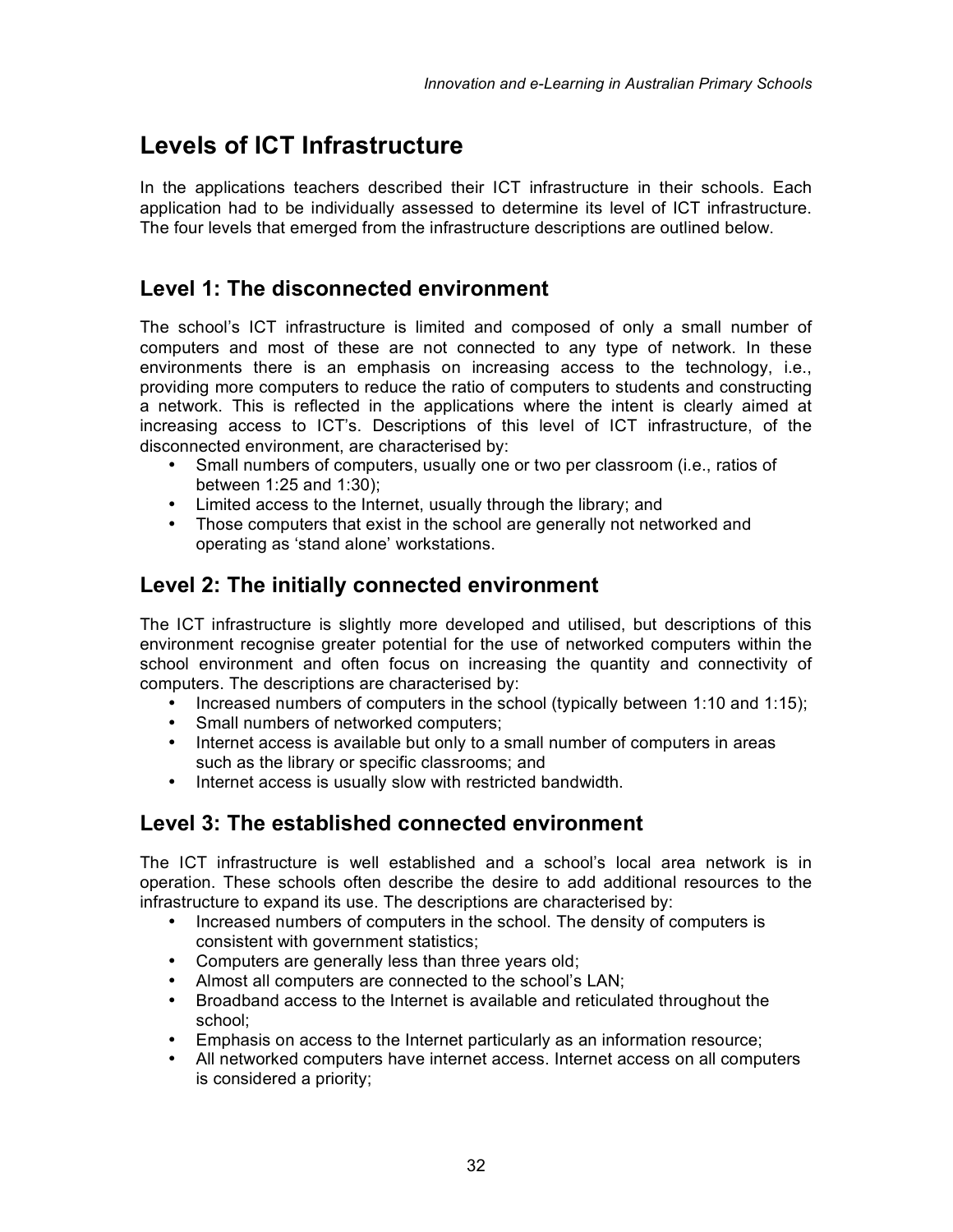- Increased use of peripheral devices such as scanners, digital cameras and networked printers;
- Multimedia resources (digital video and data projectors) are beginning to be used in teaching and learning;
- High density computer areas such as 'computer labs', technology centres', 'technology resource centres' are created; and
- A concentration of expertise and competence in a small number of teachers usually manifested in the form of a 'computer teacher'.

#### **Level 4: Multifaceted connected environment**

In schools in this level the ICT infrastructure has matured to become an integral part of the school environment, with well established infrastructure and communication mechanisms (Websites and email use) reaching beyond the school. The opportunities for teaching and learning provided by the infrastructure are beginning to change the operation of the school and how teachers conceptualise teaching and learning. The descriptions are characterised by:

- Broadband access to the Internet available on all computers;
- All computers connected to a high speed/bandwidth LAN;
- Increased provision of network management systems provided both internally and externally which result in increased reliability and stability;
- Increased use of multimedia devices such as digital video, digital cameras;
- Increased use of the LAN for teaching and learning as well as administration and communication. The LAN is a critical component of teaching and learning programs;
- Email used regularly by staff and students;
- Exploration and experimentation with the options provided by the Internet and school LAN and broadband Internet access;
- Emphasis on the Internet as an information resource is shifting to incorporate communications potential;
- The school website is a critical part of the school;
- ICT's are bringing about a change in the way the technological infrastructure and the teaching and learning environments of the school are conceptualised; and
- Experimentation with school organisation, classroom design and furniture, etc.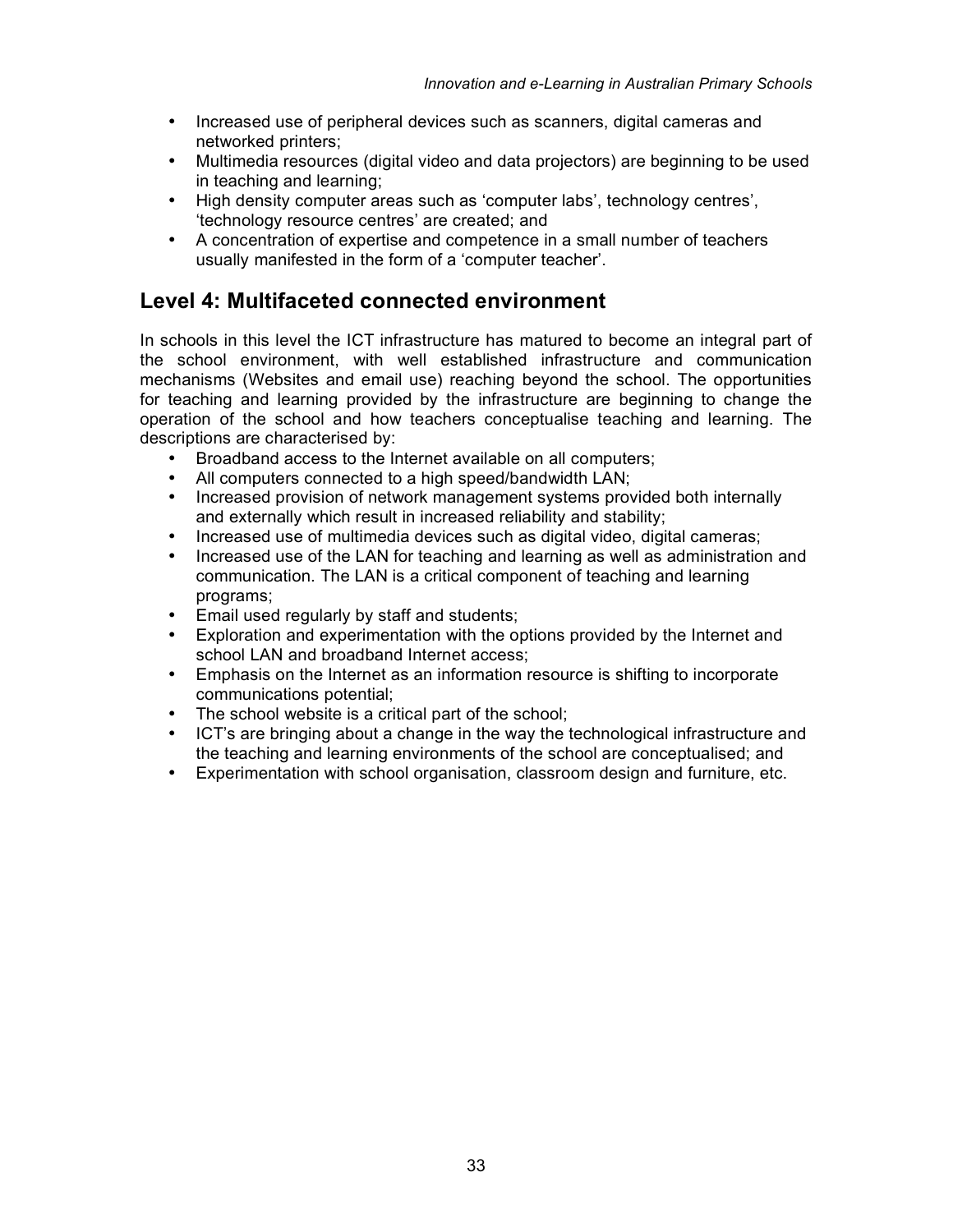## **A National Picture of ICT Infrastructure**

Very few schools described infrastructures that would be categorised as 'Level  $1 -$ Disconnected' (6.47%) or as 'Level 4 – Multifaceted connected' (2.59%). The vast majority of schools (91%) described computer environments that were 'connected' environments, with just over half the schools describing 'Level 3 – Established connected' infrastructures.

| Table 12 Totals of Infrastructure Levels |               |        |  |
|------------------------------------------|---------------|--------|--|
|                                          | <b>Number</b> | %      |  |
| Level 1 Disconnected                     | -30           | 6.47%  |  |
| Level 2 Initially connected              | 156           | 33.62% |  |
| Level 3 Established connected            | 266           | 57.33% |  |
| Level 4 Multifaceted connected           | 12            | 2.59%  |  |



**Graph 11**

#### **Infrastructure Levels across the States/Territories**

While there is some variation between the states/territories, they all follow the national pattern of a predominance of 'Level 2 – Initially connected' and 'Level 3 – Established connected' infrastructures. Some of the obvious variations are listed below:

- The ACT had a higher proportion of Level 3 and did not have any schools that could be classified with Level 4 infrastructures;
- Victoria did not have any schools that could be classified with Level 1 infrastructures and dominance of Level 3;
- Western Australia and Northern Territory had greater than anticipated numbers of schools in Level 1; and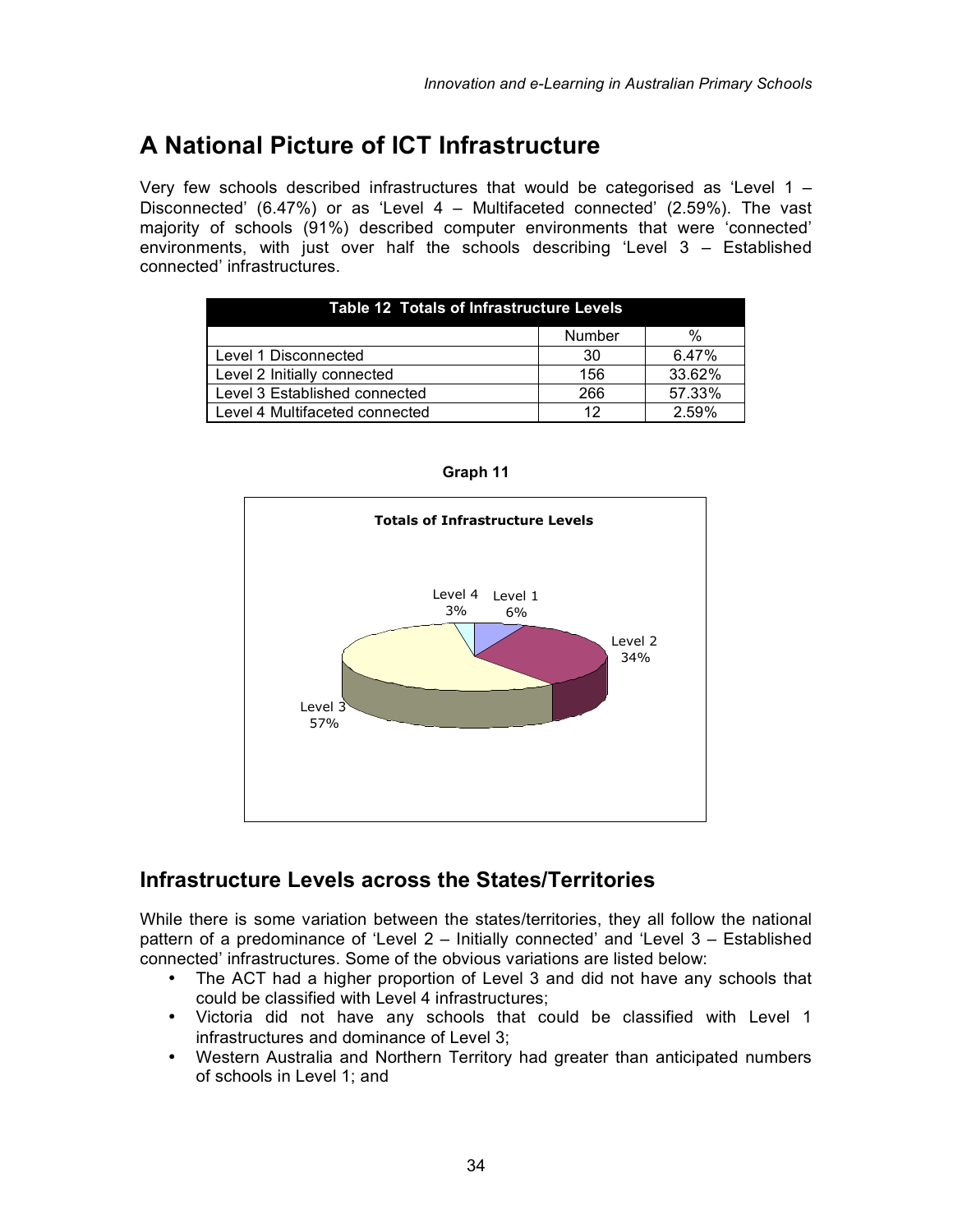• South Australia and Northern Territory had greater than expected numbers of schools in Level 4.

| Table 13 Infrastructure levels by state/territory % |          |         |         |          |  |
|-----------------------------------------------------|----------|---------|---------|----------|--|
| <b>State</b>                                        | Level 1  | Level 2 | Level 3 | Level 4  |  |
| <b>ACT</b>                                          | 3.45%    | 27.59%  | 68.97%  | $0.00\%$ |  |
| <b>NSW</b>                                          | 10.00%   | 42.86%  | 47.14%  | $0.00\%$ |  |
| <b>NT</b>                                           | 14.29%   | 14.29%  | 71.43%  | 14.29%   |  |
| QLD                                                 | 3.53%    | 38.82%  | 57.65%  | $0.00\%$ |  |
| <b>SA</b>                                           | 7.84%    | 35.29%  | 43.14%  | 13.73%   |  |
| <b>TAS</b>                                          | 10.53%   | 42.11%  | 42.11%  | 5.26%    |  |
| <b>VIC</b>                                          | $0.00\%$ | 31.25%  | 65.91%  | 2.84%    |  |
| <b>WA</b>                                           | 15.49%   | 38.03%  | 45.07%  | 1.41%    |  |
| Average                                             | 6.22%    | 36.27%  | 54.92%  | 2.59%    |  |

| <b>Infrastructure Levels by State/Territorry</b>                                                                                                                                                 |
|--------------------------------------------------------------------------------------------------------------------------------------------------------------------------------------------------|
| 100%<br>90%<br>80%<br>70%<br>60%<br>□ Level 4<br>□ Level 3<br>50%<br>Level 2<br>40%<br><b>Level 1</b><br>30%<br>20%<br>10%<br>0%<br><b>ACT NSW</b><br>SA<br><b>TAS</b><br>VIC<br>NT<br>WA<br>QLD |

#### **Graph 12**

#### **Infrastructure Levels across Sectors**

Government schools tend to have slightly higher rates of Levels 3 and 4 infrastructure than the other sectors. There are slightly more Catholic schools in Level 2 than other sectors, while Independent schools appear to have extremes in infrastructure provision: many with little infrastructure (Level 1) and many with higher levels of infrastructure (Levels 3 and 4).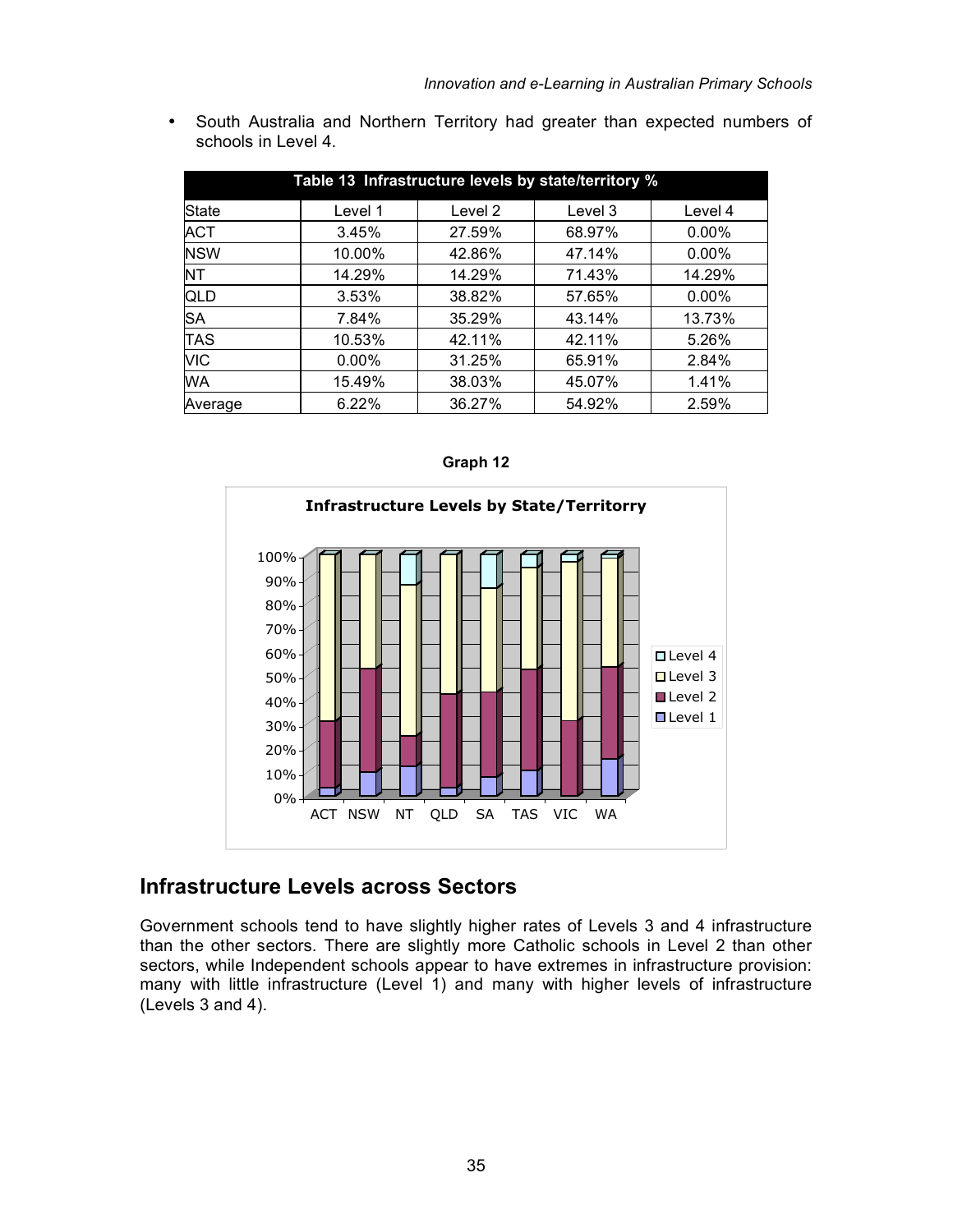| Table 14 Infrastructure Totals by Sector: (%)  |        |        |        |       |  |  |
|------------------------------------------------|--------|--------|--------|-------|--|--|
| Level 1<br>Level 4<br>Level 2<br>Level 3       |        |        |        |       |  |  |
| Government                                     | 3.61%  | 35.31% | 57.99% | 3.09% |  |  |
| Catholic                                       | 10.08% | 40.31% | 48.06% | 1.55% |  |  |
| Independent                                    | 14.52% | 33.87% | 50.00% | 1.61% |  |  |
| 36.27%<br>54.92%<br>2.59%<br>6.22%<br>Average: |        |        |        |       |  |  |

**Graph 13**



#### **Emerging Patterns of ICT Infrastructure**

The ICT resources schools have, and, how they are distributed and organised in schools, provides an insight into how they are being used and, from this, some indication of the curriculum and pedagogies employed.

The physical distribution of computers within schools can have dramatic effects upon how the computers are used by students. Deciding upon a particular configuration depends primarily upon students' learning styles, and teachers' instructional style (McKenzie. 1998). A significant issue for many of the schools in this study appeared to be whether they disperse their computer resources throughout the school or to aggregate many of them into one space and build a computer lab where the density of computers to students can be as high as 1:1. There are real issues for schools in either course of action.

The computer lab usually had a specialist teacher who has a skills level that differentiates them from their colleagues. Students are timetabled for specific periods of time on a weekly basis and experience what is described as predominantly skills based programs. This contrasts with the approach adopted by many schools to ensure that their IT resources are distributed throughout the school and the density of networked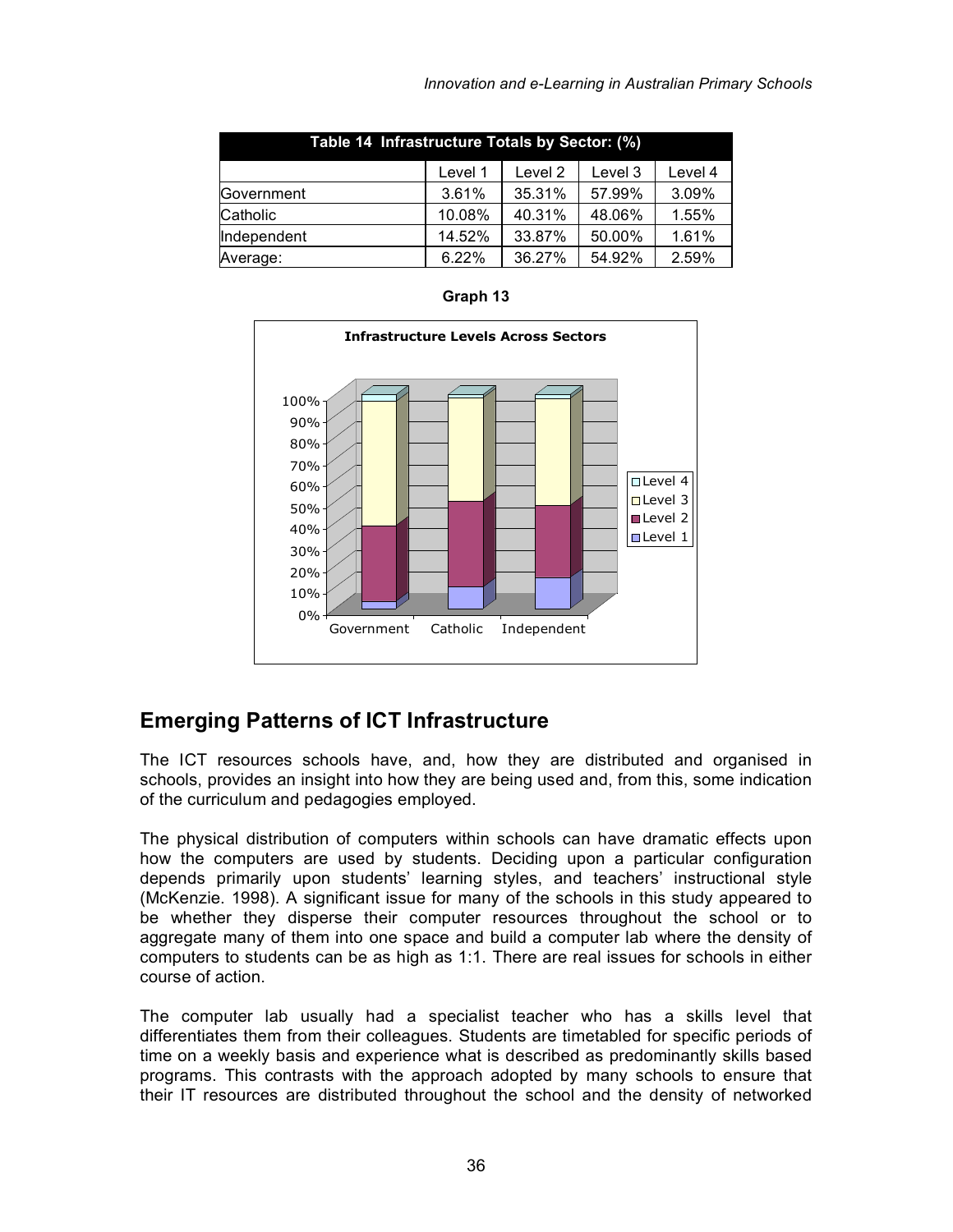computers increases to near the national average of 1:6. While the number of computers is less than when the students are in the specialist facility the computer resources are constantly available to students and teachers. Using these dispersed resources requires a considerable investment in teacher expertise, skills development and confidence. Somewhere in the middle small 'mini-labs' have also been created.

Three broad patterns have emerged from the data:

- 1) Centralised or specialist facilities with specialist teachers; ratio of computers to children very high in specialist facility but much lower in classrooms;
- 2) Distributes resources and small 'mini-labs'; ratio of computers to children lower but not as low as in specialist facility, 'mini-labs' used on a needs basis; and
- 3) Distributed and networked resources; computers distributed throughout the school, ratio of computers to children high in classrooms.

#### **Specialist facilities: Computer Labs**

A total of 135 (29.1%) primary schools specifically indicated that they had a 'lab', 'learning technology resource room', 'computer classroom' or some other 'technology resource centre'. The computer labs or resource centres contained a large number of computers, between fifteen and thirty, and were used for 'whole class' teaching. Classes were timetabled for specific periods of time a week usually with the support of a 'specialist' technology teacher. Where computer labs are described there is a strong emphasis or association with 'skills' acquisition by students.

> "Using the lab we can walk the children through each step of the process using a hands-on approach with a computer:student ratio of 1 : 2. The teacher can demonstrate exactly what he/she wants the class to do by using the data projector and the laptop computer on the big screen. The advantage of this will be that all children will be able to use the new skill immediately." (Queensland Government School)

#### **Mini-labs**

A small number of schools described 'mini-labs' or small concentrations of computers. The mini-labs were either fixed, set up in the library or other available space, or portable, so able to be moved to classes as needed. Mini-labs lie between the two main organisational approaches used by schools, i.e., computers distributed to classrooms or, computer lab(s) but a lower density of computers in classrooms. Mini-labs were described in ways that suggested that they provided greater flexibility than computer labs.

> "The portable mini lab can be set up in various configurations of computers around the school when and where they are needed. Establishment of a minilab in the Resource Centre initially comprising 6 new computers purchased …" (NSW Catholic School)

#### **Distributed Resources**

When computers are distributed throughout the school they create classroom environments with between three and six computers. Increasingly these computers are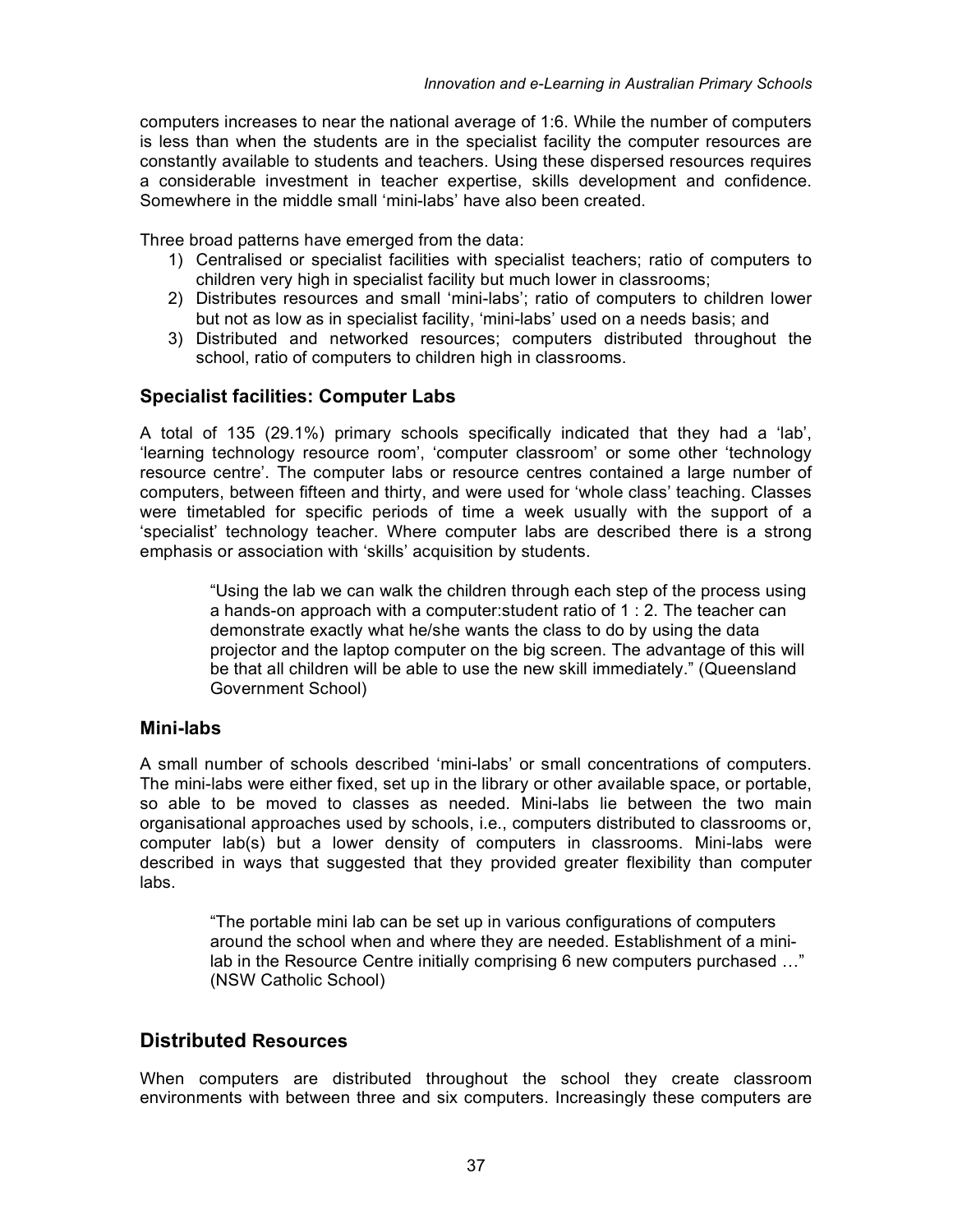networked and have Internet access. In such numbers they have a considerable impact on the physical space in the classrooms. Large monitors and towers, often with specially constructed furniture take up a lot of space in classrooms.

> "…..a new arrangement of furniture and computers within a regular classroom setting. The aims were to allow for more efficient computer access for all students and to allow their computers to be better utilised throughout the school day." (Victorian Government School)

#### **Wireless Networks**

Thirteen schools indicated in their applications that they either had or were intending to create a wireless network. Implicit in wireless networks is the notion of portability, and with portability is flexibility and responsiveness to needs as they arise. Almost all the wireless networks were developed in conjunction with the use of laptop or notebook computers.

"…school has successfully created a fully integrated mobile wireless environment. This allows students and staff the freedom and ability to access multi dimensional Learning Technologies across the campus. This allows teaching and learning rooms, resource areas, wet areas and outside benches to be utilised educationally to benefit the teaching and learning outcomes of all students." (Western Australian Government School)

#### **Specialist teachers**

There is a clear association between the creation of a specialist teaching resource space such as a computer lab and a perceived need for 'specialist' teachers who can use these facilities and who have a greater of different skills level to most teachers in the school.

> "We have established a dedicated Computer Laboratory and employed a technology teacher." (Western Australian Catholic School)

The use of special facilities and specialist teachers to teach 'skills' was justified on the basis that many teachers did not feel confident in either using or teaching with ICT. However, not all the specialist teachers worked in isolation in skills based programs, and some schools described the desire use the specialist teacher in a more integrated way to influence the pedagogy of other teachers.

#### **Impact on classroom design**

Given that the computers are often bulky items and often require their own furniture the impact their presence has on classrooms can be readily appreciated. New schools have the advantage of being designed to accommodate computer technologies as some of the teachers clearly indicated.

"Classrooms were designed as designated computers labs, all computer systems within the school are networked. The centre was designed with new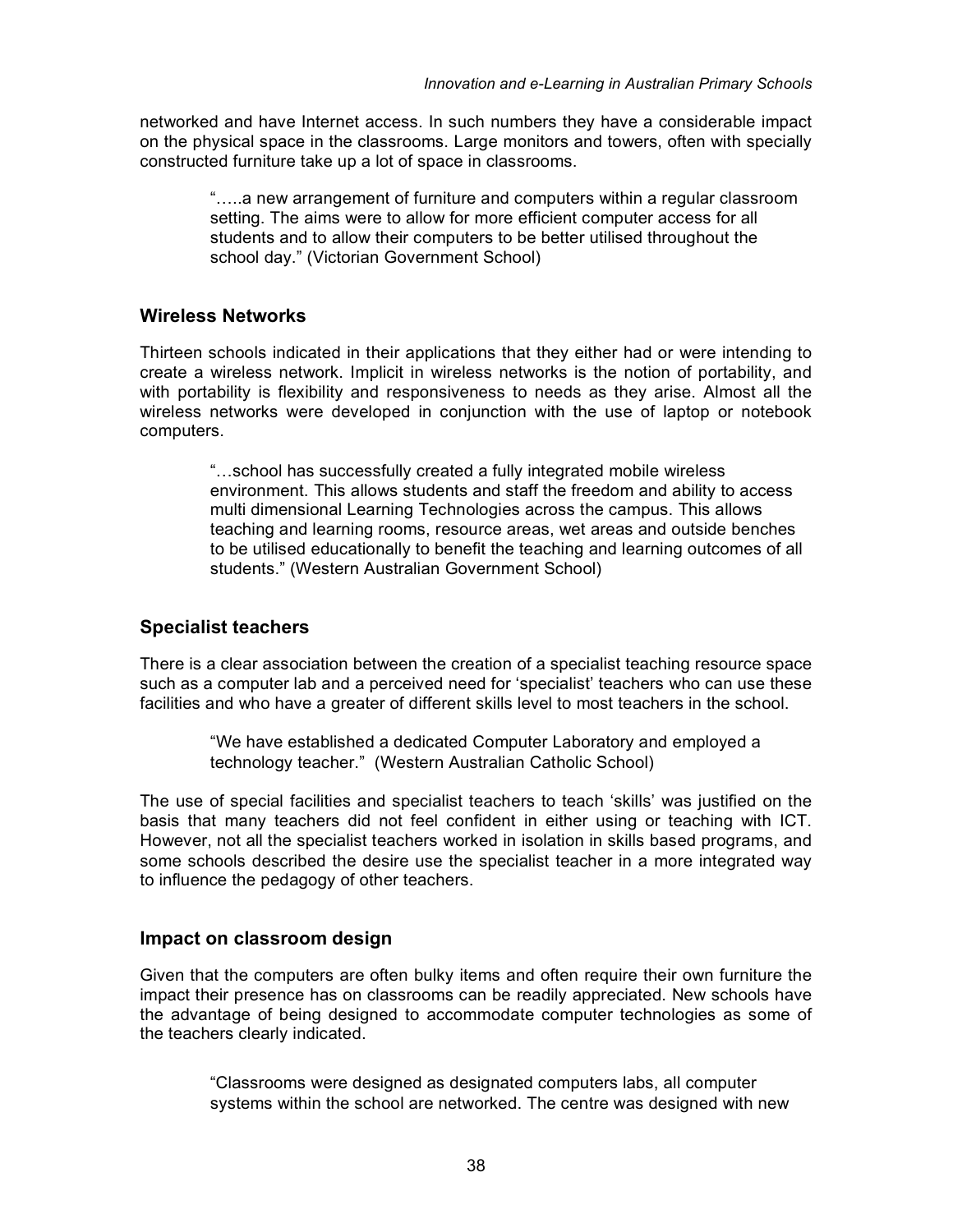ergonomic computer tables and chairs. It is equipped with a projector and large wall screen to facilitate demonstration during teaching and training sessions." (Queensland Independent School)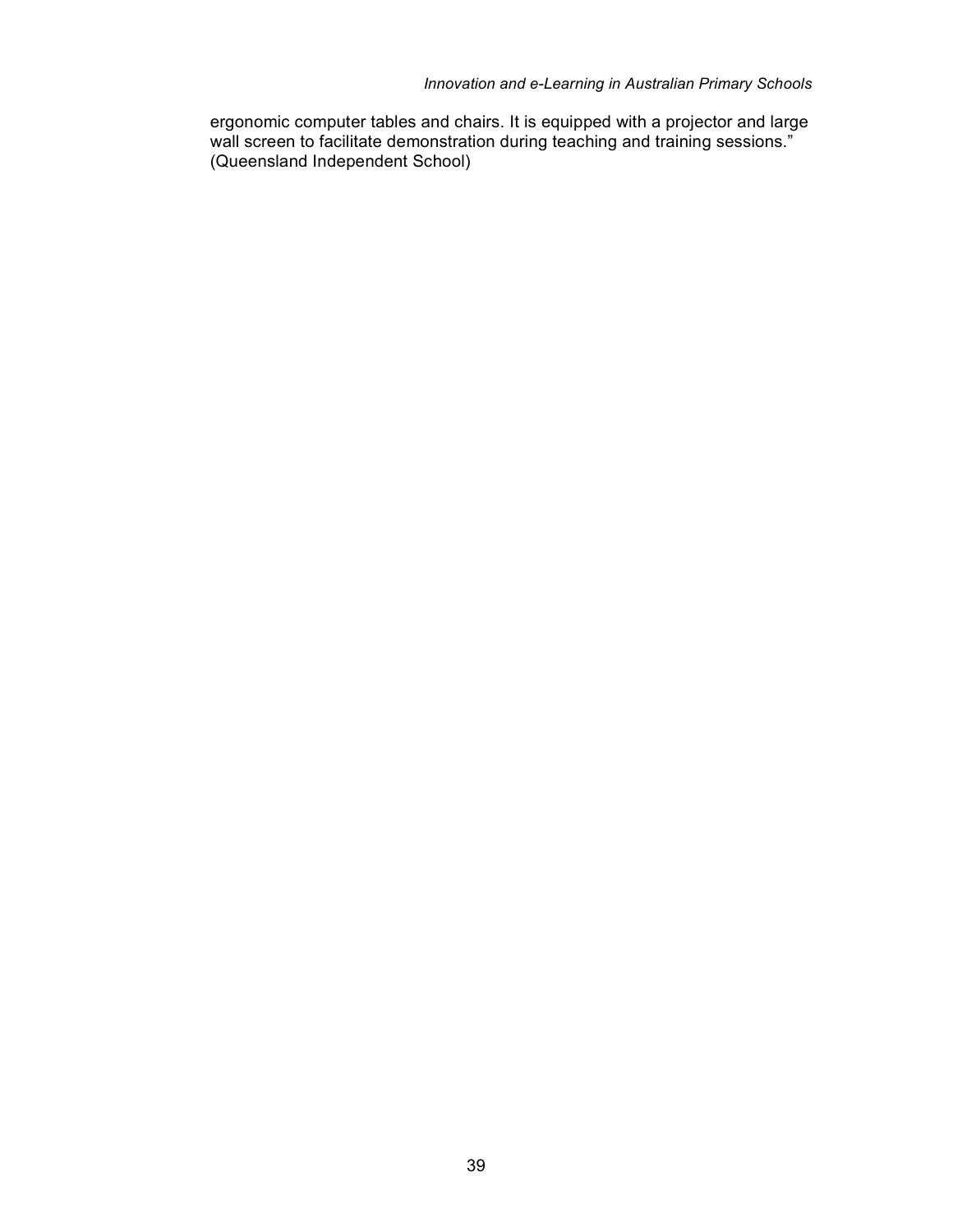# 5. THE MOTIVATION AND ICT USE DIMENSION

## WHY Australian schools want to develop the use of ICT

"The motivation for focusing on the improvement in literacy through this e-Learning initiative is based in the past and present objective of integrating technology into the learning environment…Our purpose is to ensure that our students develop individual potential, self esteem and confidence, as well as the knowledge, skills and attitudes required to contribute to the development of our changing society."

Western Australian Government school e-Learning Grant application 2002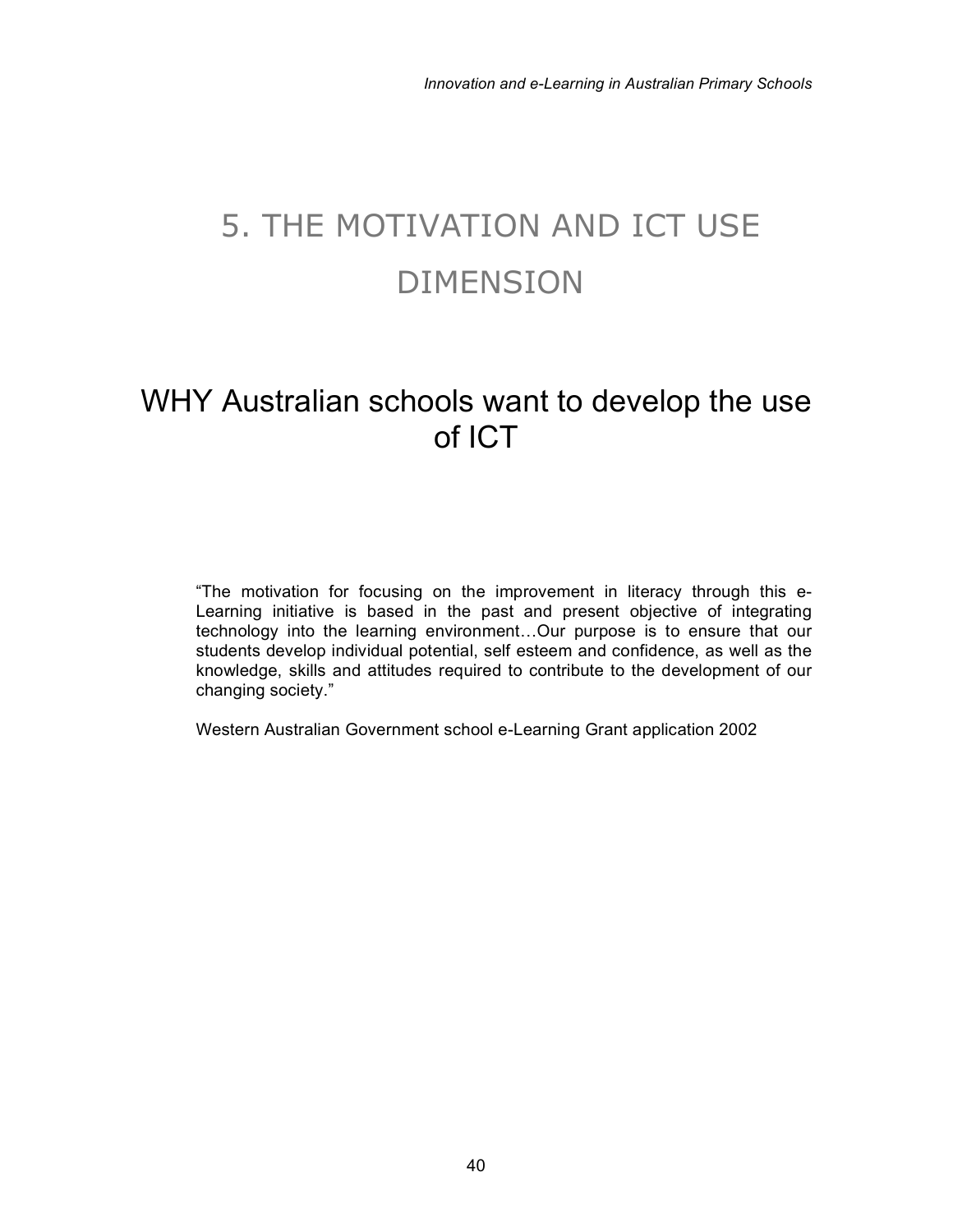## **Types of Motivation and ICT Use**

The descriptions of teacher motivation contained in the 2002 e-Learning Grant applications have provided an invaluable insight into the factors that influence teacher motivation in primary schools. Motivation is the entire set of factors (i.e., motives) that compels an individual to respond and has a directive, sustaining quality that energises and maintains learning activities. It influences the types of projects and innovations that teachers are prepared to become involved in and the nature and intensity of involvement (Pintrich & Schunk 2002). The descriptions of the motivations for the projects also reflect the core values and understandings that have influenced the development of the projects.

In the context of the Commonwealth Bank's e-Learning Grants program the statements and descriptions of teacher motivation to develop and implement projects involving ICT's provide an invaluable insight into both teacher confidence and the 'forces' or 'influences' that have become the focus of the project. Innovation within the motivation descriptions is the response to needs and possibilities perceived in the context of the school. The motivation descriptions reflect how teachers respond to the relative significance of the influencing forces in a particular context.

The teacher responses fell into three broad categories. The 'types' that have emerged within this dimension are not portrayed in the same manner in which levels have been used to describe the ICT infrastructure of schools. Rather, they provide an indication of how teachers believe they can be innovative within their particular context and reflect both the internal and external influences in a particular context.

### **Type 1: Situational – Reactive**

The project motivation is based on the specific school context and the reason for the project is defined in terms of meeting the learning needs of students or specific groups of students. In this sense, the initiative is a reaction to the internal forces operating within the particular school.

The explanations of motivation usually involve identifying the areas of deficit (a reflection of the values of the teachers and school), particularly in terms of student needs. The project descriptions contain goals such as:

- Providing opportunities for disadvantaged students (e.g., distance, socioeconomic disadvantage, etc);
- Increasing access to technology (particularly in remote and rural areas);
- Addressing negative attitudes to literacy or to learning in general; and
- Promoting 'life skills'.

The motivation statements of schools in this type frequently refer to the pressures deficits or disadvantages in their students, school, teachers and community create and how they, as teachers, react to these pressures. A number of themes were woven into the motivation descriptions. The three predominant themes were; Teacher-Centred, Student-Centred, Resource-Centred.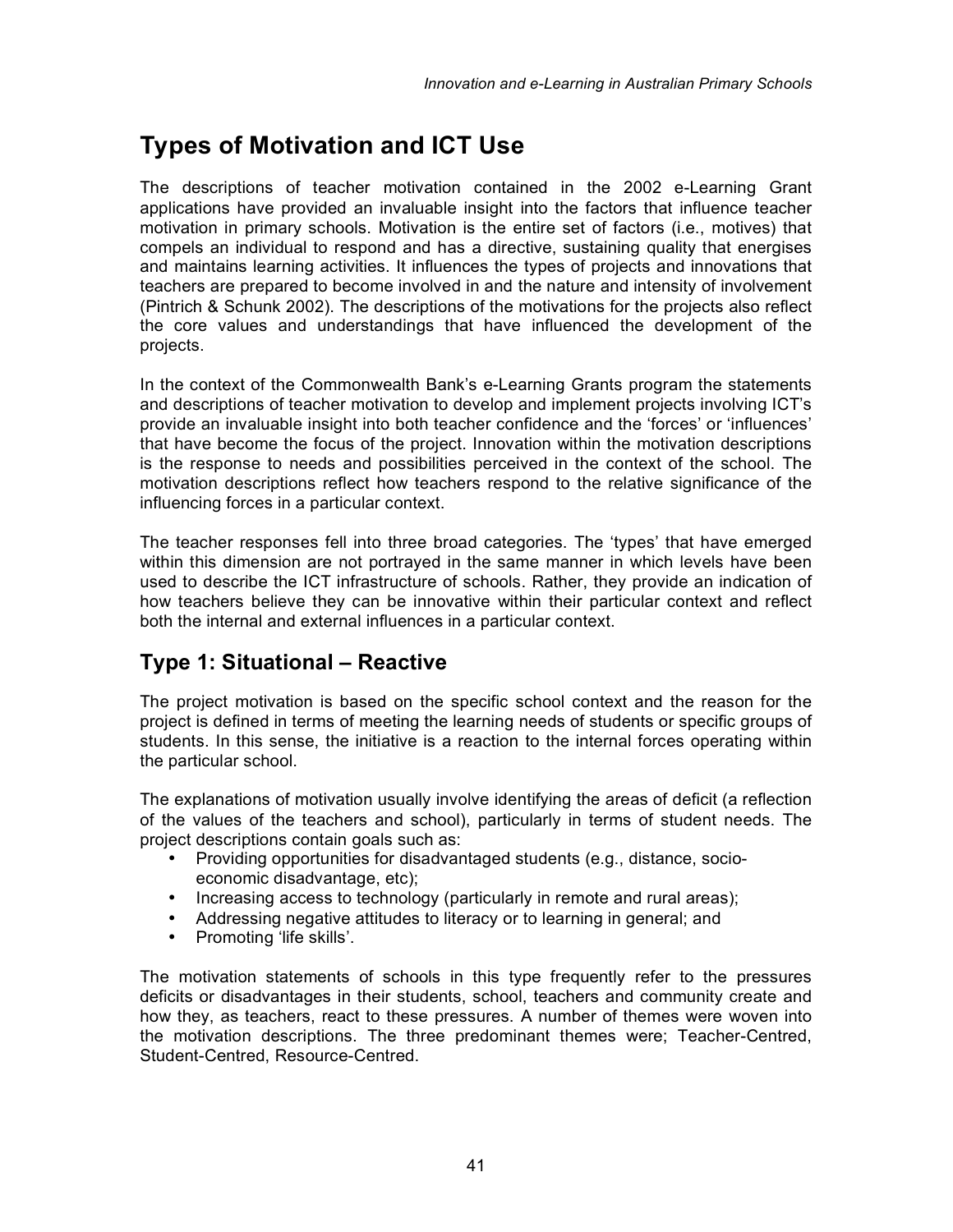"The relative disadvantage of our students, based on their intellectual disability and their social and emotional backgrounds, impacts directly on their sense of well-being, health, value and connectedness to the community. Some of our students have been in 'cycles of failure' for various reasons at a number of schools. Some are also known to the juvenile justice system." (ACT Government School)

### **Type 2: Skills Oriented**

In this category, the motivation for the project is focused on students and staff acquiring technological skills and competencies related to the specific technologies available within the school and how ICT's can be used to support curriculum outcomes. Teachers in this 'type' are motivated to use the technologies to achieve curriculum outcomes more effectively. Innovation in this type involves integrating the skills necessary to perform tasks embedded in curriculum areas; it is frequently described in terms of doing what is normally undertaken within the school but the innovation is that it will now be done using ICT.

The explanations of motivation and the project descriptions focus on developing and increasing skills, for example:

- Core IT skills:
- Abilities in ICT;
- Research and locating information skills;
- Multimedia construction;
- Expertise in ICT;
- Integration of technologies in the curriculum; and<br>• The quality of student publications.
- The quality of student publications.

There were three identifiable sub-groupings of motivation according to whether focus was on developing student ICT skills, teacher ICT skills, or teacher skills in integrating ICT in the curriculum.

> "The motivation for this initiative is derived from an overall school focus and departmental focus on improving our students level of outcomes in both literacy and numeracy." (NSW Government School)

#### **Type 3: Proactive – Higher Order**

This type of motivation is characterised by experimentation and exploration of new ways of teaching and learning, often for the promotion of new ways of thinking or higher order thinking skills. In this sense the projects are proactive because of the forward-looking nature of the goals and the departure from previous methods. Teachers describe their projects not only in terms of curriculum outcomes but in much broader terms that can be described as a world-view approach, with the projects extending well beyond the classroom. In this 'type' teachers are motivated to innovate to achieve higher order thinking skills in their students and perceive that the technologies, if used in much broader ways, can promote the development of skills involving multiliteracies, critical literacies, synthesis and analysis. Innovation in this 'type' reflects the value that teachers place on a broader and more integrated curriculum, but it is also built on teacher and student competencies and an ICT infrastructure that can support such innovation.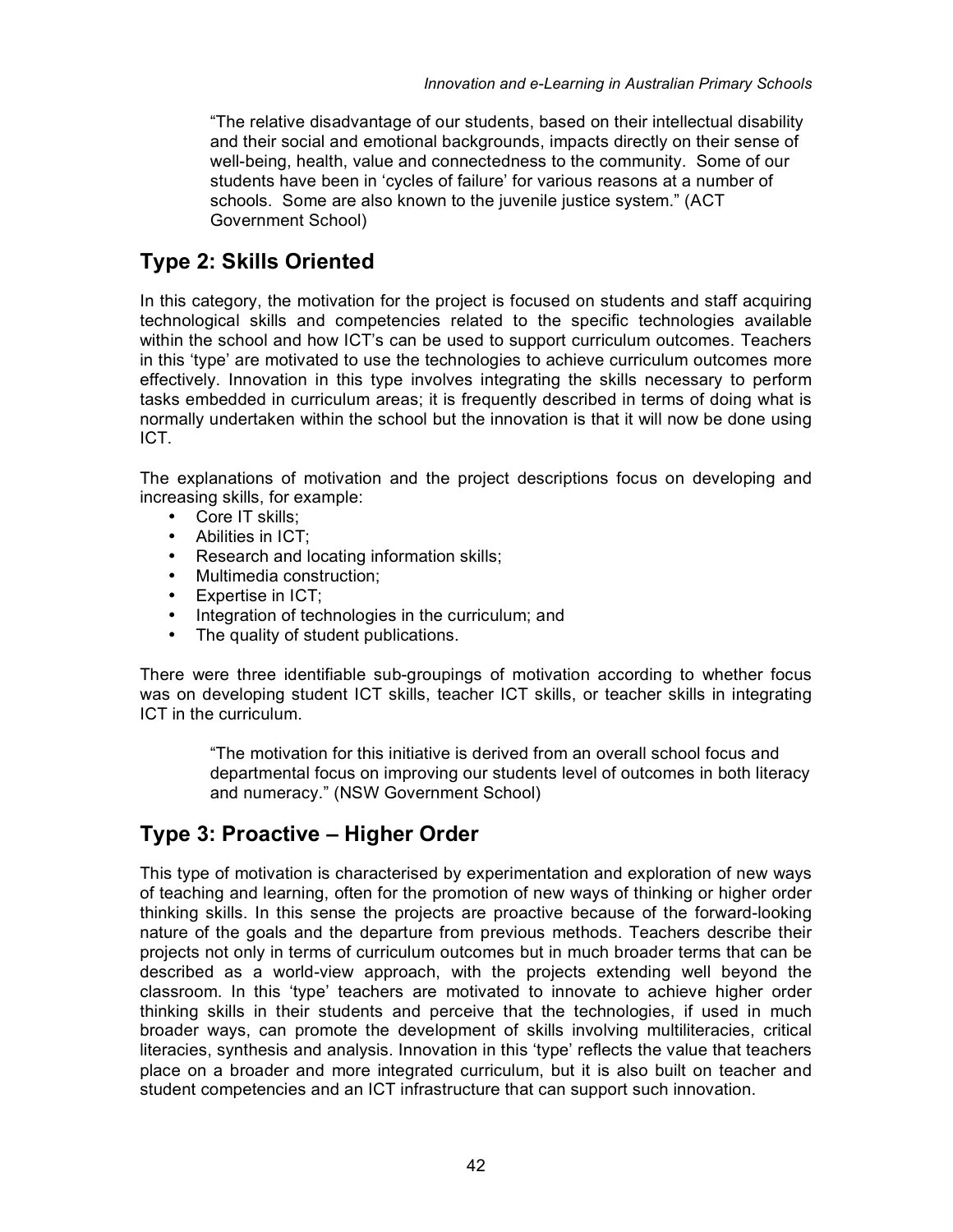The explanations of motivation and the project descriptions include features such as:

- Pedagogical frameworks;
- Personal construction of knowledge;
- Deep knowledge, synthesis, critical reflection;
- Open-ended outcomes;
- Collaboration within and/or beyond the school;
- Digital multimedia creation;
- Net conferencing;
- Global publication and critique; and
- Cultural exchanges online.

"It seems a natural progression to meld the goals of literacy and numeracy with the extensive opportunities that can be generated by e-learning. Our school is well-resourced with texts, equipment and staff, but we lack the ability to produce 'real' products which reflect the higher-order thinking skills of our students and the application of the affective area of Gardner's Multiple Intelligences." (South Australian Catholic School)

### **A National Picture of Motivation and ICT Use**

The majority (72%) of the schools described their motivation for the proposed project and the reasons for using ICT in the project in terms of developing the technological skills of students and teachers as a means of enhancing curriculum outcomes. Therefore, most schools were identified as being 'Type 2: Skills Oriented'. Of the remaining schools, 15% were reacting to a problem or need specific to their own school or to a group of students within the school. (Type 1: Situational – Reactive). Only 13% of the schools were categorised as being 'Type 3: Proactive-Higher Order', because of their exploration of new ways of thinking and learning afforded by the characteristics of the technologies, particularly the connectivity and access to the outside world aspects.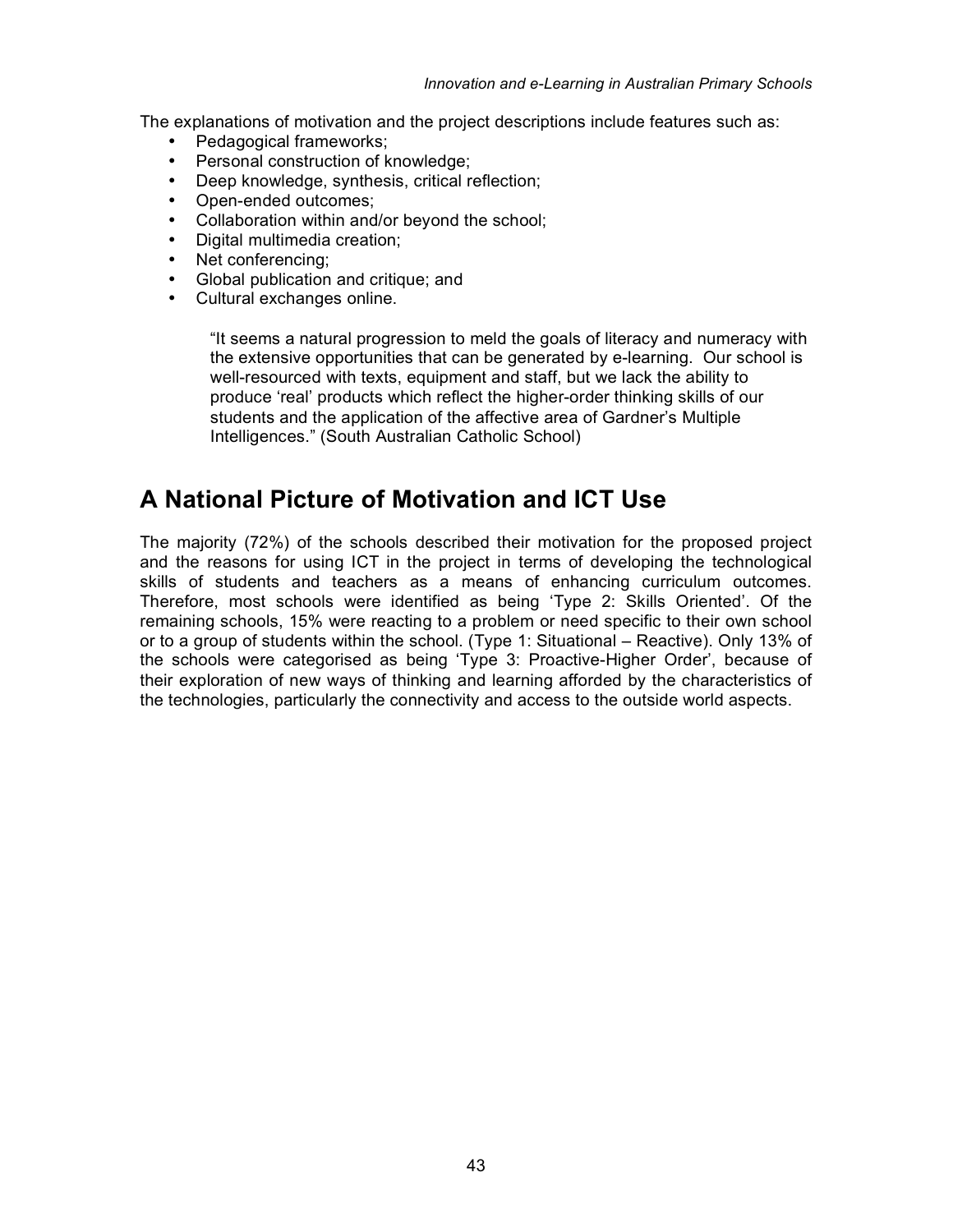**Graph 14**



#### **Motivation & ICT Use across the States/Territories**

The data for each separate state and territory follows the same pattern of a concentration of motivation in the 'Type 2: Skills Oriented'. However, there are some differences between states. South Australia has a noticeably higher proportion (23%) of schools categorised as 'Type 3: Proactive-Higher Order' than the other states, while Western Australia has the lowest proportion (8%). The Northern Territory is unusual in having the same proportion of Type 1 and Type 2 schools (43%), though this could be an artefact of the small sample.

| Table 15 Motivation & ICT Use Type in Each State |                        |                        |                        |  |
|--------------------------------------------------|------------------------|------------------------|------------------------|--|
|                                                  | Type 1                 | Type 2                 | Type 3                 |  |
| <b>State</b>                                     | Situational - Reactive | <b>Skills Oriented</b> | Proactive-Higher Order |  |
| <b>ACT</b>                                       | 4%                     | 82%                    | 14%                    |  |
| <b>NSW</b>                                       | 17%                    | 70%                    | 13%                    |  |
| <b>NT</b>                                        | 43%                    | 43%                    | 14%                    |  |
| QLD                                              | 16%                    | 71%                    | 13%                    |  |
| <b>SA</b>                                        | 19%                    | 58%                    | 23%                    |  |
| <b>TAS</b>                                       | 10%                    | 80%                    | 10%                    |  |
| <b>VIC</b>                                       | 12%                    | 75%                    | 13%                    |  |
| <b>WA</b>                                        | 13%                    | 79%                    | 8%                     |  |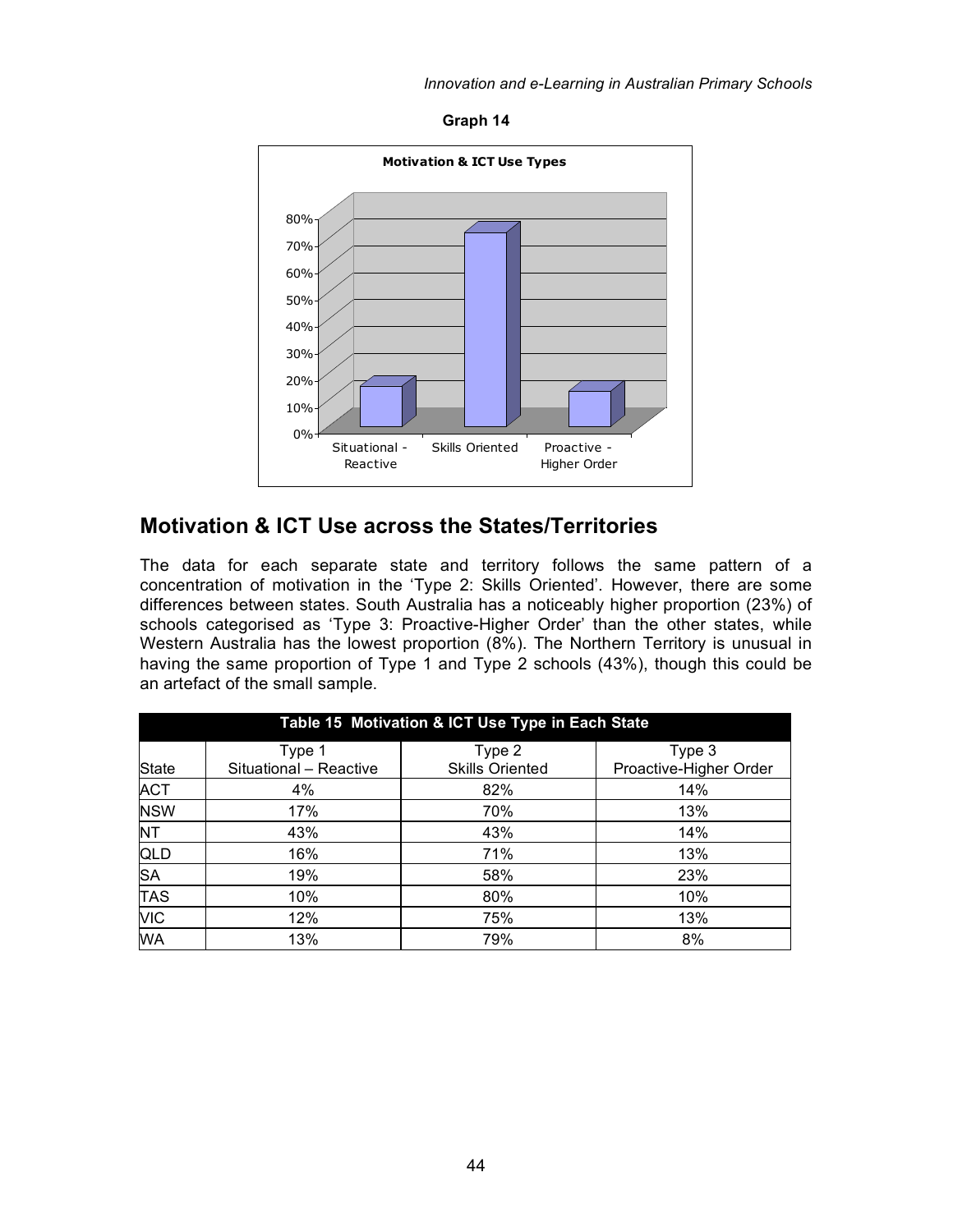**Graph 15**



#### **Motivation & ICT Use across the Sectors**

Some further differences emerge when the data is separated into sectors. Catholic schools have a markedly higher proportion of schools in Type 1 (22.33%), which suggests that more of them are reacting to a specific need or disadvantaged group within their school. Government schools are very strongly located in Type 2 (75.64%), which suggests that they are focused on further development of skills with technologies. The Independent schools have proportions higher than the national average in both Type 1 and Type 3 categories.

| Table 16 Motivation and ICT Use Totals by Sector |                        |                        |                        |  |  |  |
|--------------------------------------------------|------------------------|------------------------|------------------------|--|--|--|
| Type 3<br>Type 2<br>Type 1                       |                        |                        |                        |  |  |  |
| Sector                                           | Situational - Reactive | <b>Skills Oriented</b> | Proactive-Higher Order |  |  |  |
| Government                                       | 12.50%                 | 75.64%                 | 13.46%                 |  |  |  |
| Catholic                                         | 22.33%                 | 68.93%                 | 10.68%                 |  |  |  |
| Independent                                      | 16.33%                 | 65.31%                 | 20.41%                 |  |  |  |
| Average:                                         | 17.05%                 | 69.96%                 | 14.85%                 |  |  |  |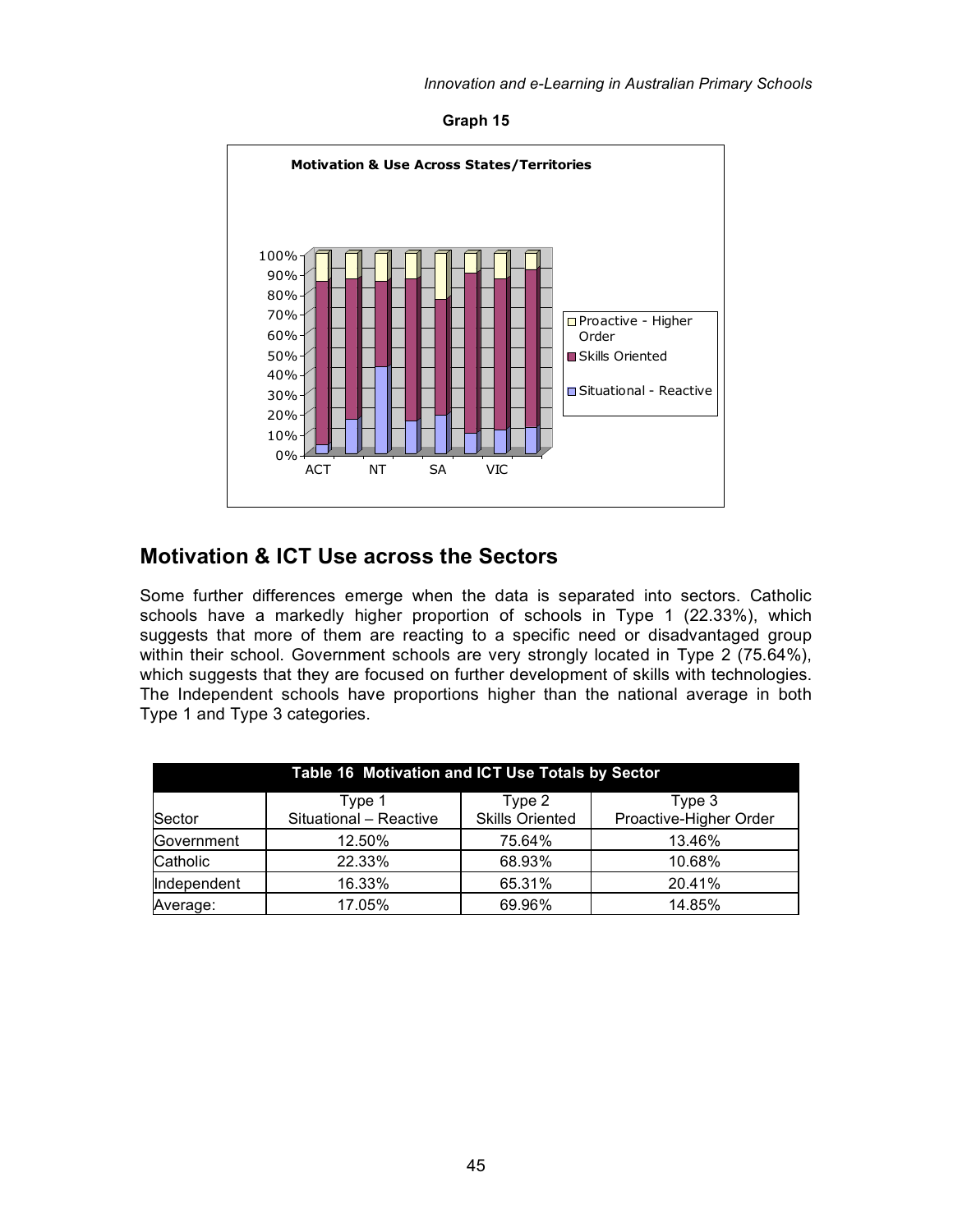



#### **The Dominant Motivation & ICT Use Type**

The predominance of 'Type 2: Skills Oriented' suggests that the typical primary school in this sample are motivated to use technology as a teaching and learning tool, to be used within existing pedagogies, as a means for enhancing the achievement of curriculum outcomes for students.

The following quotes from individual school 2002 Commonwealth Bank e-Learning Grant applications illustrate the nature of the teachers' motivation for using ICT in Literacy and/or Numeracy projects.

> "The motivation for this initiative arose from the growing awareness of staff to improve the pedagogy in the areas of Numeracy (Mathematics) and the need to embrace technology as a teaching tool." (Tasmanian Independent School)

"The motivation for focusing on the improvement in literacy through this e-Learning initiative is based in the past and present objective of integrating technology into the learning environment." (Western Australian Government School)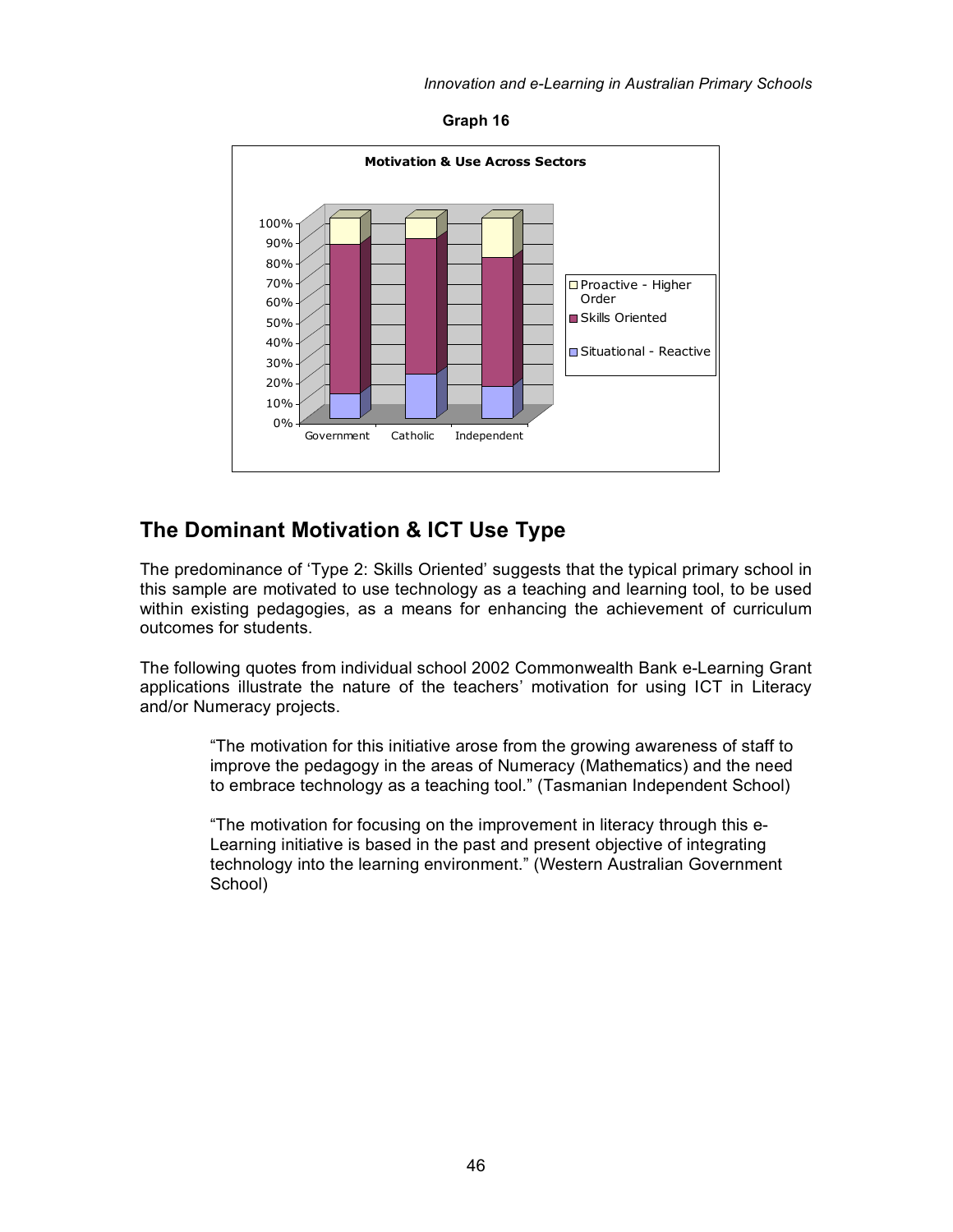# 6. THE PEDAGOGY AND INNOVATION DIMENSION

## HOW schools use ICT innovatively in teaching and learning

"An increasing number of schools are realising the potential of ICT to encourage whole-of-school innovation that enhances learning options and outcomes across the curriculum."

*Learning Technologies Plan for ACT Government Schools & Preschools 2004- 2006* (DET, ACT, p3)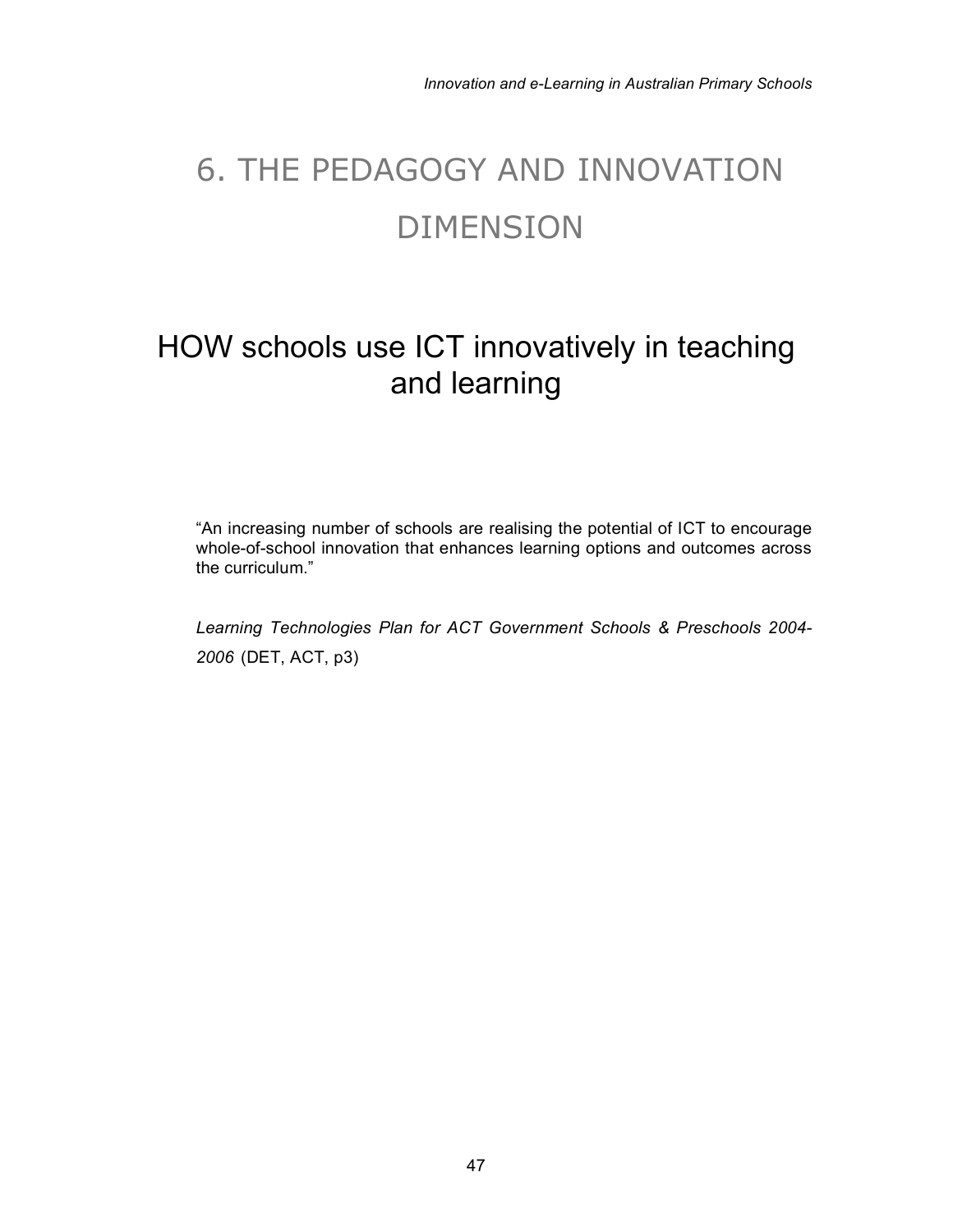## **Types of Pedagogy and Innovation**

This dimension relates to how technologies are being used in the school at the time of the application and how the technologies were to be used. Innovative pedagogy can be thought of has a teacher's deliberate strategy to introduce new ways of students engaging with material with the purpose of improving learning. The teacher's own pedagogical beliefs and values play an important part in shaping technology-mediated learning opportunities.

The 2002 Commonwealth Bank e-Learning Grant applications contain teacher descriptions of the pedagogy and the use of ICT's in an Australian context. Three categories or types of pedagogy emerged in the applications. These are described as: ICT as Innovative Objects, ICT as a Curriculum Tool, and, ICT to create New Learning Environments.

### **Type 1: ICT as Innovative Objects**

This type is characterised by an emphasis on the 'newness' of the technology itself and the project's focus on 'learning about the technology' and bringing new technologies into the classroom. The rapid changes that appear to be inherent in hardware and software create a perception of constant 'newness'. The new technologies are perceived as desirable by virtue of their 'newness' and the attribute of 'newness' is, in itself, innovative. New technological objects are more likely to be used if the classroom practice of the teacher is not challenged by the new object because the teacher's pedagogical approach can accommodate the 'new' technology, i.e., new technology but not new pedagogy.

The project descriptions in this type include references to factors such as:

- Computer labs;
- Basic skills in Literacy and Numeracy;
- Core IT skills (word processing);
- Increased confidence and ICT experience;
- Raising expectations;
- Efficiency of organization, time, access to information, planning; and
- Motivation of reluctant learners.

Examples from the e-Learning Grant applications:

"Being at the infancy stage of introducing E-learning, we saw the potential that a grant of this size could assist us in the implementation of our program. Like most Independent schools in the country, we struggle to keep up financially with the demands of setting up and maintaining a program such as this." (Victorian Independent School)

"A recent survey revealed that less than 50% of students have access to a computer at home and even amongst those who have computers at home, only a few have Internet access. Students are therefore significantly disadvantaged in developing E-learning skills." (Queensland Government School)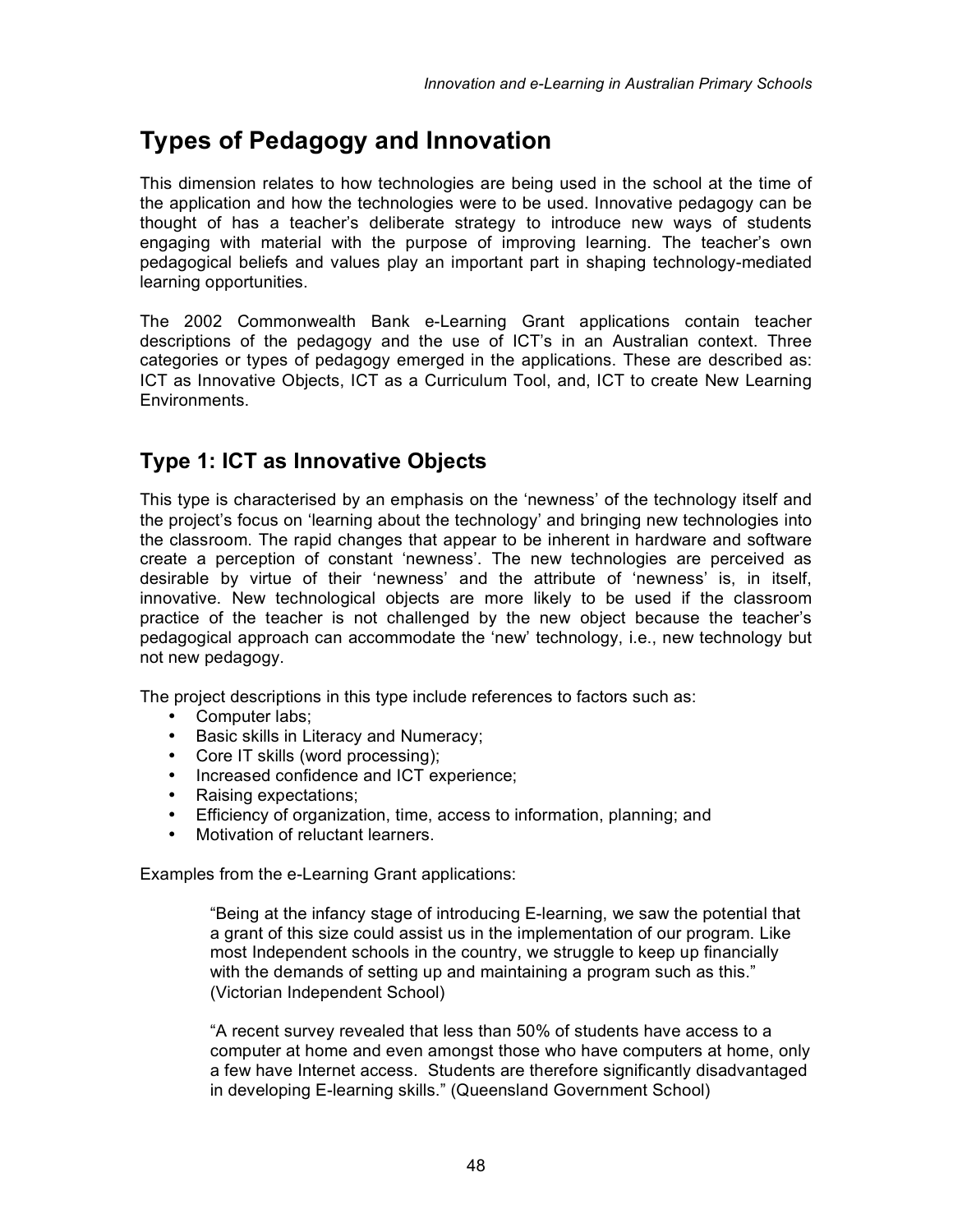#### **Type 2: ICT as a Curriculum Tool**

This type is characterised by references to how the technology can improve educational outcomes such as those defined in curriculum documents. The technology becomes a teaching and learning tool. In this 'type' teachers use their knowledge of curriculum content to interrogate the value of any technology in order to integrate it into the curriculum and classroom practice. The increased efficiency presented by the technologies is perceived as the innovation.

The project descriptions in this category emphasise factors such as:

- Learning opportunities provided through the use of ICT's;
- Curriculum delivery enhancement;
- ICT as an educational tool, powerful tool, information tool, productivity tool, support tool, tool to enhance learning;
- Integrating ICT across learning areas;
- Online units of study;
- Designing rich learning resources;
- A tool for assessment; and
- The development of descriptors for competencies, achievement and curriculum outcomes.

The following quotes are typical of the way teachers are describing ICT as a 'curriculum tool':

> "Using information and communication technologies as a tool, the teachers are able to assist children having difficulty to meet particular Mathematical outcomes as well as giving all students an opportunity to gain more practice and assistance from computer programs." (Victorian Catholic School)

> "Technology provides a powerful tool to help achieve the outcomes of the English curriculum in that computers can be used in a myriad of ways to foster skill development as well as providing creative impetus." (NSW Catholic School)

#### **Type 3: New Learning Environment**

In this category, shifts in pedagogy are integral to the innovation of the project. The technologies bring into question current approaches to teaching and learning and school organization. Innovation in this 'type' allows or produces new or creative learning environments and new ways of teaching and learning. Projects of this type often question or experiment with philosophical or organisational frameworks. Software tends to be more open-ended and content free. The initiatives refer to developing and applying new learning strategies and new literacies or multimedia literacies, often in projects that reach beyond the school into broader learning communities.

The project descriptions feature factors such as:

- Meaningful and relevant learning strategies;
- Learning styles or multiple intelligences,
- Inquiry oriented online tools;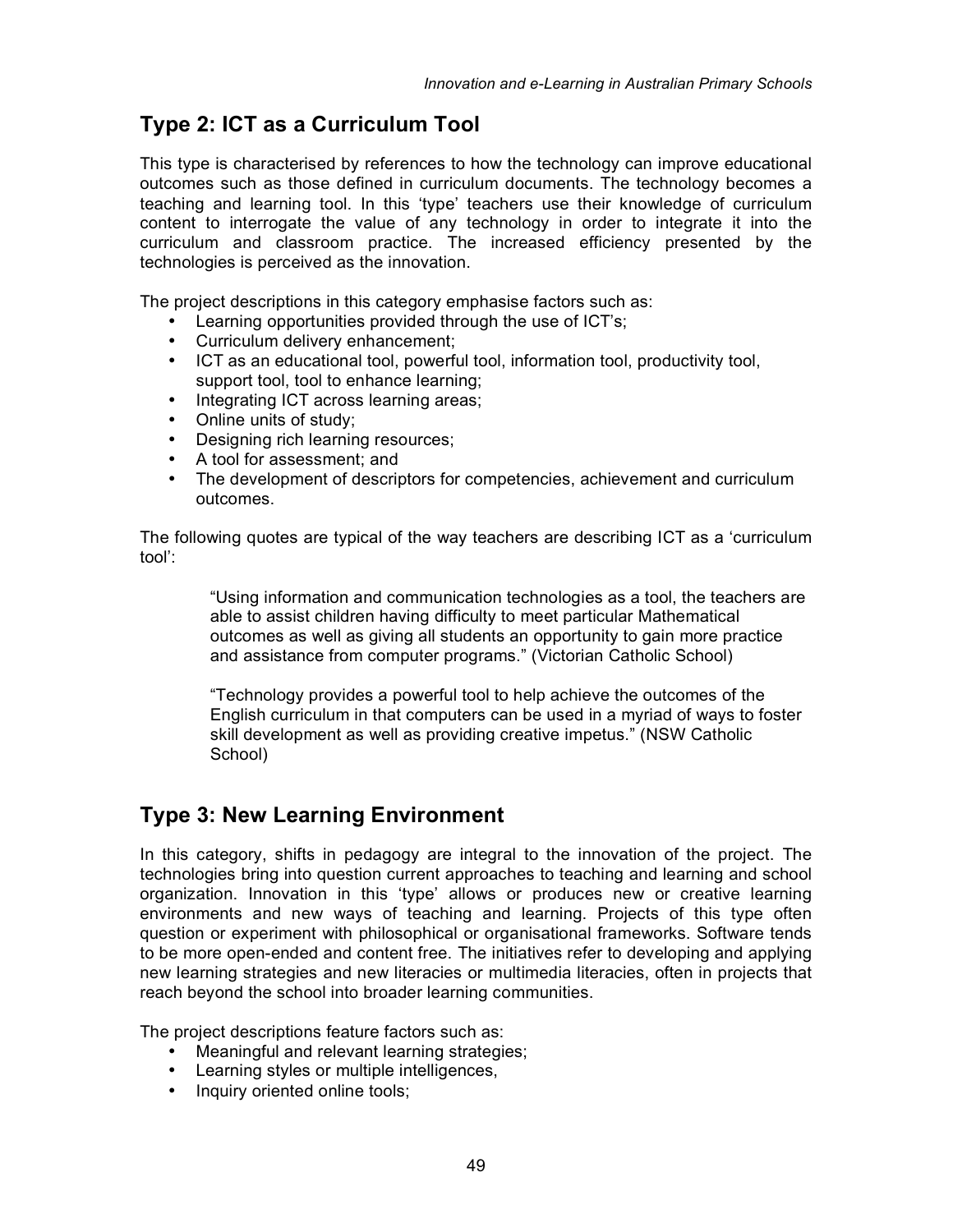- Collaboration and co-operation; and
- New ways of learning, personalised, realistic, self-paced, self-directed, nonlinear, self-assessed.

Learning environments are described as:

- Virtual;
- Real-time synchronous;
- Geographically remote,
- Collaborative,
- Networked:
- Global;
- Communities; and
- E-learning spaces.

The following quotes illustrate the emphasis on shifting pedagogy:

"Our e-learning initiative compliments constructivist learning theories described in the SACSA Framework. Especially as a part of student initiated curriculum our students are supported to choose key ideas from SACSA to plan learning challenges." (South Australian Government School)

"The introduction of the Intranet is assisting the school to change the perception and use of ICTs. Our planning is to make multiliteracies and global communities priorities in our 2003-2005 charter. This is evidence of a commitment to the development of elearning." (Victorian Government School)

### **A National Picture of Pedagogy and Innovation**

The majority of schools (73%) described their innovative e-learning projects and approaches to teaching and learning with the view that ICT is a pedagogical tool for improving learning outcomes in literacy and/or numeracy (Type 2: ICT as a Curriculum Tool). Only 13% characterised ICT as itself being the innovation (Type 1: ICT as an Innovative Object), and 14% expressed the idea that ICT enables new or creative learning environments and thus new ways of teaching and learning (Type 3: New Learning Environment).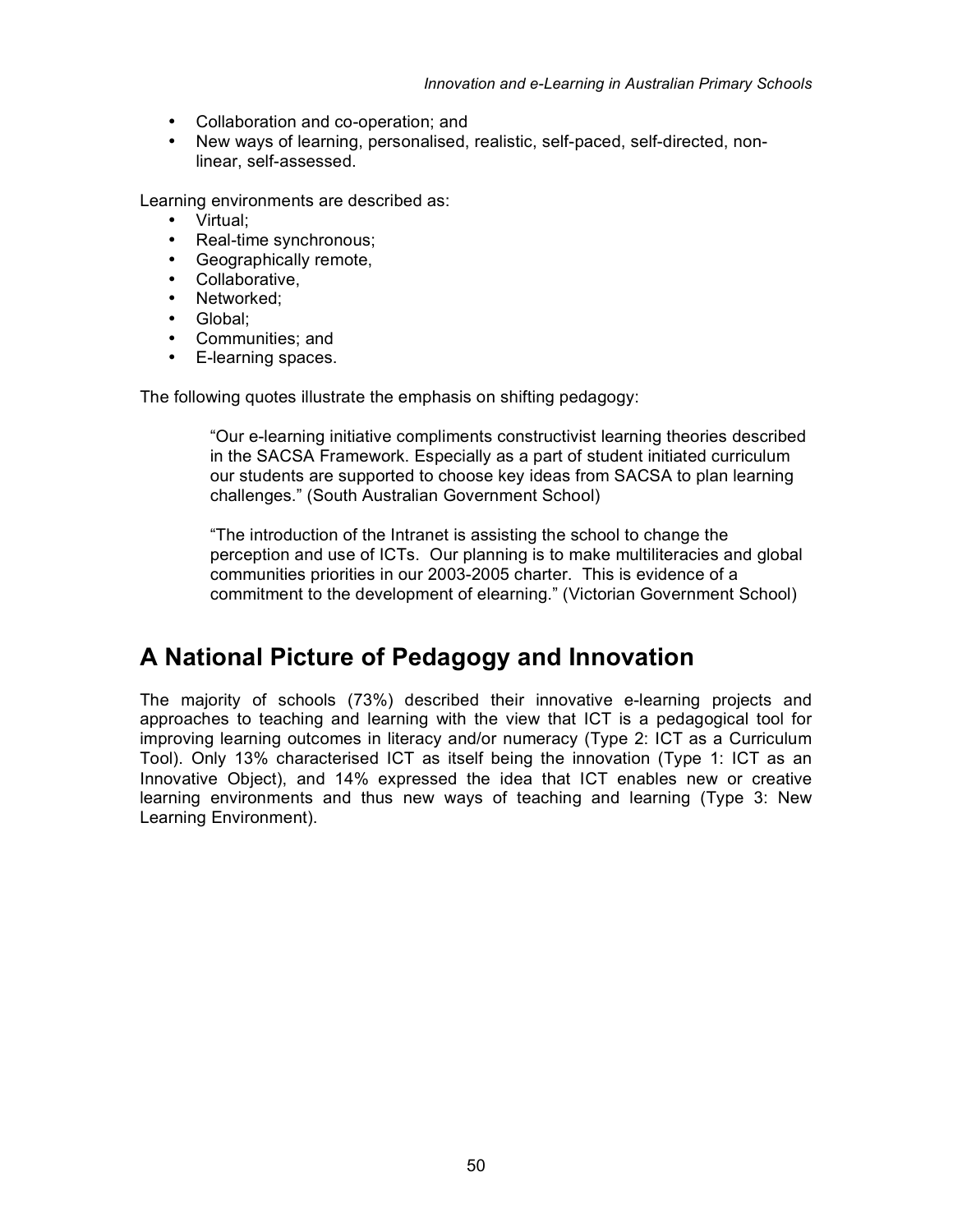**Graph 17**



That only 13% of the schools indicated that ICT are a 'new' phenomenon in the school while the majority describe how they are being used or intend to be used within the curriculum. This indicates that the majority of schools are making use of ICT within the curriculum. For some schools there is the perception that the technologies are having an impact on the way in which the learning environment itself is constructed. For Type 1 schools the technologies are new. For Type 3 schools the technologies are potentially creating 'new' schools and learning environments.

#### **Pedagogy and Innovation across the States/Territories**

Although nationally there is a clear centring on 'Type 2: ICT as a Curriculum Tool', there are some different tendencies when states/territories are separated, NSW schools have a slight leaning towards 'Type 1: ICT as an Innovative Object', while Victoria and the ACT have a stronger tendency towards 'Type 3: New Learning Environment' than the other states. Queensland and South Australia have above the national average percentage in the two extremes of Type 1 and Type 3.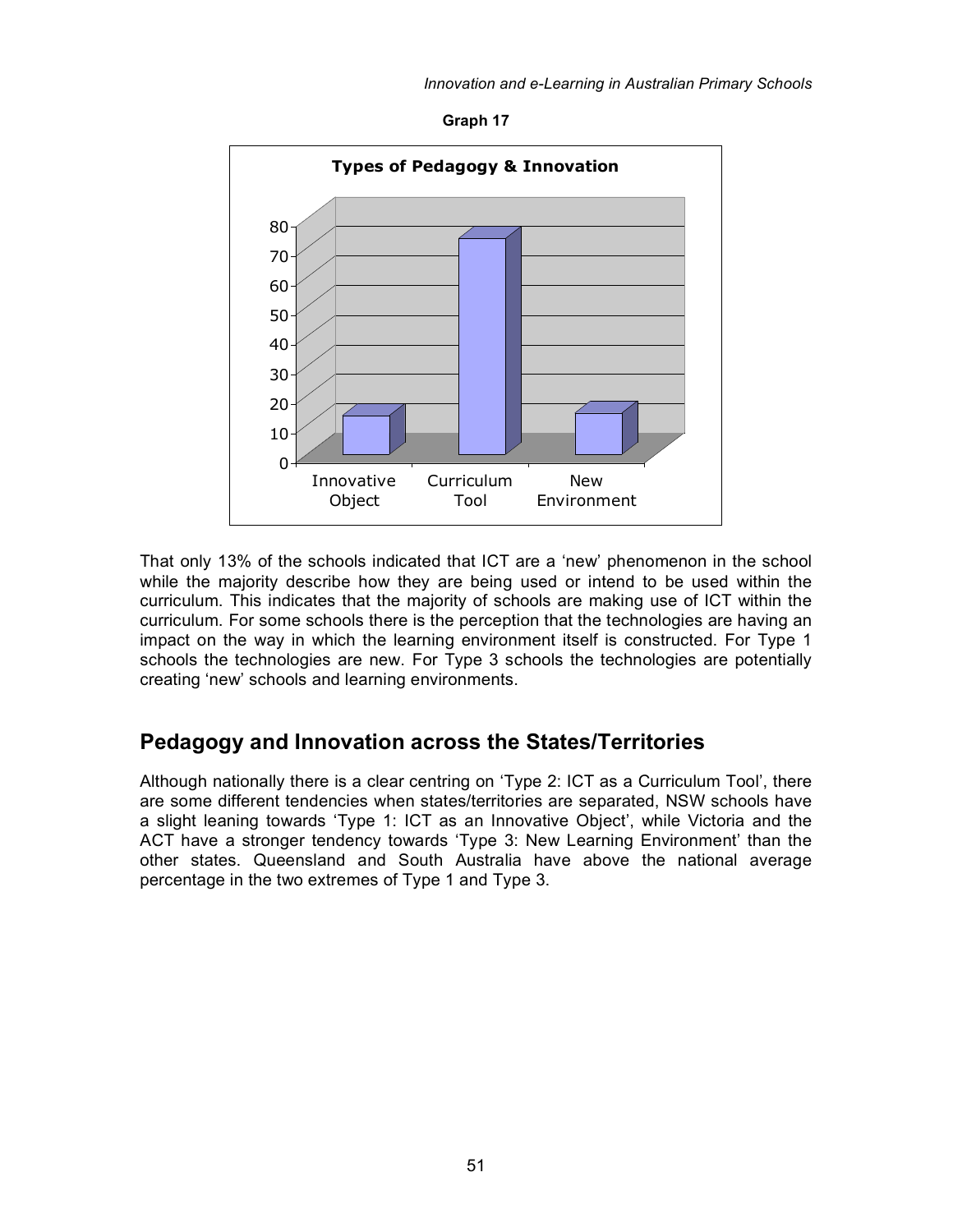|            | Table 17 Percentage of schools in each Pedagogy/Innovation Type |                           |                        |  |  |
|------------|-----------------------------------------------------------------|---------------------------|------------------------|--|--|
|            | Type 1<br>Innovative Object                                     | Type 2<br>Curriculum Tool | Type 3<br>New Learning |  |  |
| <b>ACT</b> | 4%                                                              | 78%                       | 17%                    |  |  |
| <b>NSW</b> | 18%                                                             | 73%                       | 9%                     |  |  |
| <b>NT</b>  | 0%                                                              | 100%                      | 0%                     |  |  |
| QLD        | 17%                                                             | 57%                       | 26%                    |  |  |
| <b>SA</b>  | 15%                                                             | 68%                       | 17%                    |  |  |
| <b>TAS</b> | 9%                                                              | 91%                       | 0%                     |  |  |
| <b>VIC</b> | 11%                                                             | 74%                       | 15%                    |  |  |
| <b>WA</b>  | 5%                                                              | 87%                       | 8%                     |  |  |



#### **Pedagogy and Innovation across the Sectors**

When the Pedagogy and Innovation Dimension is viewed by sector, there is little difference between the Government, Catholic and Independent schools, though there is a slightly higher focus on Type 1 by Independent schools.

### **The Dominant Pedagogy & Innovation Type**

The predominance of 'Type 2: ICT as a Curriculum Tool' (73%) suggests that the typical primary school in this sample views technology as a teaching and learning tool for improving curriculum outcomes. While the resources are new and exciting, the learning goals and pedagogy are essentially the same as without the technology.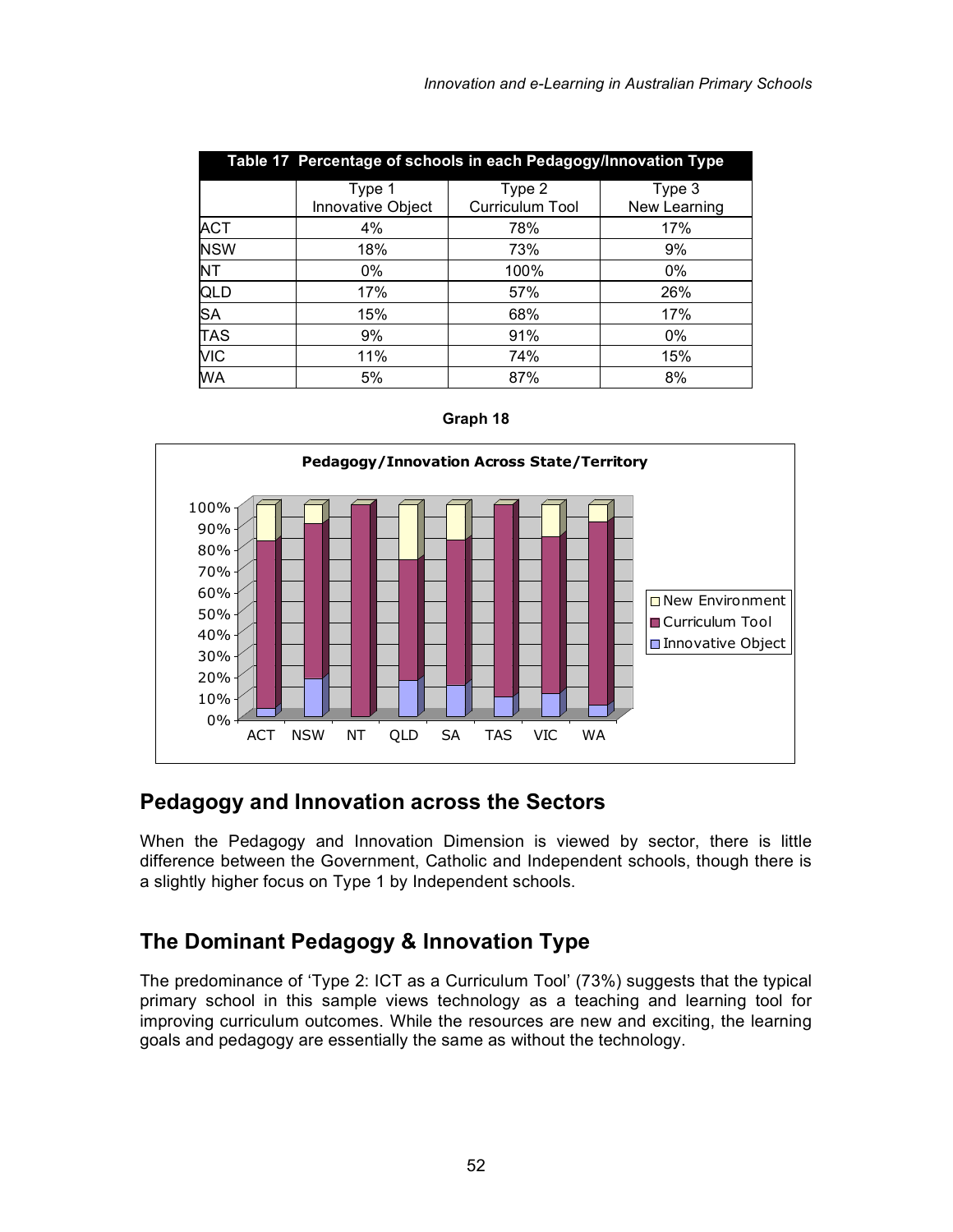"Students will be able to construct meaning using the Internet as a tool for learning…. Improve student outcomes in Numeracy and technology by using technology as a teaching tool." (Tasmanian Independent School)

"...students will only become truly literate in this multimedia multicultural society if they are allowed to be actively involved in the design and construction of knowledge representations using hypermedia / multimedia tools." (Queensland Government School)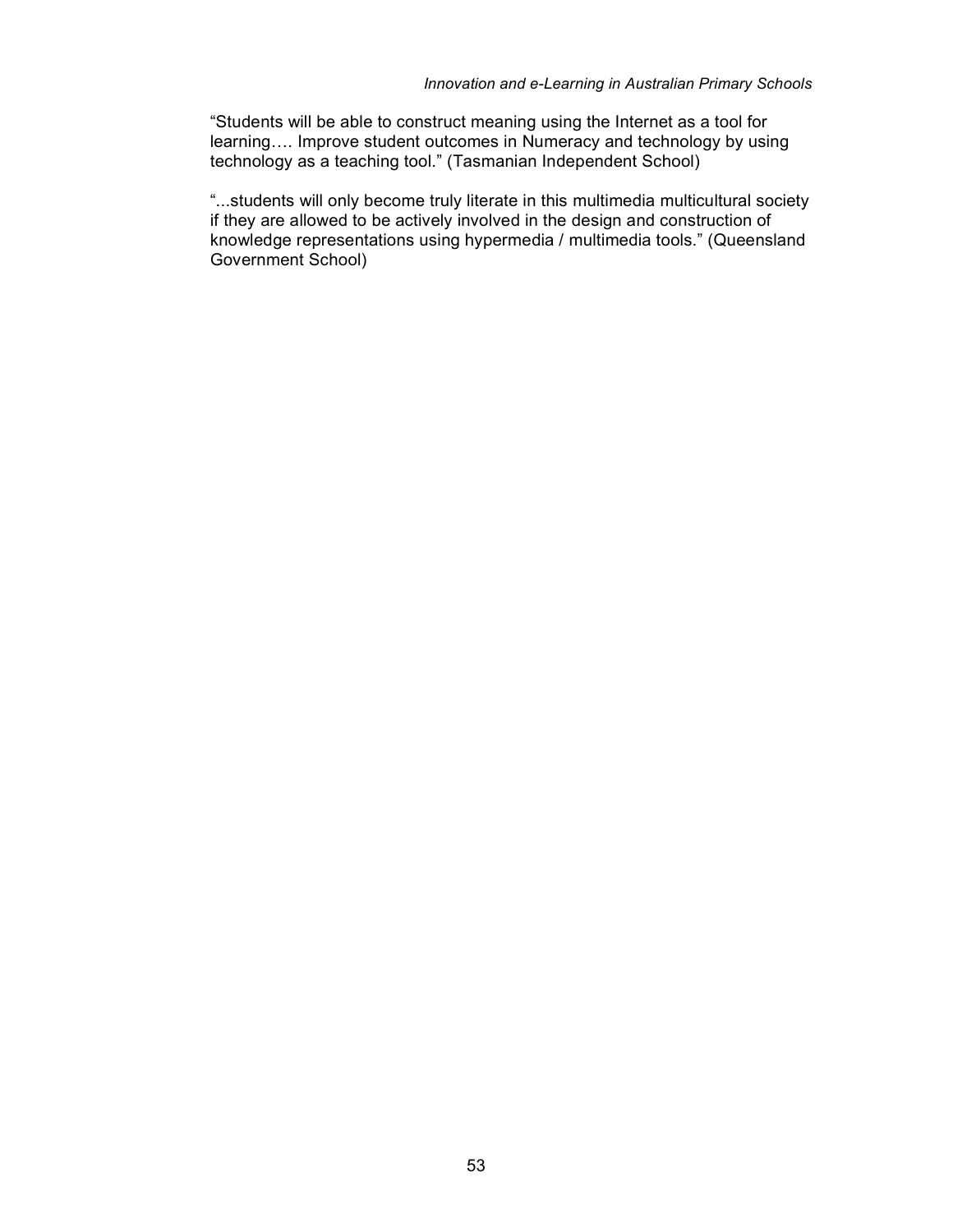## 7. CROSS DIMENSIONAL INTERACTIONS

## Interaction Between Infrastructure, Motivation and Pedagogy

"Innovative multidisciplinary approaches to teaching and learning that have the potential to advance pedagogical understanding and practice across the country warrant support……. Technology is pervasive, but it is the human dimensions of schooling and especially the relationships between students and their teachers in the joint venture that are vital".

*Australia's Teachers: Australia's Future – Agenda for Action* (DEST 2003, p.43)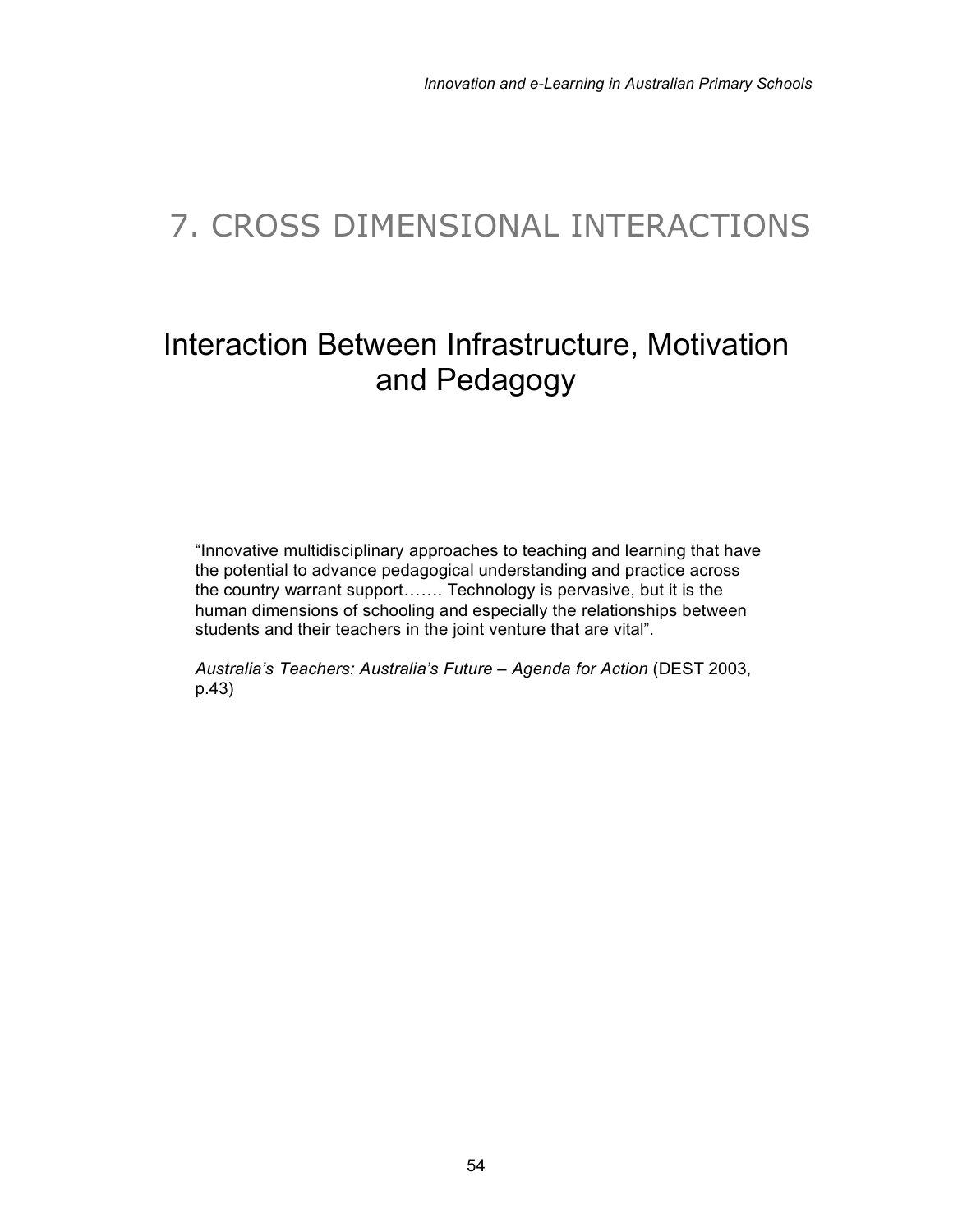### **Interaction between Infrastructure and Motivation**

Further examination of the data was carried out to determine whether there were interactions between the level of ICT infrastructure and the Motivation Type. The resulting information can be used to answer such questions as, 'Are schools with Level 1 Infrastructure usually Type 1 Motivation & ICT Use?'

The table below lists the percentages of schools that have the characteristics that match the intersection of a particular Infrastructure Level and a particular Motivation Type.

| Table 18 Interactions Between Infrastructure Level and Motive Type |                           |                           |                           |                           |  |
|--------------------------------------------------------------------|---------------------------|---------------------------|---------------------------|---------------------------|--|
| <b>Motivation Type</b>                                             | Infrastructure<br>Level 1 | Infrastructure<br>Level 2 | Infrastructure<br>Level 3 | Infrastructure<br>Level 4 |  |
| Type 1                                                             | 23.38%                    | 36.36%                    | 40.26%                    | $0.00\%$                  |  |
| Type 2                                                             | 4.37%                     | 37.01%                    | 57.47%                    | 1.15%                     |  |
| Type 3                                                             | 1.35%                     | 29.73%                    | 55.41%                    | 13.51%                    |  |



**Graph 19**

A relationship appears to exist between Motivation Type and Infrastructure Level. Schools with Type 1 Motivation (Situational – Reactive) tended to have lower levels of Infrastructure. Schools with higher levels of infrastructure were more likely to have Type 3 Motivations (Proactive-Higher Order). Just over 70% of schools in the sample have infrastructure levels of 2 or 3 and Type 2 Motivation (Skills Oriented).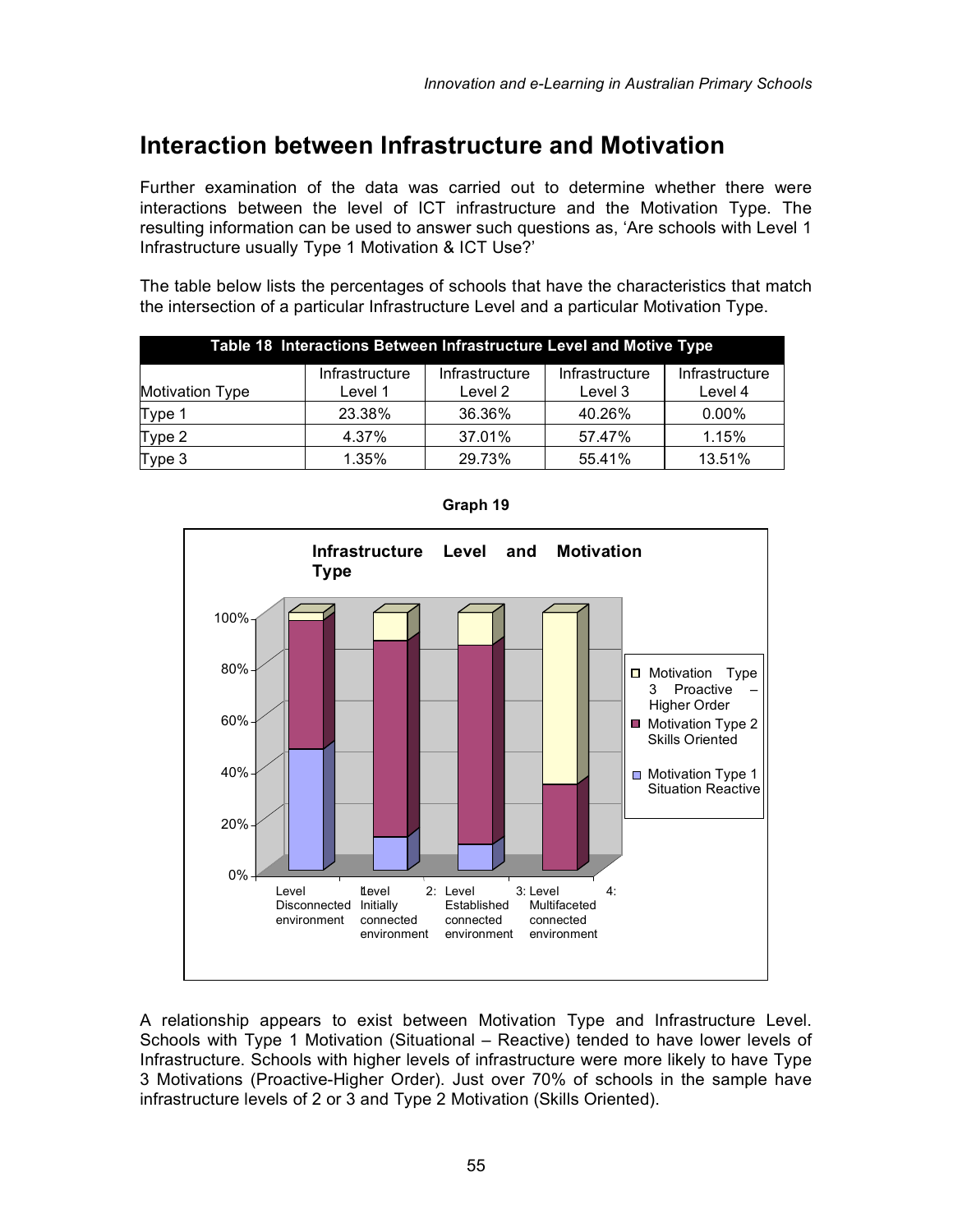Where the level of infrastructure in a school is perceived to be relatively low the motivation for using ICT is described in terms of the deficits in the level of infrastructure or the level of perceived disadvantage within the school. Where the level of ICT infrastructure is perceived to be high and is beginning to change the environment of the school, schools are more likely to describe their motive for using the infrastructure in terms of the opportunities the technologies provide for more complex, integrated learning experiences that involve higher skills and thinking.

### **Interaction between Motivation and Pedagogy**

| Table 19 Interactions Between Motivation Type and Pedagogy Type                 |        |        |        |  |  |  |
|---------------------------------------------------------------------------------|--------|--------|--------|--|--|--|
| <b>Motivation Type</b><br>Pedagogy Type 3<br>Pedagogy Type 2<br>Pedagogy Type 1 |        |        |        |  |  |  |
| Type 1                                                                          | 23.38% | 36.36% | 40.26% |  |  |  |
| Type 2                                                                          | 4.37%  | 37.01% | 57.47% |  |  |  |
| Type 3                                                                          | 1.35%  | 29.73% | 55.41% |  |  |  |



**Graph 20**

Over 60% of schools had a Type 2: Skills Oriented Motivation and a Type 2: ICT as a Curriculum Tool approach to pedagogy. There was, however, also an interaction between Types 1 and 3 for both motivation and pedagogy.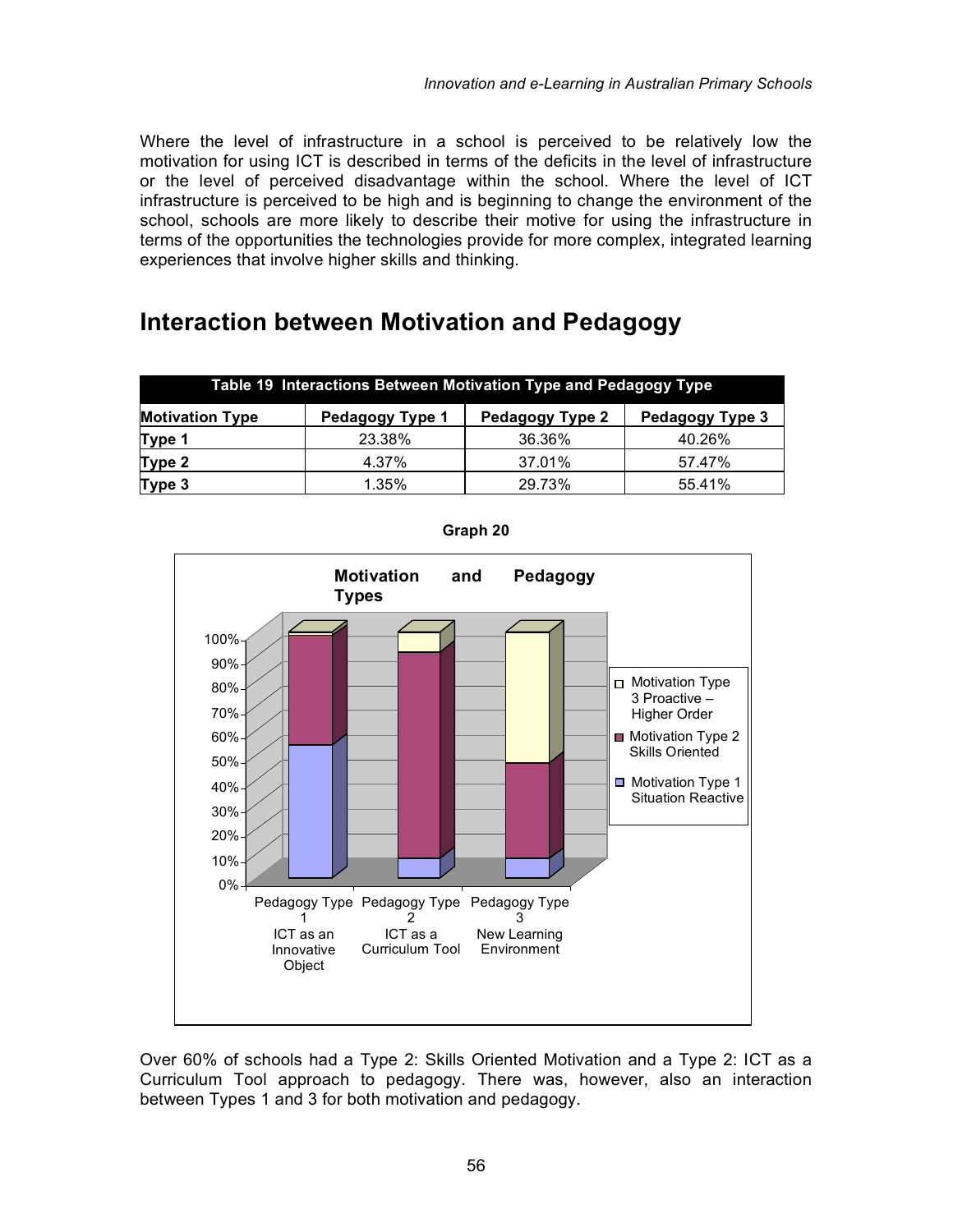Schools with a Type 3 Motivation (Proactive-Higher Order) were more likely to have Type 3 Pedagogy (New Learning Environment). Conversely, Schools with Type 1 Motivation (Situational – Reactive) were more likely to be in Type 1 Pedagogy (ICT as an Innovative Object). While the numbers of schools in Type1 and Type 3 for both pedagogy and motivation are relatively small the data suggest that there is a link between the motivation for using technology in a school and the pedagogical approaches that will be adopted within the school.

### **Interaction between Pedagogy and Infrastructure**

| Table 20 Interactions Between Infrastructure Level and Pedagogy Type                                                                                                 |         |       |       |         |  |  |
|----------------------------------------------------------------------------------------------------------------------------------------------------------------------|---------|-------|-------|---------|--|--|
| <b>Infrastructure</b><br><b>Infrastructure</b><br><b>Infrastructure</b><br><b>Infrastructure</b><br><b>Pedagogy Type</b><br>Level 2<br>Level 3<br>Level 4<br>Level 1 |         |       |       |         |  |  |
| Type 1                                                                                                                                                               | 2.9%    | 4.6%  | 4.1%  | $0.0\%$ |  |  |
| Type 2                                                                                                                                                               | 3.1%    | 29.0% | 43.1% | 1.0%    |  |  |
| Type 3                                                                                                                                                               | $0.0\%$ | 2.9%  | 7.6%  | 1.5%    |  |  |



**Graph 27**

Schools with a higher level of technological infrastructure are more likely to adopt pedagogies described as Type 3 (New Learning Environment) that promote higher order thinking. The technological infrastructure of the school and how the school intends to use the technologies is perceived as having the capacity to change the totality of the school environment – to change teaching and learning.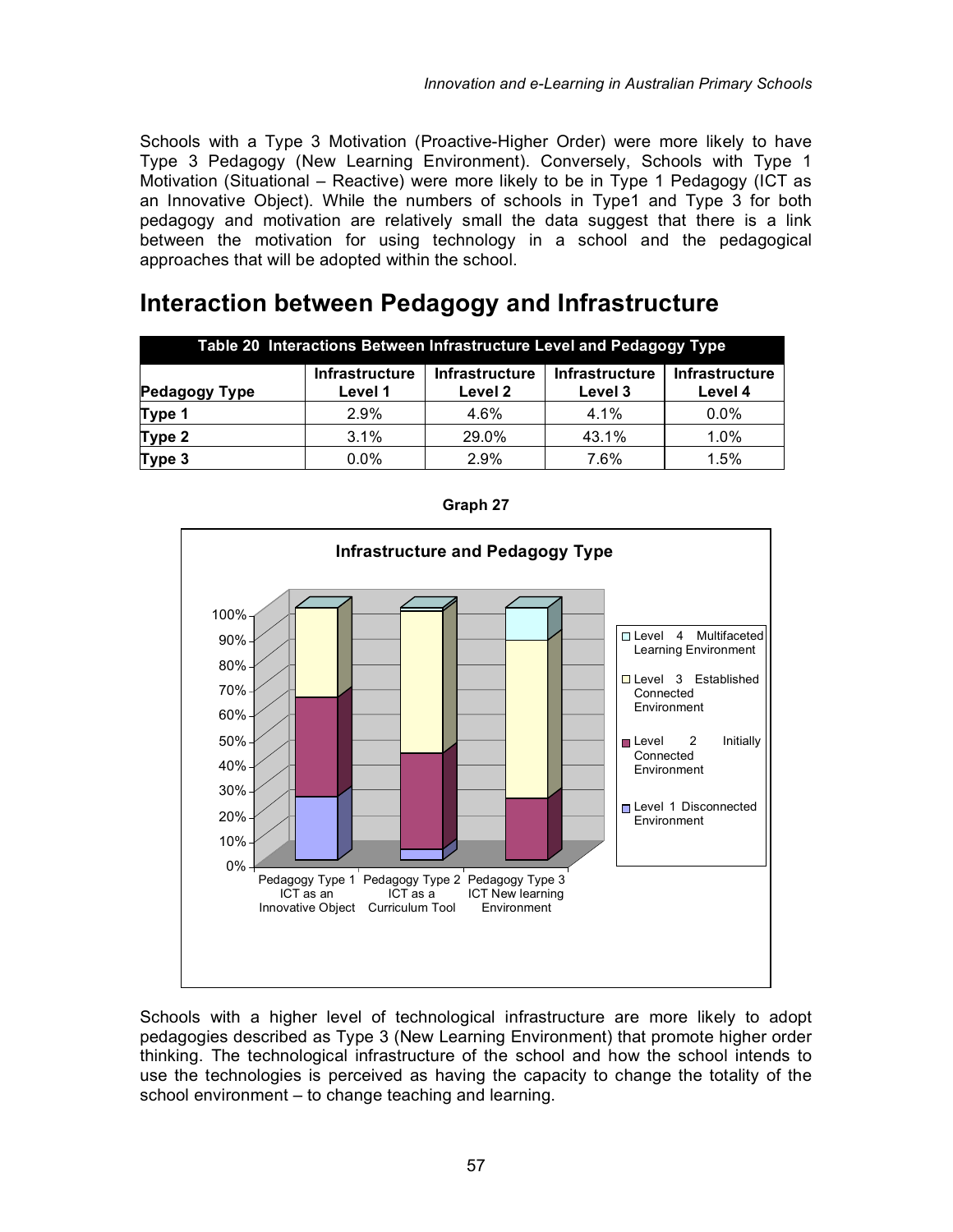Schools with lower levels of infrastructure (Level 1) were more likely to adopt pedagogical approaches consistent with Type 1 (ICT as Innovative Object) where the focus was on the technologies and integrating the technologies into the current practices of the school.

Existing research suggests that as availability of ICT has grown, so have the number of students and teachers using computers and the frequency with which they use them (Levin, Stephens, Kirshstein, & Birman. 1998). However, the advent of computers and the Internet has not yet dramatically changed how teachers teach and how students learn. The findings above suggest that computers and Internet access in schools are being used as a tool to enhance traditional approaches teaching and learning, where innovation is described in relation to achieving current curriculum outcomes. Those schools that have been placed in Type 3 (New learning Environments) suggest that some teachers are using technology to explore new pedagogical approaches that in turn, create new learning environments (Becker, 1999; Fulton, 1997).

Pedagogical approaches are informed theories of student learning, i.e., the difference between learning through reception of facts and repetitive practice of discrete skills (the traditional transmission approach) versus student centred engagement in meaningful tasks that integrate new ideas with those previously believed (constructivist approaches). The way in which schools organise or distribute their ICT resources and integrate these technologies into teaching practice, to some extent, reflects the dominance of either the transmission or the constructivist models. The pedagogies described in association with specialist teachers and computer lab facilities are more likely to be consistent with a transmission approach as opposed to the distribution of resources throughout classrooms where constructivist pedagogies are more likely to prevail. Teachers who use constructivist approaches are more likely to use smaller groups and differentiate tasks and resources for different groups. Hence, there is a potential conflict between the current pedagogical trends towards constructivist-based learning and the location of the majority of the school's computers in one specialist room. These observations are supported by other research, for example, Ravitz, Becker & Wong (2000).

# **The Three Dimensions – the Typical Australian Primary**

### **School**

The majority of schools (77%) had project descriptions characterised by:

- ICT Infrastructure Level 2 Initially connected environment or Level 3 Established connected environment;
- Motivation & ICT Use Type 2 Skills Oriented; and
- Pedagogy & Innovation Type 2 ICT as a Curriculum Tool.

These schools typically have a computer to student ratio approaching the national average and have most of their computers connected to the school network. Many computers are distributed throughout the school and classroom computers are commonly used in association with the computers located in computer labs and/or the library. The computers also have access to the Internet.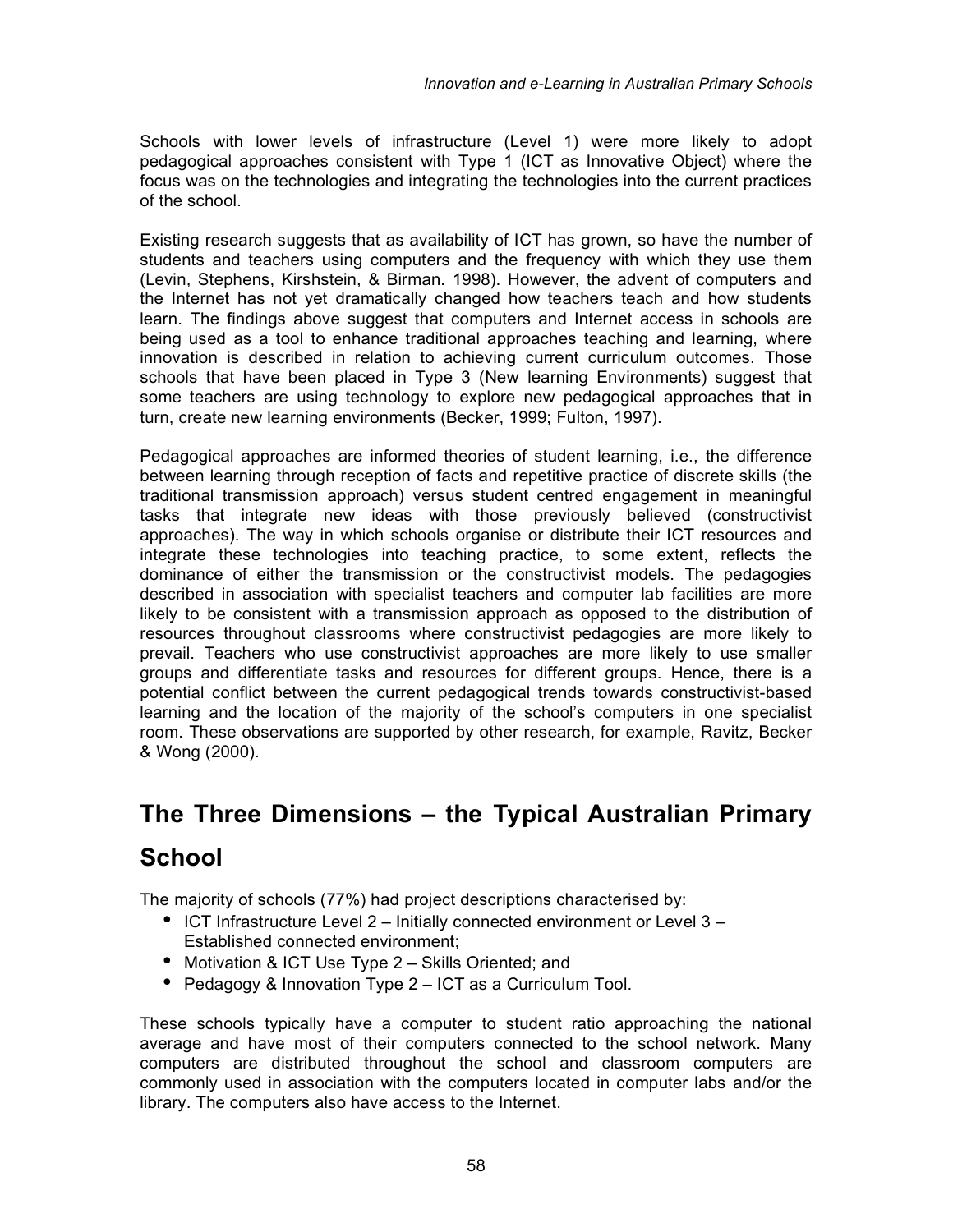Both students and teachers are developing the skills necessary to use the technology as tools for learning, teaching and communication.

There is an increasing awareness by teachers of the possibilities that the school's intranet (local area network) offers, particularly as a publishing space for student work. Devices such as scanners, digital cameras and data projectors and other multimedia devices are being increasingly used by teachers and students within units of work and projects to enhance student learning and achieve curriculum outcomes.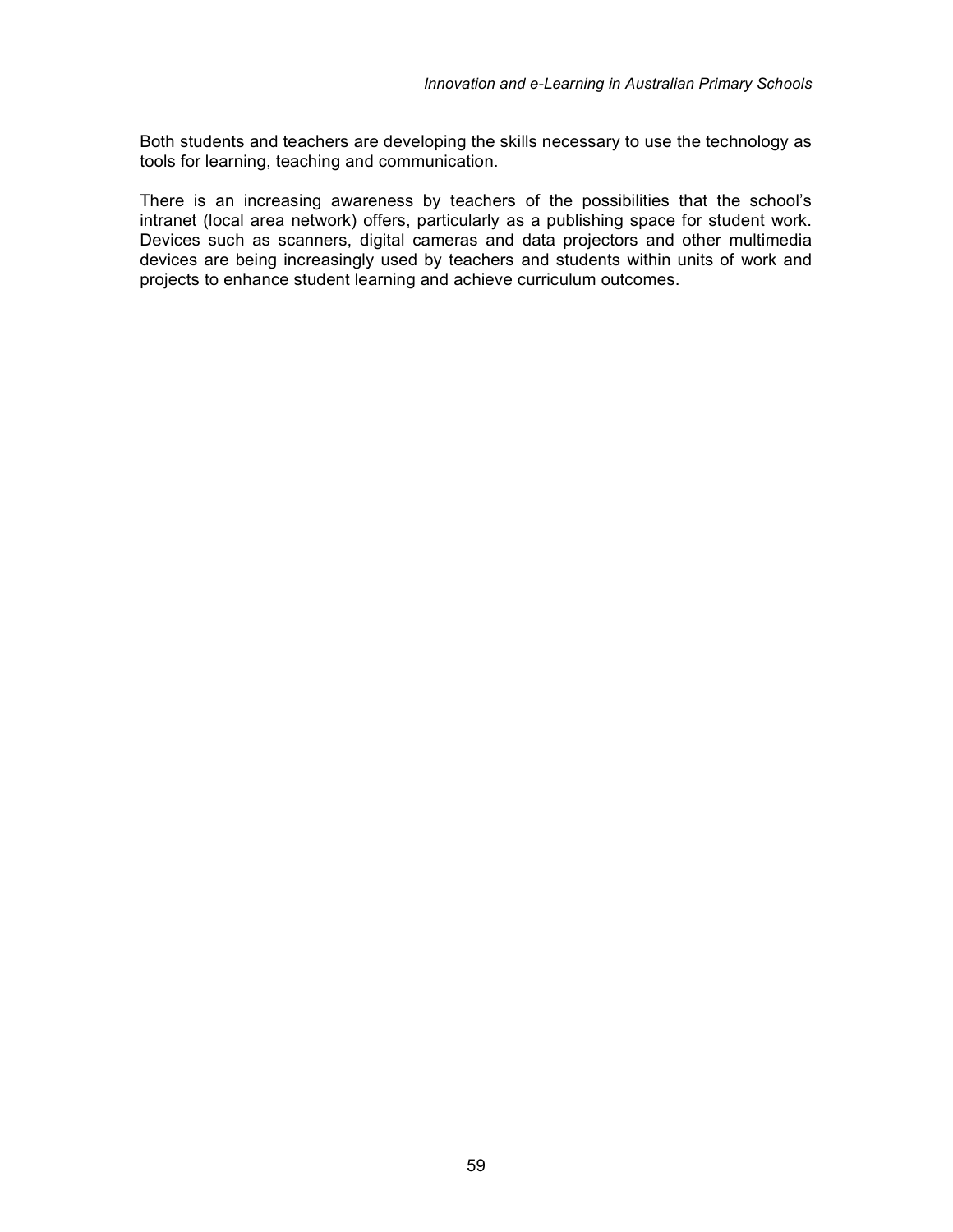## 8. EXECUTIVE SUMMARY

# **Innovation and e-Learning in Australian Primary Schools**

The 2002 Commonwealth Bank e-Learning Grants program provided \$350,000 in additional funding to primary schools across all states and territories and education sectors. The grant application process provided the data for this study. The 2002 e-Learning Grants program, through the grant application process, has provided an invaluable opportunity to gain an insight into the way in which teachers and construct innovative e-learning projects within the context of their school. It has also provided a national 'snapshot' of the levels of school ICT infrastructure in primary schools.

Implicit in government policies and the significant investment in technology is the belief that integration of ICT into Australian schools will have a 'transforming' effect on education. By 2002 the average ratio of computers to students in state and territory government schools was 1 to 5.3. Achieving such ratios has been a direct result of the policies of state and territory governments and individual schools.

While the impact of ICT on curriculum is at an early stage the 2002 e-Learning Grant applications indicate that they have the potential to challenge the structure of schools, the curriculum and the pedagogies employed by teachers as they integrate ICT's into their classrooms.

Three consistent dimensions, 'ICT Infrastructure', 'Motivation and ICT Use' and 'Pedagogy and Innovation' emerged in the applications. Essentially, these dimensions describe the 'what', 'why' and 'how' of ICT use by schools in the context of their proposed innovative projects. These three dimensions are a critical tool for analysing the content of the applications and provide a means of 'locating' schools within each of the dimensions. This framework enables teachers and policy makers to understand the potential for innovation, within the context of an individual school. These three dimensions, and the interactions between the dimensions, provide a means for understanding the complex factors within an individual school that determine the nature of ICT use and the potential for innovation.

#### **Literacy and Numeracy**

Literacy was clearly the focus of 60% of school projects while numeracy was the focus for only 7% of schools. Projects that involved both literacy and numeracy accounted for one-third of the projects (33%). In total 432 schools (93%) involved projects that focused on either literacy or involved a project that integrated both literacy and numeracy. This was consistent across all states and territories and education systems. The study has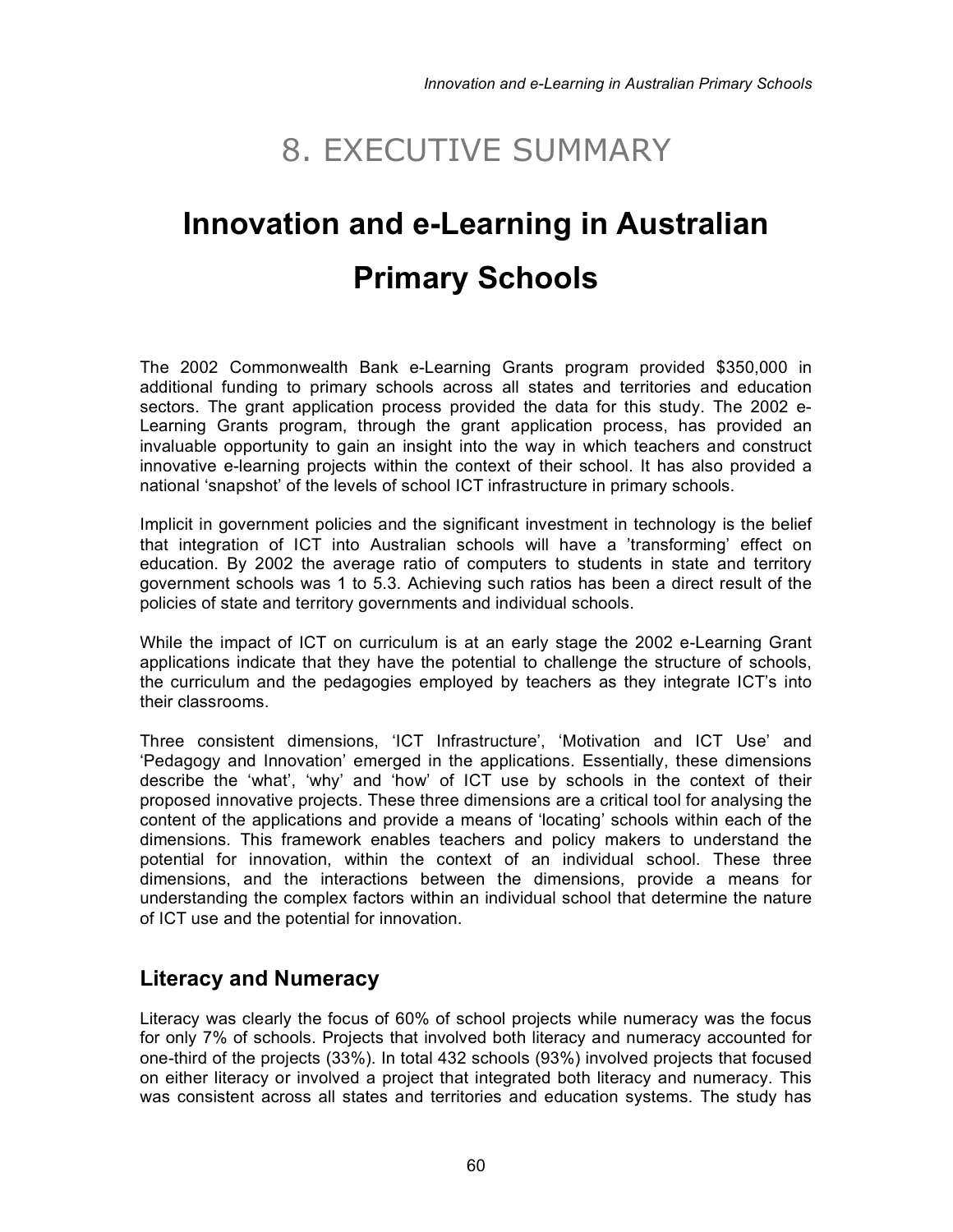found that teachers will develop innovative projects in areas, such as literacy, which align with school priorities, teacher values and teacher confidence. They are less likely to develop projects in numeracy, while an area of equal priority, is an area where teachers feel less confident in using ICT.

#### **Target Group**

Almost half of the schools in the sample (220 schools or 43.1%) indicated that their project would target a specific year/grade or years/grades. The tendency to associate 'innovative projects' with upper primary was consistent across all states, territories and across education sectors.

A number of groups emerged in the project descriptions that were not grade/year based or whole school focused. These projects were developed to address perceived 'needs' or 'deficits' in the target group such as boys, gifted and talented and 'English as a second language' students. Many of these projects also had a whole school focus.

#### **Grant Expenditure**

The majority of the proposed e-Learning Grant project expenditure fell into three categories of teacher support (professional development, release time and expert assistance, multimedia technologies, and computers. Funding to support teachers amounted to 36% of the total funds applied for in the 2002 e-Learning Grant applications. Applications for funding to support teachers to develop innovative projects in schools indicate that teachers feel a significant need for support through professional development programs, advice and support from experts in the areas of curriculum development and ICT's, and, time to plan to utilise the technologies in classroom and school projects.

Almost a quarter of the funding requests from schools were for 'multimedia technologies'. The multimedia technologies described in the budgets included, digital video cameras, digital cameras, web cameras, scanners and data projectors. Some of these items are particularly expensive for schools and are not usually supplied to schools from state or territory governments.

Workstations, multimedia computers, laptops and fileservers were applied for by 16.7% of schools with Catholic schools applying for significantly larger grants for 'workstations' than Government schools suggesting that their level of basic infrastructure is still less than that of most government schools.

While the number of requests for human resources such as teacher release days and professional development were almost the same as the number of requests for hardware, the cost of these human resources was generally less than the hardware.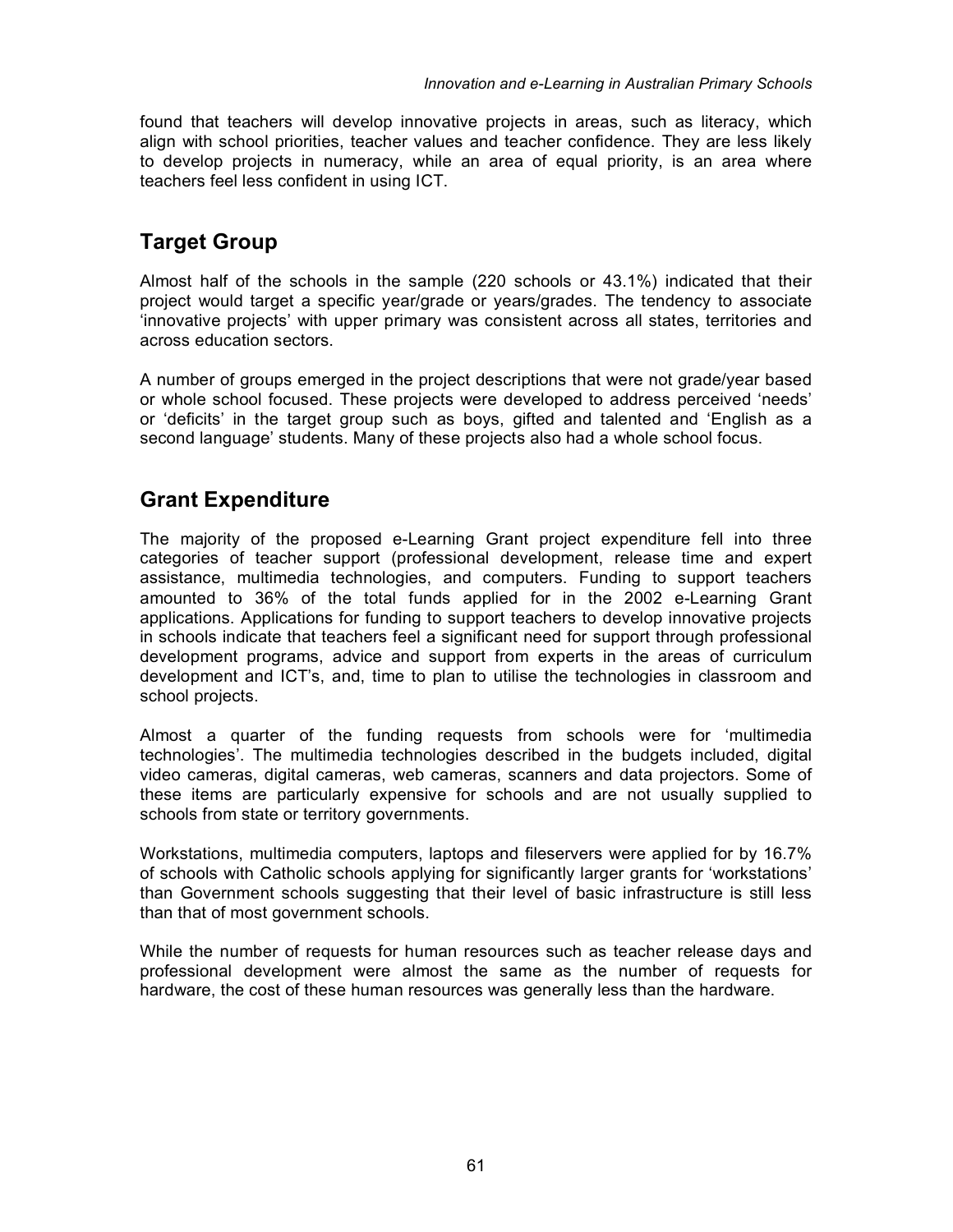#### **Infrastructure Levels in Primary Schools**

The vast majority of schools (91%) described computer environments that were either 'initially connected' environments or established connected environments. Very few schools described infrastructures that would be categorised as 'Level 1 – Disconnected' (6.47%) or as 'Level 4 – Multifaceted connected' (2.59%).

Government schools tend to have slightly higher levels of infrastructure than the other sectors. There are slightly more Catholic schools categorised as 'initially connected' environments than other sectors, while Independent schools appear to have extremes in infrastructure: many with little infrastructure (Level 1) and many with higher levels of infrastructure (Levels 3 and 4).

A total of 135 (29.1%) primary schools specifically indicated that they had a 'lab', 'learning technology resource room', 'computer classroom' or some other 'technology resource centre'. The pedagogies described in association with specialist teachers and computer lab facilities are more likely to be consistent with a transmission approach as opposed to the distribution of resources throughout classrooms where constructivist pedagogies are more likely to prevail. Teachers who use constructivist approaches are more likely to use smaller groups and differentiate tasks and resources for different groups. Hence, there is a potential conflict between the current pedagogical trends towards constructivist-based learning and the location of the majority of the school's computers in one specialist room.

#### **Teacher Motivation**

The motivation descriptions reflect how teachers respond to the relative significance of the influencing forces in a particular context.

The majority (72%) of the schools described their motivation for the proposed project and the reasons for using ICT in the project in terms of developing the technological skills of students and teachers as a means of enhancing curriculum outcomes. Of the remaining schools, 15% were reacting to a problem or need specific to their own school or to a group of students within the school. Only 13% of the schools were motivated to explore new ways of thinking and learning afforded by the technologies.

Catholic schools had a markedly higher proportion of schools that were reacting to a specific need or disadvantaged group within their school. Government schools in particular focused on ICT skills development. The predominance of 'Skills Oriented' schools suggests that the schools are motivated to use technology as a teaching and learning tool, to be used within existing pedagogies, as a means for enhancing the achievement of existing curriculum outcomes for students.

#### **Pedagogy and Innovation**

Three categories or types of pedagogy emerged in the applications. These are described as: ICT as Innovative Objects, ICT's as a Curriculum Tool, and, ICT to create New Learning Environments. The predominance of schools categorised as 'Type 2: ICT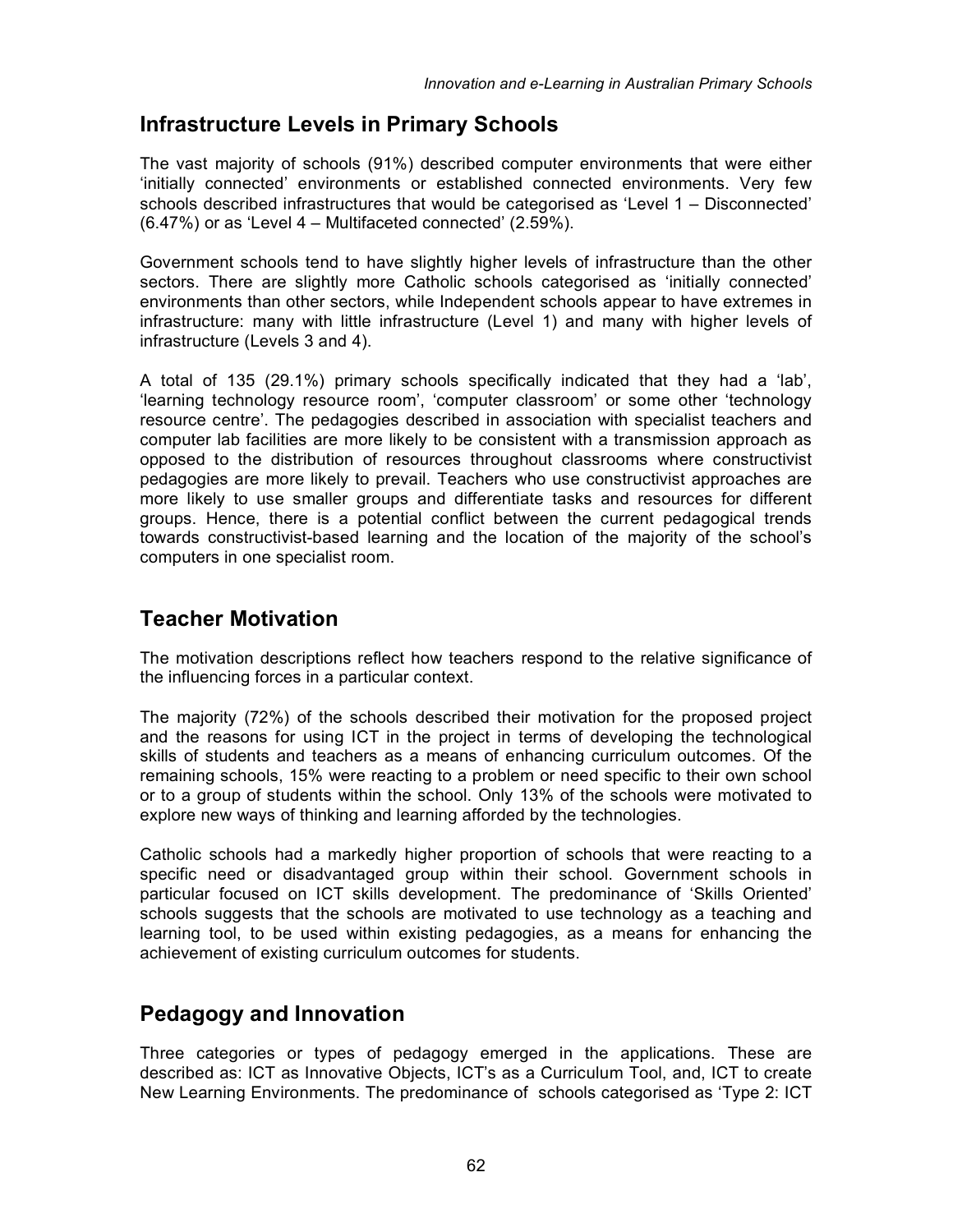as a Curriculum Tool' (73%) suggests that the majority of primary schools are using ICT as a tool to enhance traditional approaches teaching and learning, where innovation is described in relation to achieving current curriculum outcomes. While the resources are new and exciting, the learning goals and pedagogy are essentially the same as without the technology. Approximately 14% are using technology to explore new pedagogical approaches that in turn, create new learning environments while 13% of schools are exploring the 'new' technologies.

#### **Interactions between Infrastructure, Motivation and Pedagogy**

Where the level of infrastructure in a school is perceived to be relatively low the motivation for using ICT's is described in terms of the deficits in the level of infrastructure or the level of perceived disadvantage within the school. Where the level of ICT infrastructure is perceived to be high and is beginning to change the environment of the school, schools are more likely to describe their motive for using the infrastructure in terms of the opportunities the technologies provide for more complex, integrated learning experiences that involve higher skills and thinking.

Schools that are motivated to explore the potential higher order thinking and new learning tasks were more likely to engage in pedagogies that would result in the creation of new learning environments. Schools that were motivated to address specific deficits in their students, school or community were more likely to be reacting to the technologies as new and innovative objects. The data suggests that there is a link between the motivation for using technology in a school and the pedagogical approaches that will be adopted within the school.

Schools with a higher level of technological infrastructure are more likely to adopt pedagogies likely to be regarded as transformative and lead to the creation of new learning environments. Schools with lower levels of infrastructure were more likely to adopt pedagogical approaches where the focus was on the technologies and integrating the technologies into the current practices of the school.

#### **Conclusions**

One of the unforseen benefits of the 2002 Commonwealth Bank e-Learning Grants program was the opportunity it provided for teachers to articulate their motivation, their pedagogies and the technological infrastructure of schools across Australia in 2002. Their descriptions have provided a 'what', 'why' and 'how' framework to understand the context in which innovation in the use of ICT's occurs within the context of an individual school. This three dimensional framework 'locates' individual schools within a matrix that can be used to provide an indication of potential movement in infrastructure, pedagogy and motivation.

There was, in 2002, a tendency for schools to use their e-Learning Grants to develop multimedia projects for upper primary students that focused on the development of literacy. The focus on upper primary grades would appear to indicate that students in these grades have established basic ICT skills as a result of programs which, as the data suggests, have had a predominantly skills focus. The focus on literacy suggests that teachers are 'comfortable' with literacy as a curriculum area and are more likely to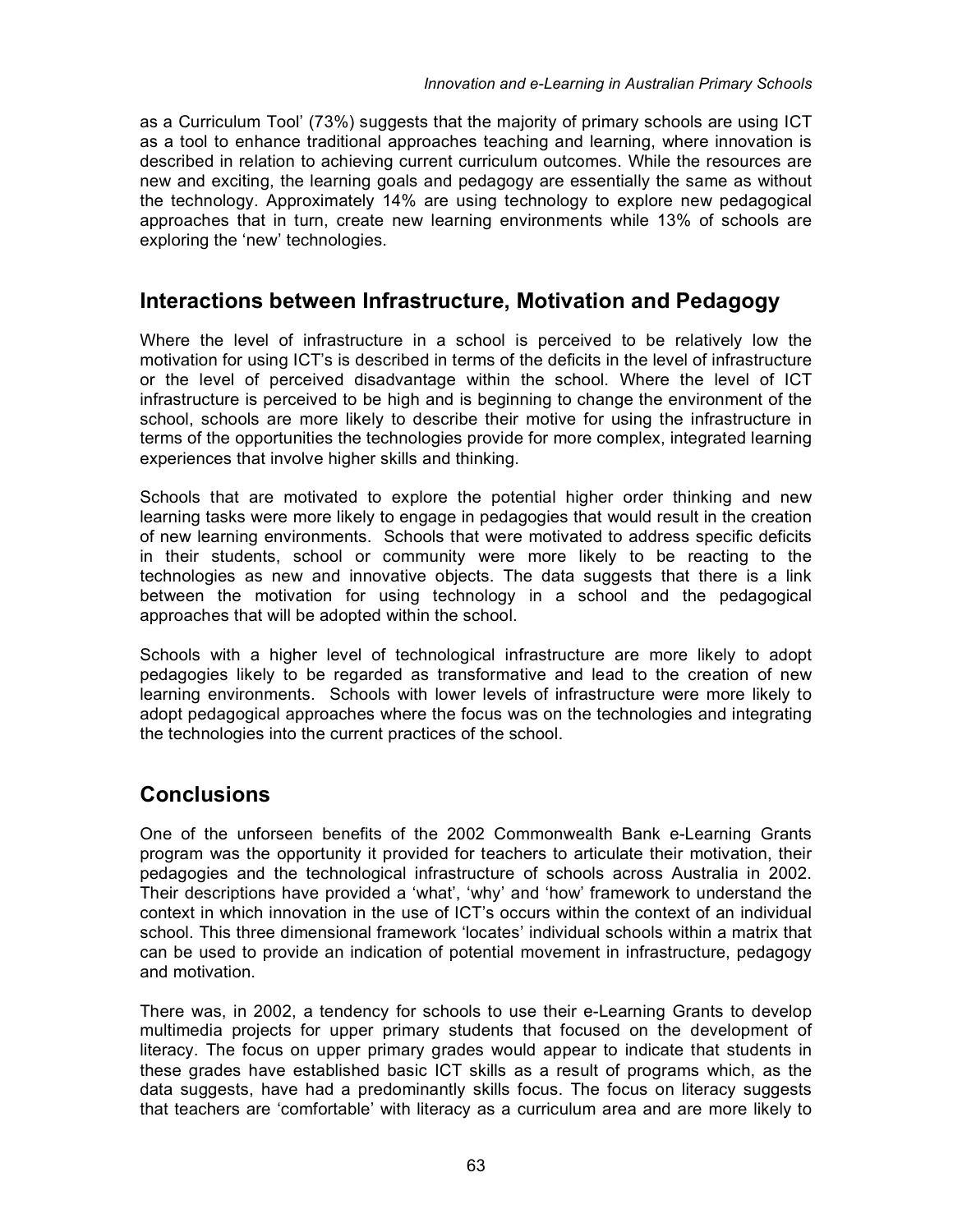develop projects using ICT in areas in which they feel more confident. As a result, where teachers feel confident, and students have achieved basic levels of computer skills, teachers believe that they can develop innovative projects using ICT, particularly multimedia technologies.

This study has found that, irrespective of the level of technological infrastructure that exists in an individual school, teachers believe that they have the potential to develop innovative projects. The innovation may be in the use of a new technology, using a technology in a new way within the curriculum or using the technologies to assist in the creation of new learning environments.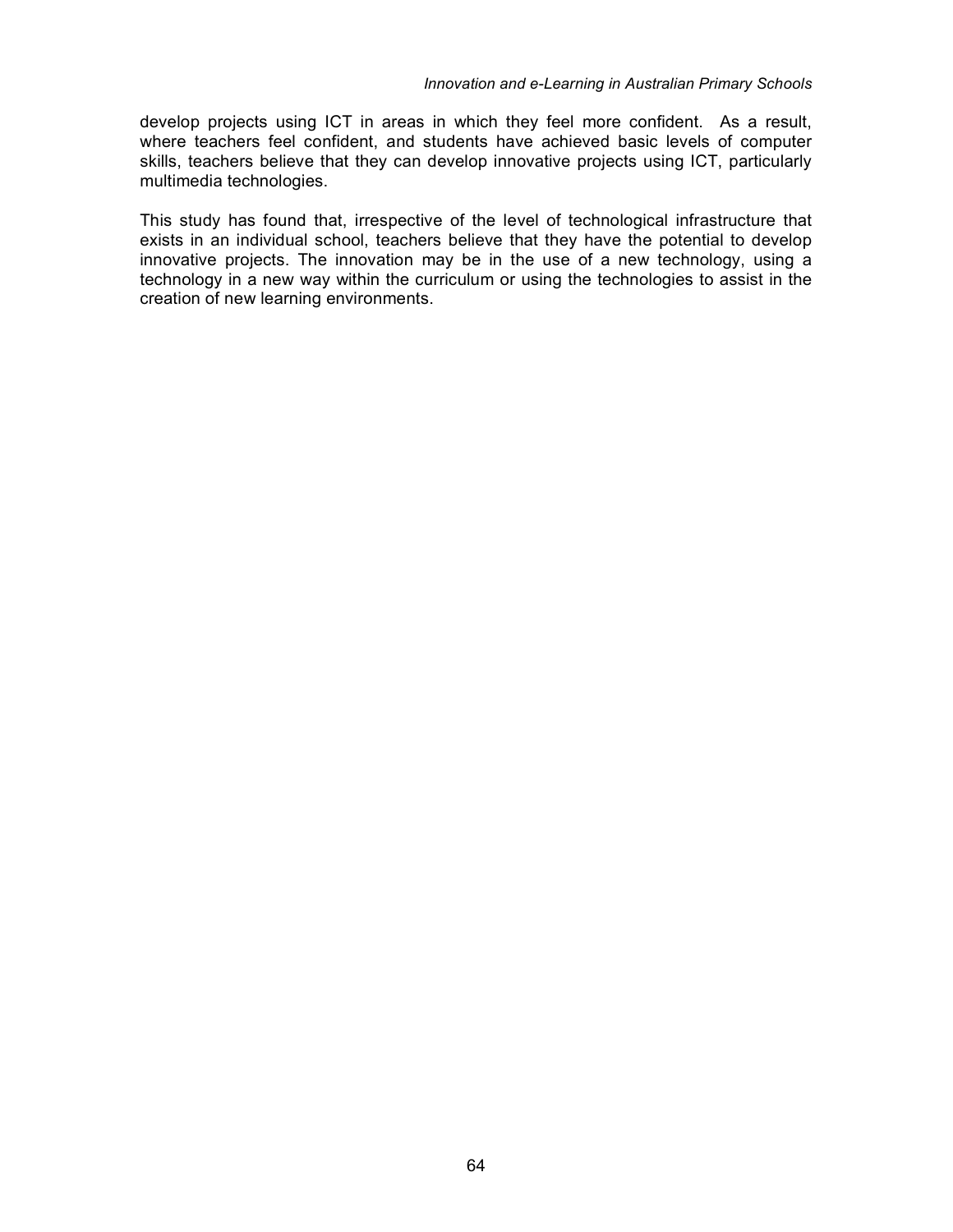## 8. REFERENCES

- Australian Government. (2001). *Backing Australia's Ability*: *An Innovation Action Plan For The Future*. Commonwealth of Australia.
- Barker, P. (1999). Using intranets to support teaching and learning, *Innovations in Education and Training International*, *36*(1): 3-10.
- Becker, H. J. (1999). *Internet use by teachers: Conditions of professional use and teacher-directed student use.* Irvine, CA: Center for Research on Information Technology and Organizations, University of California, Irvine, and the University of Minnesota.
- Collins, A. (1991). The role of computer technology in restructuring schools. *Phi Delta Kappan, 73*(1), 28-36.
- Cumming, J & Owen, C. (2001). *Reforming schools through innovative teaching*. ACEC Conference, Melbourne.
- DCITA. (2004). *Australia's Strategic Framework for the Information Economy 2004– 2006: Opportunities and Challenges for the Information Age.* Department of Communications, Information Technology and the Arts.
- DEST. (2003). *Australia's Teachers: Australia's Future – Advancing Innovation, Science, Technology and Mathematics.* Department of Education, Science & Technology.
- DET, Australian Capital Territory. (1997). Plan for Information Technology in Teaching and Learning: 1997-1999: Information Access Curriculum Support Paper. Department of Education & Training, ACT.
- DET, Australian Capital Territory. (2004). *Learning Technologies Plan for ACT Government Schools and Preschools 2004-2006: Transforming the way we teach and learn.* Department of Education & Training, ACT. Available at: http://activated.decs.act.gov.au/admin/techplan/
- DET, Tasmania. (2002). *ICT in Education (K-12) Strategic Policy 2002-2005.* Department of Education & Training, Tasmania.
- DETYA. (2000). *Learning for the Knowledge Society: An Education and Training Action Plan for the information economy.* Department of Education, Training & Youth Affairs.
- Fullan, M. (1997). *Managing Change*. Paper presented at the New Zealand Principal's Federation Conference, Auckland.
- Fulton, K. (1997). *Learning in a digital age: Insights into the issues: The skills students need for technological fluency*. Santa Monica, CA: Milken Exchange on Educational Technology. http://www.crito.uci.edu/TLC.
- Goodyer, A. (1999) *Workshop on Information and Communication Technologies and the Curriculum*, Office of the Board of Studies NSW. Available at: www.boardofstudies.nsw.edu.au/docs\_general/occasionalp2\_ict.html#heading2
- Hannafin, Robert D. (1999) Can teacher attitudes about learning be changed? *Journal of Computer in Teacher Education*, Winter, 15(2). pp.7-13.